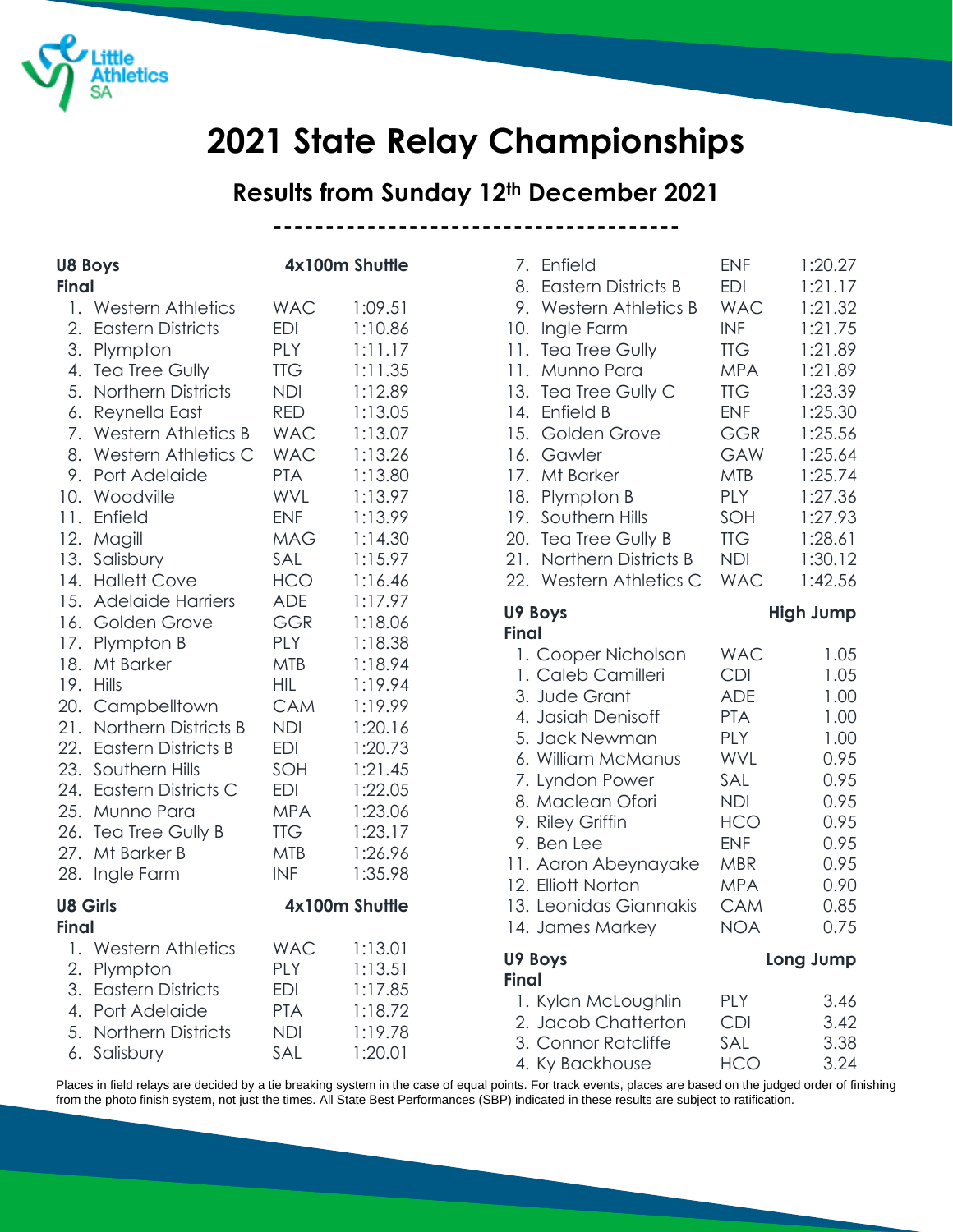

| 5. Oliver Ditria        | <b>EDI</b> | 3.18            |  |
|-------------------------|------------|-----------------|--|
| 6. Liam May             | WVL        | 3.17            |  |
| 7. Louis Loh            | <b>MAG</b> | 3.11            |  |
| 8. Christopher Solomon  | <b>MPA</b> | 3.08            |  |
| 9. Hayden Nobbs         | <b>ENF</b> | 3.06            |  |
| 10. Jacob Cech          | <b>ADE</b> | 3.02            |  |
| 11. Nate Bowman         | NDI        | 3.02            |  |
| 12. Jasiah Denisoff     | <b>PTA</b> | 2.91            |  |
| 13. Ian Kruger          | <b>LYN</b> | 2.90            |  |
| 14. Aaron Abeynayake    | <b>MBR</b> | 2.82            |  |
| 15. Jay Blyth           | <b>INF</b> | 2.78            |  |
| 16. Leonidas Giannakis  | <b>CAM</b> | 2.40            |  |
| 17. Parker Stamoulis    | <b>WAC</b> | 1.93            |  |
| U9 Boys<br><b>Final</b> |            | <b>Discus</b>   |  |
| 1. William Ryan         | <b>ENF</b> | 20.50           |  |
| 2. Isaac Huf            | <b>EDI</b> | 16.44           |  |
| 3. Bentley Tye          | <b>MPA</b> | 16.17           |  |
| 4. Cruz Ponte           | <b>LYN</b> | 12.55           |  |
| 5. Rhys Morgan          | <b>WVL</b> | 12.38           |  |
| 6. Caleb Colbourne      | NDI        | 12.34           |  |
| 7. Jordan Harris        | SAL        | 11.70           |  |
| 8. Coby Watson          | <b>WAC</b> | 10.70           |  |
| 9. Jude Grant           | <b>ADE</b> | 9.07            |  |
| 10. Sarvesh Bhushan     | <b>PTA</b> | 8.97            |  |
| 11. Ford Hayward        | <b>INF</b> | 8.87            |  |
| 12. William Kotru       | MAG        | 8.63            |  |
| 13. Alexander Gill      | <b>CAM</b> | 7.45            |  |
| 14. Benjamin Lovejoy    | <b>CDI</b> | 6.99            |  |
| Rohan Martin            | <b>MBR</b> | <b>NM</b>       |  |
| U9 Boys<br><b>Final</b> |            | <b>Shot Put</b> |  |
| 1. William Ryan         | <b>ENF</b> | 6.46            |  |
| 2. Flynn Lawson         | NDI        | 6.00            |  |
| 3. Daniel Liebeknecht   | CDI        | 5.57            |  |
| 4. Rohan Martin         | <b>MBR</b> | 5.51            |  |
| 5. Noah Ker             | <b>HCO</b> | 5.18            |  |
| 6. Anthony Miller       | SAL        | 4.84            |  |
| 7. Mason Powell         | <b>PLY</b> | 4.80            |  |
| 8. Isaac Martin         | <b>WVL</b> | 4.55            |  |
| 9. Alby Dubois          | <b>EDI</b> | 4.42            |  |
| 10. Cruz Ponte          | <b>LYN</b> | 4.37            |  |
| 11. Tai Crispe          | <b>MPA</b> | 4.13            |  |
| 12. Mir Hussain         | <b>NOA</b> | 4.12            |  |

| 13. Jax Hodgson<br>14. Hudson Walker<br>15. Jacob Cech<br>16. Ford Hayward<br>17. Alexander Gill                                                                                                                                                                                                                                                    | <b>PTA</b><br><b>MAG</b><br><b>ADE</b><br><b>INF</b><br><b>CAM</b>                                                                                                                               | 4.08<br>3.96<br>3.93<br>3.82<br>3.65                                                                                                |
|-----------------------------------------------------------------------------------------------------------------------------------------------------------------------------------------------------------------------------------------------------------------------------------------------------------------------------------------------------|--------------------------------------------------------------------------------------------------------------------------------------------------------------------------------------------------|-------------------------------------------------------------------------------------------------------------------------------------|
| 18. Parker Stamoulis                                                                                                                                                                                                                                                                                                                                | <b>WAC</b>                                                                                                                                                                                       | 3.23                                                                                                                                |
| U9 Boys                                                                                                                                                                                                                                                                                                                                             |                                                                                                                                                                                                  | <b>Field Relay</b>                                                                                                                  |
| <b>Final</b><br>Enfield<br>1.<br>2. Coastal Districts<br>3.<br>Salisbury<br>4. Woodville<br>5. Northern Districts<br>6.<br>Munno Para<br>7. Adelaide Harriers<br>8. Port Adelaide<br>9.<br>Plympton<br>10. Eastern Districts<br>11. Hallett Cove<br>12. Western Athletics<br>13. Lyndoch & Districts<br>Murray Bridge<br>14.<br>15.<br>Campbelltown | <b>ENF</b><br><b>CDI</b><br>SAL<br>WVL<br><b>NDI</b><br><b>MPA</b><br><b>ADE</b><br><b>PTA</b><br><b>PLY</b><br><b>EDI</b><br><b>HCO</b><br><b>WAC</b><br><b>LYN</b><br><b>MBR</b><br><b>CAM</b> | 83.50<br>83.50<br>81.00<br>79.00<br>77.00<br>70.00<br>67.00<br>65.00<br>65.00<br>62.00<br>59.50<br>59.50<br>51.00<br>49.00<br>45.00 |
| Magill<br>16.<br>Ingle Farm<br>17.                                                                                                                                                                                                                                                                                                                  | <b>MAG</b><br><b>INF</b>                                                                                                                                                                         | 45.00<br>36.00                                                                                                                      |
| Noarlunga<br>18.                                                                                                                                                                                                                                                                                                                                    | <b>NOA</b>                                                                                                                                                                                       | 26.00                                                                                                                               |
| U9 Boys                                                                                                                                                                                                                                                                                                                                             |                                                                                                                                                                                                  | 4x100m                                                                                                                              |
| Heat 1<br>1. Port Adelaide<br>2. Magill<br>3. Woodville<br>4.<br>Southern Hills<br>5. Western Athletics B<br>6. Plympton B<br>7. Noarlunga<br>8. Eastern Districts<br><b>Heat 2</b>                                                                                                                                                                 | <b>PTA</b><br><b>MAG</b><br><b>WVL</b><br>SOH<br><b>WAC</b><br><b>PLY</b><br>NOA<br><b>EDI</b>                                                                                                   | 1:06.94<br>1:07.92<br>1:09.53<br>1:12.13<br>1:12.22<br>1:13.93<br>1:16.41<br>1:16.49                                                |
| 1. Plympton<br>2. Enfield<br>3. Hallett Cove<br>4. Northern Districts<br>5. Western Athletics C<br>Heat 3                                                                                                                                                                                                                                           | PLY<br><b>ENF</b><br><b>HCO</b><br><b>NDI</b><br><b>WAC</b>                                                                                                                                      | 1:08.25<br>1:08.46<br>1:08.95<br>1:11.25<br>1:19.51                                                                                 |
| 1. Western Athletics                                                                                                                                                                                                                                                                                                                                | <b>WAC</b>                                                                                                                                                                                       | 1:05.32                                                                                                                             |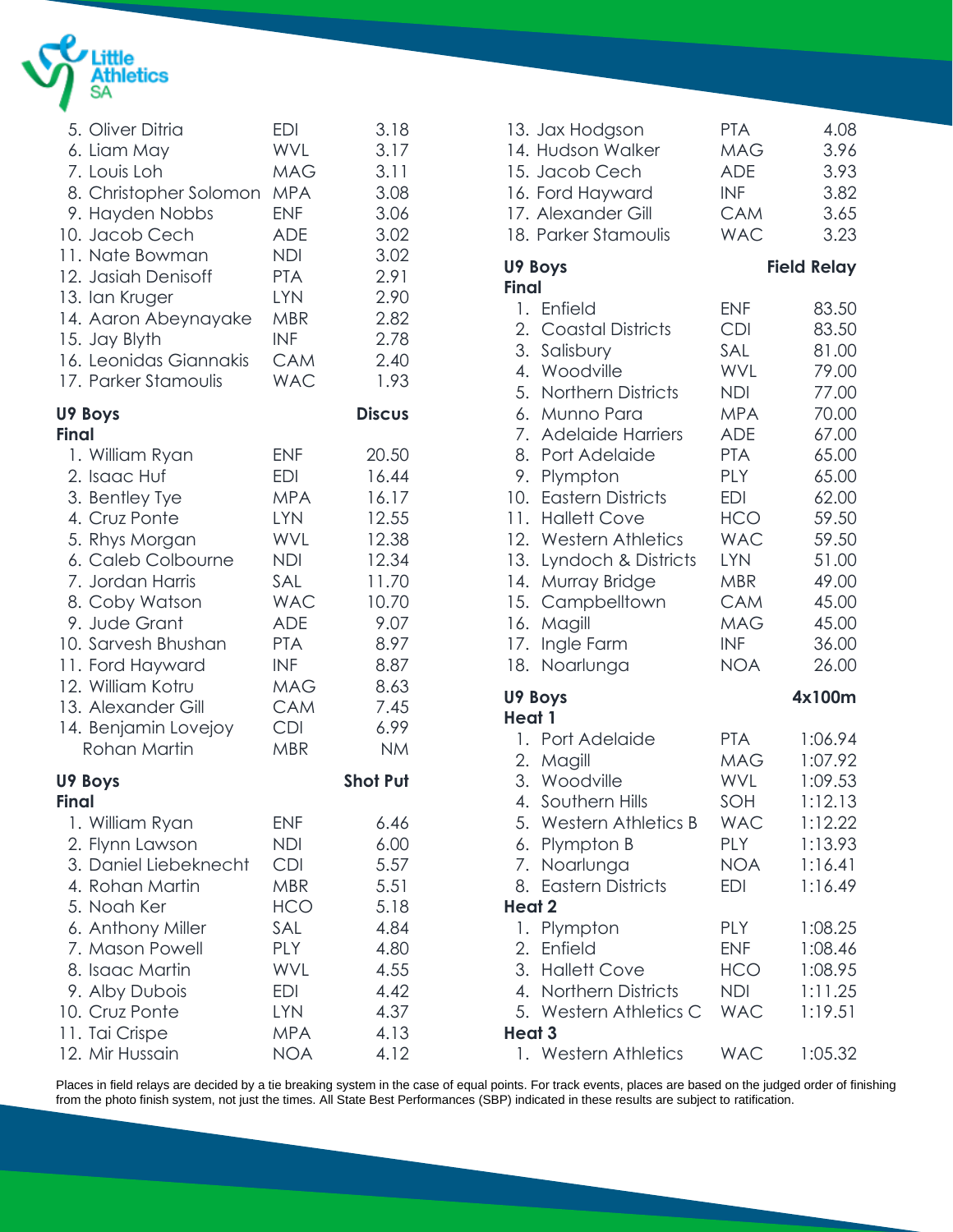

|                   | 2. Salisbury<br>3. Coastal Districts<br>4. Enfield B<br>5. Munno Para<br>6. Tea Tree Gully<br>7. Golden Grove<br>8. Eastern Districts B         | SAL<br><b>CDI</b><br><b>ENF</b><br><b>MPA</b><br><b>TTG</b><br><b>GGR</b><br><b>EDI</b>        | 1:08.27<br>1:10.13<br>1:11.21<br>1:13.70<br>1:14.74<br>1:20.19<br>1:25.72            |
|-------------------|-------------------------------------------------------------------------------------------------------------------------------------------------|------------------------------------------------------------------------------------------------|--------------------------------------------------------------------------------------|
| <b>Final</b>      | U9 Boys                                                                                                                                         |                                                                                                | 4x100m                                                                               |
|                   | 1. Western Athletics<br>2. Port Adelaide<br>3. Plympton<br>4. Salisbury<br>5. Hallett Cove<br>6. Magill<br>7. Enfield<br>8. Woodville           | <b>WAC</b><br><b>PTA</b><br><b>PLY</b><br>SAL<br><b>HCO</b><br>MAG<br><b>ENF</b><br><b>WVL</b> | 1:05.50<br>1:05.68<br>1:06.49<br>1:06.57<br>1:08.39<br>1:08.52<br>1:08.54<br>1:09.32 |
| Heat 1            | U9 Boys                                                                                                                                         |                                                                                                | 4x200m                                                                               |
|                   | 1. Plympton<br>2. Eastern Districts<br>3. Coastal Districts<br>4. Southern Hills<br>5. Tea Tree Gully<br>6. Noarlunga<br>7. Western Athletics C | <b>PLY</b><br><b>EDI</b><br><b>CDI</b><br>SOH<br><b>TTG</b><br><b>NOA</b><br><b>WAC</b>        | 2:27.28<br>2:27.35<br>2:33.97<br>2:41.82<br>2:42.64<br>2:43.66<br>3:07.79            |
| <b>Heat 2</b>     |                                                                                                                                                 |                                                                                                |                                                                                      |
| 5.                | 1. Port Adelaide<br>2. Woodville<br>3. Magill<br>4. Western Athletics B<br>Golden Grove<br>Salisbury                                            | <b>PTA</b><br>WVL<br>MAG<br><b>WAC</b><br>GGR<br>SAL                                           | 2:25.09<br>2:26.60<br>2:27.24<br>2:33.48<br>2:47.95<br>DQ                            |
| Heat <sub>3</sub> | 1. Western Athletics                                                                                                                            | <b>WAC</b>                                                                                     | 2:19.86                                                                              |
|                   | 2. Enfield<br>3. Hallett Cove<br>4. Munno Para<br>5. Northern Districts<br>6. Plympton B<br>7. Eastern Districts B                              | <b>ENF</b><br>HCO<br><b>MPA</b><br>NDI<br><b>PLY</b><br>EDI                                    | 2:31.85<br>2:33.56<br>2:33.84<br>2:42.20<br>2:42.44<br>3:03.35                       |
| <b>Final</b>      | U9 Boys                                                                                                                                         |                                                                                                | 4x200m                                                                               |
|                   | 1. Western Athletics                                                                                                                            | <b>WAC</b>                                                                                     | 2:18.49                                                                              |

| 2. Port Adelaide<br>3. Woodville<br>4. Plympton<br>5. Enfield<br>6. Magill<br>7. Eastern Districts<br>8. Western Athletics B<br><b>U9 Girls</b>                                                                                                                                                                                  | <b>PTA</b><br>WVL<br><b>PLY</b><br><b>ENF</b><br><b>MAG</b><br>EDI<br><b>WAC</b>                                                                                             | 2:23.42<br>2:24.64<br>2:25.06<br>2:26.09<br>2:26.62<br>2:33.12<br>2:36.99<br><b>High Jump</b>                        |
|----------------------------------------------------------------------------------------------------------------------------------------------------------------------------------------------------------------------------------------------------------------------------------------------------------------------------------|------------------------------------------------------------------------------------------------------------------------------------------------------------------------------|----------------------------------------------------------------------------------------------------------------------|
| <b>Final</b><br>1. Saraid Applebee<br>2. Pearl Johnston<br>3. Jasmine Trotter<br>3. Ivy Leonardi<br>5. Sophie Hodson<br>6. Lucy Hawkes<br>6. Katie Hillman<br>8. Hollie Coote<br>9. Mackensie Oliver<br>9. Maddison Mason<br>11. Emmi Tunn<br>12. Gianna Walles<br>13. Sophie Bialek<br>13. Amber Davidson<br>15. Sri Mallampati | <b>ENF</b><br><b>MTB</b><br><b>WAC</b><br>WVL<br><b>PLY</b><br><b>EDI</b><br><b>INF</b><br>MBR<br><b>NYP</b><br>SAL<br><b>MAG</b><br><b>ADE</b><br>GAW<br>HIL.<br><b>TTG</b> | 1.05<br>1.00<br>1.00<br>1.00<br>1.00<br>1.00<br>1.00<br>0.95<br>0.95<br>0.95<br>0.90<br>0.85<br>0.80<br>0.80<br>0.65 |
| <b>U9 Girls</b><br><b>Final</b>                                                                                                                                                                                                                                                                                                  |                                                                                                                                                                              | Long Jump                                                                                                            |
| 1. Alexandra Lowe<br>2. Zara Hewson<br>3. Chanel Maio                                                                                                                                                                                                                                                                            | <b>INF</b><br><b>ADE</b><br><b>WVL</b>                                                                                                                                       | 3.09<br>2.95<br>2.90                                                                                                 |
| 4. Ivy Oliver<br>5. Abbie Callery<br>6. Maya Hope<br>7. Jaspa Barnes<br>8. Ruby Kitchin<br>9. Hazel Hardy<br>10. Amber Stopp<br>11. Aniela Jaworek<br>12. Maeve Hofmann<br>13. Hollie Coote<br>14. Elia Anese                                                                                                                    | <b>EDI</b><br>PLY<br>MTB<br>NYP<br><b>WAC</b><br>GAW<br>SAL<br><b>ENF</b><br>HIL<br><b>MBR</b><br><b>MAG</b>                                                                 | 2.82<br>2.77<br>2.75<br>2.73<br>2.72<br>2.67<br>2.57<br>2.47<br>2.46<br>2.40<br>2.33                                 |
| <b>U9 Girls</b><br><b>Final</b>                                                                                                                                                                                                                                                                                                  |                                                                                                                                                                              | <b>Discus</b>                                                                                                        |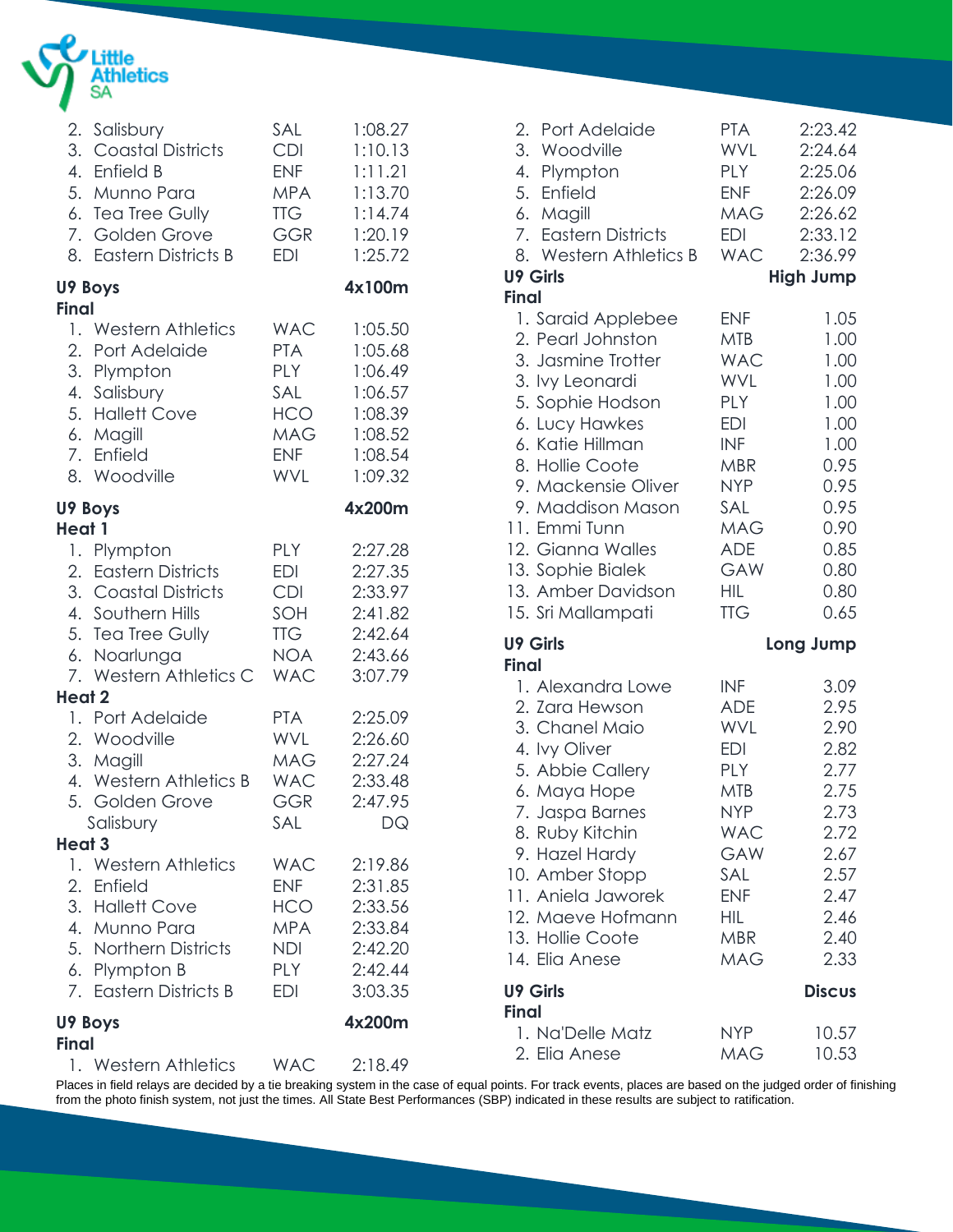

| 3. Clara Drury<br>4. Emily Bedford<br>5. Lavinia Hollitt<br>6. Sri Mallampati<br>7. Olivia Martin<br>8. Georgie Turk<br>9. Sophie Hodson<br>10. Macy Sweetman<br>11. Harriet Watson<br>12. Sophia Atkinson<br>13. Eleanor Sewell<br>14. Jemima Neck<br>Sienna Blandford                                          | <b>ENF</b><br><b>ADE</b><br><b>MBR</b><br><b>TTG</b><br><b>INF</b><br><b>MTB</b><br><b>PLY</b><br>SAL<br>EDI<br><b>WAC</b><br><b>GAW</b><br><b>HIL</b><br><b>WVL</b> | 10.11<br>9.53<br>9.39<br>9.20<br>8.56<br>8.09<br>8.08<br>8.04<br>7.92<br>7.87<br>6.86<br>5.30<br><b>NM</b>        |
|------------------------------------------------------------------------------------------------------------------------------------------------------------------------------------------------------------------------------------------------------------------------------------------------------------------|----------------------------------------------------------------------------------------------------------------------------------------------------------------------|-------------------------------------------------------------------------------------------------------------------|
| <b>U9 Girls</b>                                                                                                                                                                                                                                                                                                  |                                                                                                                                                                      | <b>Shot Put</b>                                                                                                   |
| <b>Final</b><br>1. Mila Delchev<br>2. Maddison Mason<br>3. Liliana Gebski<br>4. Emily Bedford<br>5. Henriette Kellaway<br>6. Olivia Martin<br>7. Summer Morris<br>8. Lavinia Hollitt<br>9. Ruby Kitchin<br>10. Matisse Burgess<br>11. Emma de Haas<br>12. Mia Marinelli<br>13. Emmi Tunn<br>14. Alexis Glanville | <b>WVL</b><br>SAL<br><b>ENF</b><br>ADE<br>EDI<br><b>INF</b><br><b>NYP</b><br><b>MBR</b><br><b>WAC</b><br><b>HIL</b><br>MTB<br><b>PLY</b><br><b>MAG</b><br><b>GAW</b> | 4.59<br>4.05<br>3.96<br>3.92<br>3.91<br>3.81<br>3.74<br>3.65<br>3.55<br>3.41<br>3.37<br>3.25<br>3.24<br>2.91      |
| <b>U9 Girls</b><br><b>Final</b>                                                                                                                                                                                                                                                                                  |                                                                                                                                                                      | <b>Field Relay</b>                                                                                                |
| 1. Enfield<br>Ingle Farm<br>2.<br>3.<br><b>Adelaide Harriers</b><br>4.<br>Nyp: Kadina<br>5.<br><b>Eastern Districts</b><br>6.<br>Mt Barker<br>7.<br>Plympton<br>8.<br>Salisbury<br><b>Western Athletics</b><br>9.<br>10. Woodville<br>11. Murray Bridge<br>12. Magill<br>Gawler<br>13.                           | <b>ENF</b><br><b>INF</b><br>ADE<br><b>NYP</b><br>EDI<br>MTB<br><b>PLY</b><br>SAL<br><b>WAC</b><br><b>WVL</b><br><b>MBR</b><br>MAG<br>GAW                             | 86.00<br>83.50<br>82.00<br>79.50<br>77.50<br>77.00<br>73.00<br>72.50<br>71.50<br>70.50<br>70.00<br>64.00<br>54.50 |

|                                 | 14. Hills<br>15. Tea Tree Gully                                                                                                                 | HIL<br><b>TTG</b>                                                                                            | 54.50<br>31.00                                                                       |
|---------------------------------|-------------------------------------------------------------------------------------------------------------------------------------------------|--------------------------------------------------------------------------------------------------------------|--------------------------------------------------------------------------------------|
| <b>U9 Girls</b>                 |                                                                                                                                                 |                                                                                                              | 4x100m                                                                               |
| Heat 1<br>2.<br><b>Heat 2</b>   | 1. Enfield<br>Ingle Farm<br>3. Tea Tree Gully<br>4. Port Adelaide<br>5. Western Athletics B<br>6. Adelaide Harriers B<br>7. Gawler<br>8. Hills  | <b>ENF</b><br><b>INF</b><br><b>TTG</b><br><b>PTA</b><br><b>WAC</b><br><b>ADE</b><br>GAW<br>HIL               | 1:10.48<br>1:12.58<br>1:14.11<br>1:14.12<br>1:18.22<br>1:19.36<br>1:19.96<br>1:23.02 |
| 1.<br>Heat 3                    | Mt Barker<br>2. Eastern Districts<br>3. Adelaide Harriers<br>4. Salisbury<br>5. Southern Hills<br>6. Western Athletics C                        | <b>MTB</b><br><b>EDI</b><br><b>ADE</b><br>SAL<br>SOH<br><b>WAC</b>                                           | 1:09.18<br>1:11.31<br>1:12.44<br>1:12.64<br>1:22.93<br>1:25.82                       |
|                                 | 1. Western Athletics<br>2. Plympton<br>3. Golden Grove<br>4. Woodville<br>5. Nyp: Kadina<br>6. Tea Tree Gully B<br>7. Enfield B                 | <b>WAC</b><br>PLY<br><b>GGR</b><br>WVL<br><b>NYP</b><br><b>TTG</b><br><b>ENF</b>                             | 1:07.36<br>1:10.83<br>1:10.86<br>1:13.44<br>1:14.81<br>1:15.09<br>1:17.60            |
| <b>U9 Girls</b><br><b>Final</b> |                                                                                                                                                 |                                                                                                              | 4x100m                                                                               |
| 3.<br>4.                        | 1. Western Athletics<br>2. Eastern Districts<br>Mt Barker<br>Plympton<br>5. Golden Grove<br>6. Enfield<br>7. Ingle Farm<br>8. Adelaide Harriers | <b>WAC</b><br><b>EDI</b><br><b>MTB</b><br><b>PLY</b><br><b>GGR</b><br><b>ENF</b><br><b>INF</b><br><b>ADE</b> | 1:07.97<br>1:09.19<br>1:09.87<br>1:10.07<br>1:10.88<br>1:10.96<br>1:11.23<br>1:12.23 |
| <b>U9 Girls</b><br>Heat 1       |                                                                                                                                                 |                                                                                                              | 4x200m                                                                               |
| 6.                              | 1. Western Athletics<br>3. Ingle Farm<br>4. Gawler<br>5. Hills<br>Southern Hills                                                                | <b>WAC</b><br><b>INF</b><br>GAW<br>HIL.<br>SOH                                                               | 2:30.05<br>2:40.98<br>2:54.33<br>2:58.60<br>3:03.48                                  |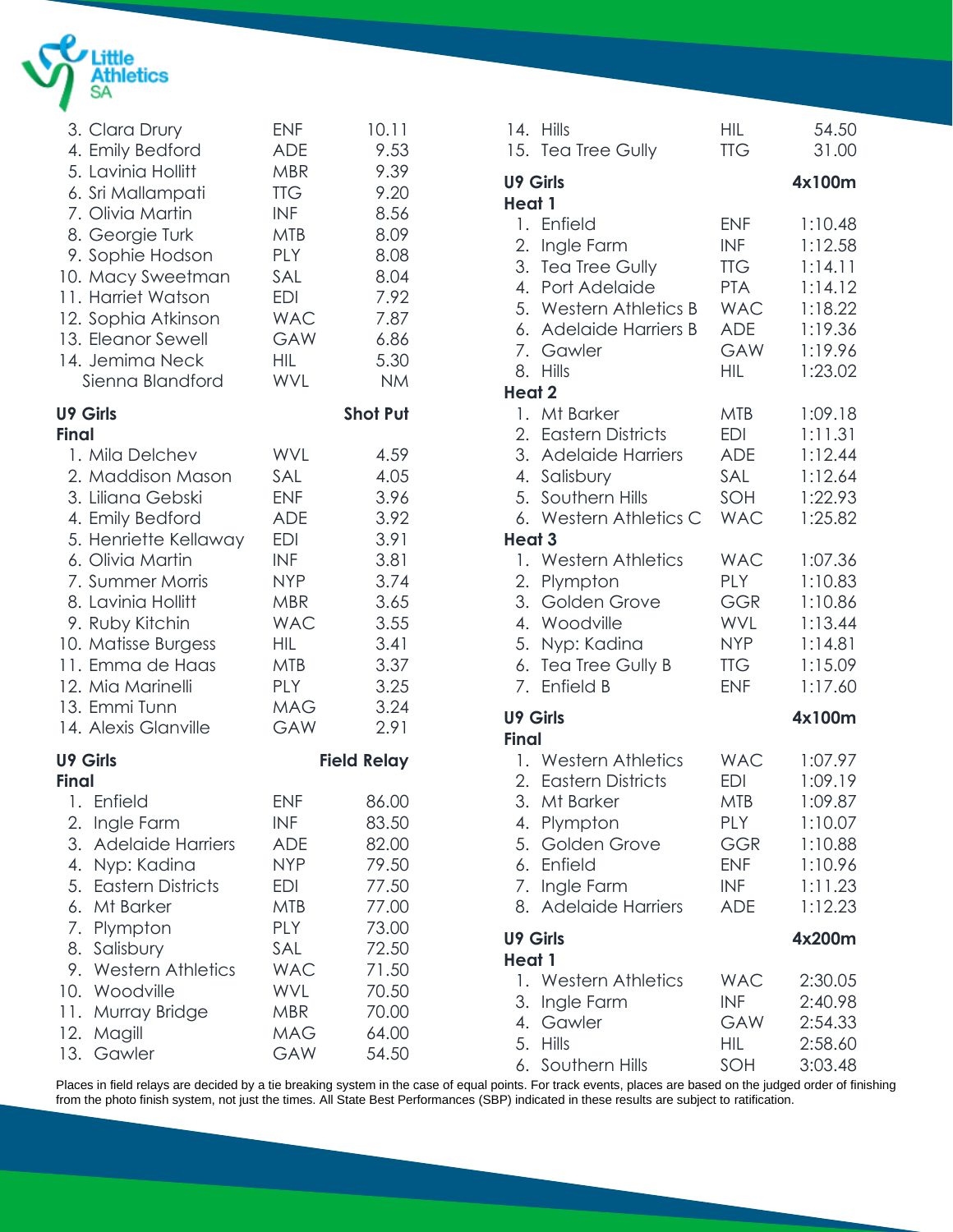

| <b>Tea Tree Gully</b>                                                                                                                                                                                                                                                                                                                                                             | <b>TTG</b>                                                                                                                                                           | 2:40.91                                                                                                                            |
|-----------------------------------------------------------------------------------------------------------------------------------------------------------------------------------------------------------------------------------------------------------------------------------------------------------------------------------------------------------------------------------|----------------------------------------------------------------------------------------------------------------------------------------------------------------------|------------------------------------------------------------------------------------------------------------------------------------|
| Heat 2                                                                                                                                                                                                                                                                                                                                                                            |                                                                                                                                                                      |                                                                                                                                    |
| 1. Eastern Districts<br>2. Mt Barker<br>3. Salisbury<br>4. Western Athletics B<br><b>Adelaide Harriers</b>                                                                                                                                                                                                                                                                        | EDI<br><b>MTB</b><br>SAL<br><b>WAC</b><br><b>ADE</b>                                                                                                                 | 2:29.10<br>2:30.03<br>2:33.26<br>2:48.39<br>DQ                                                                                     |
| <b>Heat 3</b>                                                                                                                                                                                                                                                                                                                                                                     |                                                                                                                                                                      |                                                                                                                                    |
| 1. Enfield<br>2. Woodville<br>3. Golden Grove<br>4. Plympton<br>5. Port Adelaide<br>6. Tea Tree Gully B<br>7. Western Athletics C                                                                                                                                                                                                                                                 | <b>ENF</b><br><b>WVL</b><br><b>GGR</b><br><b>PLY</b><br><b>PTA</b><br><b>TTG</b><br><b>WAC</b>                                                                       | 2:28.01<br>2:32.37<br>2:36.48<br>2:37.51<br>2:37.82<br>2:46.48<br>2:57.01                                                          |
| <b>U9 Girls</b>                                                                                                                                                                                                                                                                                                                                                                   |                                                                                                                                                                      | 4x200m                                                                                                                             |
| <b>Final</b><br>1. Western Athletics<br>2. Mt Barker<br>3. Eastern Districts<br>4. Woodville<br>5. Enfield<br>6. Salisbury<br>7. Golden Grove<br>8.<br>Plympton                                                                                                                                                                                                                   | <b>WAC</b><br><b>MTB</b><br>EDI<br><b>WVL</b><br><b>ENF</b><br>SAL<br><b>GGR</b><br>PLY                                                                              | 2:28.42<br>2:29.05<br>2:29.49<br>2:31.60<br>2:32.19<br>2:34.33<br>2:39.15<br>2:41.12                                               |
| <b>U10 Boys</b>                                                                                                                                                                                                                                                                                                                                                                   |                                                                                                                                                                      | <b>High Jump</b>                                                                                                                   |
| <b>Final</b><br>1. Alphons Kiran<br>2. George Bougioukos<br>3. Caiden Thomas<br>4. Adriano Nyamrunda<br>5. Orion Campbell<br>6. Wyatt Taylor<br>7. Oliver Bogacki<br>7. Sebastian Martin<br>9. Brock Gaertner<br>10. Matthew Lee<br>11. Jayden Lehmann<br>12. Marcus Bulgaris<br>13. Eric Craig<br>14. Lucas Eggers<br>15. Lucas Brogmus<br>16. Jarra Laver (was Highett)<br>0.90 | SAL<br><b>EDI</b><br><b>INF</b><br>WVL<br>LYN<br><b>HCO</b><br><b>PLY</b><br>MAG<br>GAW<br><b>ENF</b><br>ADE<br><b>CAM</b><br><b>PTA</b><br><b>GGR</b><br><b>RED</b> | 1.25<br>1.20<br>1.20<br>1.15<br>1.10<br>1.10<br>1.05<br>1.05<br>1.05<br>1.05<br>1.05<br>1.00<br>1.00<br>1.00<br>0.95<br><b>MTB</b> |

| 16. Tobenna Aloysius-Amechi<br>0.90                                                                                                                                                                                                                                                                                                                   |                                                                                                                                                                                                                | <b>NDI</b>                                                                                                                                   |
|-------------------------------------------------------------------------------------------------------------------------------------------------------------------------------------------------------------------------------------------------------------------------------------------------------------------------------------------------------|----------------------------------------------------------------------------------------------------------------------------------------------------------------------------------------------------------------|----------------------------------------------------------------------------------------------------------------------------------------------|
| 16. Jai Snider                                                                                                                                                                                                                                                                                                                                        | <b>TTG</b>                                                                                                                                                                                                     | 0.90                                                                                                                                         |
| U10 Boys                                                                                                                                                                                                                                                                                                                                              |                                                                                                                                                                                                                | Long Jump                                                                                                                                    |
| <b>Final</b><br>1. Luca Marinelli<br>2. Gianluca Zuckermann<br>3.70                                                                                                                                                                                                                                                                                   | PLY                                                                                                                                                                                                            | 3.96<br><b>ADE</b>                                                                                                                           |
| 3. Archer Maher<br>4. Caiden Thomas<br>5. William Baker<br>6. Aarnav Kumar<br>7. James Nicolitsi<br>8. Harry Johnston<br>9. Hayden Ryswyk<br>10. Riley Hannam<br>11. Michael Sennis<br>12. Max McEvoy<br>13. Naish Fielder<br>14. James Grage<br>15. Harrison Wasylkiw<br>16. Alastair Toby<br>17. Lucas Hadjis<br>18. Keevan James<br>19. Jai Snider | <b>MTB</b><br><b>INF</b><br><b>EDI</b><br>SAL<br><b>CAM</b><br><b>MAG</b><br>GAW<br><b>NDI</b><br>WVL<br><b>PTA</b><br><b>WAC</b><br><b>ENF</b><br>GGR<br><b>RED</b><br><b>HCO</b><br><b>LYN</b><br><b>TTG</b> | 3.65<br>3.57<br>3.52<br>3.43<br>3.35<br>3.30<br>3.17<br>3.14<br>3.05<br>3.04<br>2.98<br>2.90<br>2.89<br>2.82<br>2.78<br>2.75<br>2.51         |
| U10 Boys<br><b>Final</b>                                                                                                                                                                                                                                                                                                                              |                                                                                                                                                                                                                | <b>Discus</b>                                                                                                                                |
| 1. Lachlan Yeates<br>2. Mitchell Semmler<br>3. Kaiden Gates<br>4. Guransh Brar<br>5. Elijah Lovatt<br>6. Oliver Lucking<br>7. Aiden Danaher<br>8. Harrison Wasylkiw<br>9. Jacob Graves<br>10. Finn Beaumont<br>11. Sebastian Martin<br>12. Gurjashan Singh<br>13. Beau Thompson<br>14. Lucas Brogmus<br>15. Flynn Kerslake<br>16. Lucas Franceschini  | SAL<br><b>LYN</b><br><b>GAW</b><br><b>INF</b><br><b>NDI</b><br>EDI<br><b>ADE</b><br>GGR<br>CAM<br><b>ENF</b><br>MAG<br>WVL<br>TTG<br>RED<br><b>MTB</b><br>WAC                                                  | 18.70<br>18.26<br>17.52<br>16.83<br>16.76<br>16.12<br>16.01<br>15.81<br>13.41<br>13.39<br>13.28<br>13.10<br>12.56<br>11.50<br>11.44<br>10.33 |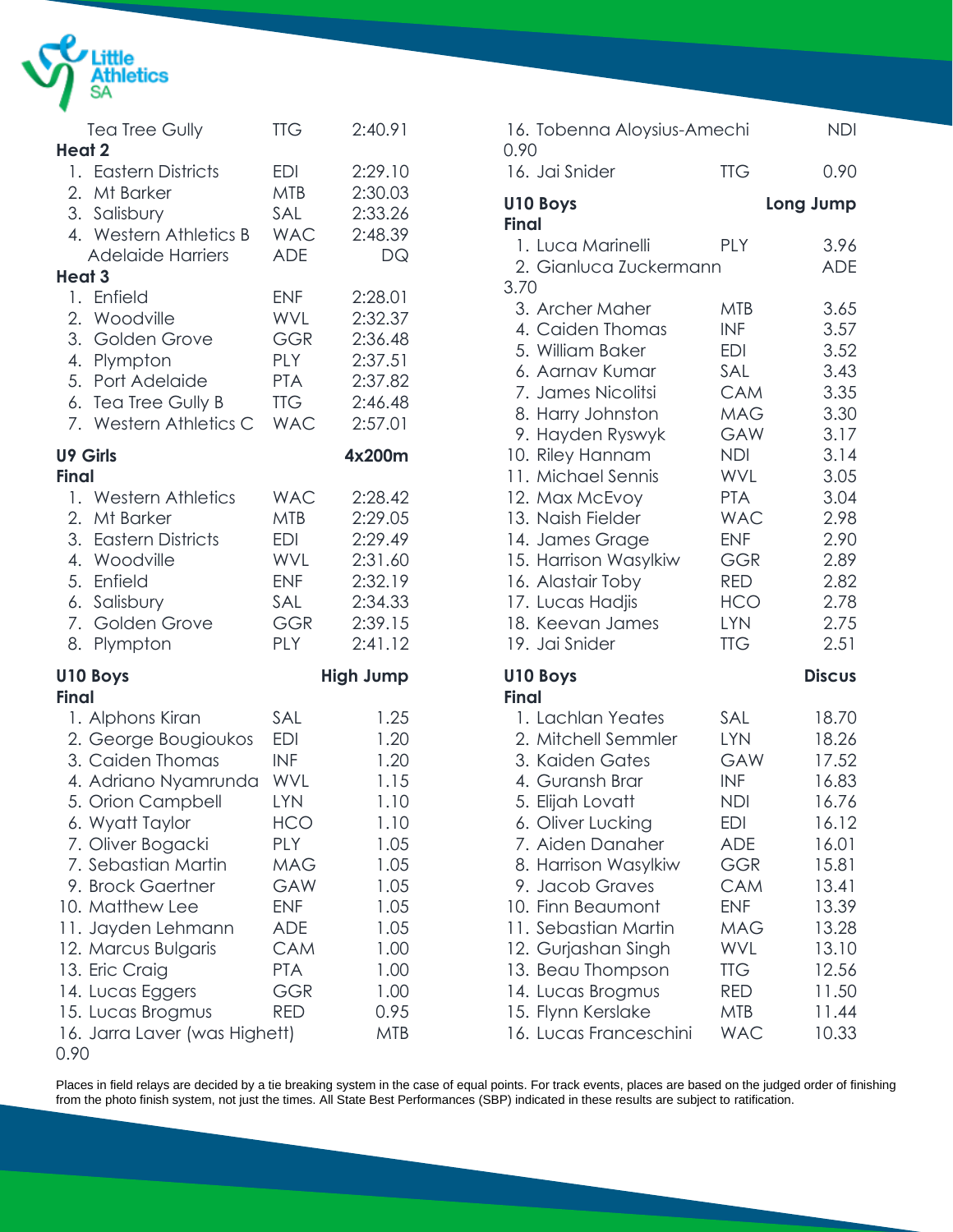

| <b>Final</b>  | <b>U10 Boys</b>        |            | <b>Shot Put</b>    |
|---------------|------------------------|------------|--------------------|
|               | 1. Elijah Onyeizugbo   | <b>HCO</b> | 7.24               |
|               | 2. Lachlan Yeates      | SAL        | 6.79               |
|               | 3. Darcey Russell      | INF        | 6.72               |
|               | 4. Spencer Hindle      | NDI        | 6.29               |
|               | 5. Joshua Newell       | MTB        | 6.24               |
|               | 6. Vincent Patriarca   | EDI        | 6.10               |
|               | 7. Liam Quick          | <b>PLY</b> | 5.84               |
|               | 8. Brice Wilkinson     | <b>GAW</b> | 5.33               |
|               | 9. Mai Rao             | <b>CAM</b> | 5.15               |
|               | 10. Harry Johnston     | MAG        | 4.46               |
|               | 11. Lachlan Bell       | <b>ADE</b> | 4.38               |
|               | 12. Keevan James       | <b>LYN</b> | 4.35               |
|               | 13. Alastair Toby      | RED        | 3.96               |
|               | 14. Lachlan Bell       | <b>WAC</b> | 3.57               |
|               | <b>U10 Boys</b>        |            | <b>Field Relay</b> |
| <b>Final</b>  | 1. Salisbury           | SAL        | 94.00              |
|               | 2. Ingle Farm          | INF        | 90.00              |
|               | 3. Eastern Districts   | <b>EDI</b> | 85.00              |
|               | 4. Gawler              | GAW        | 75.00              |
|               | 5. Adelaide Harriers   | ADE        | 73.00              |
|               | 6. Northern Districts  | <b>NDI</b> | 68.00              |
|               | 7. Magill              | MAG        | 67.50              |
|               | 8. Campbelltown        | <b>CAM</b> | 67.00              |
|               | 9. Lyndoch & Districts | <b>LYN</b> | 67.00              |
|               | 10. Mt Barker          | MTB        | 64.00              |
|               | 11. Plympton           | <b>PLY</b> | 62.50              |
|               | 12. Hallett Cove       | HCO        | 54.00              |
|               | 13. Woodville          | <b>WVL</b> | 51.00              |
|               | 14. Reynella East      | <b>RED</b> | 46.00              |
|               | 15. Enfield            | <b>ENF</b> | 44.00              |
|               | 16. Golden Grove       | GGR        | 41.00              |
|               | 17. Western Athletics  | <b>WAC</b> | 35.00              |
|               | 18. Tea Tree Gully     | <b>TTG</b> | 29.00              |
|               | 19. Port Adelaide      | <b>PTA</b> | 27.00              |
| <b>Heat 1</b> | <b>U10 Boys</b>        |            | 4x100m             |
|               | 1. Mt Barker           | <b>MTB</b> | 1:02.81            |
|               | 2. Golden Grove        | GGR        | 1:02.83            |
|               | 3. Western Athletics   | <b>WAC</b> | 1:06.61            |
|               | 4. Tea Tree Gully      | TTG        | 1:07.24            |
|               | 5. Enfield             | <b>ENF</b> | 1:08.82            |

| 6. Plympton B<br><b>Eastern Districts</b>                                                                                                                                                                                        | <b>PLY</b><br><b>EDI</b>                                                                                     | 1:11.60<br>DQ                                                                                   |
|----------------------------------------------------------------------------------------------------------------------------------------------------------------------------------------------------------------------------------|--------------------------------------------------------------------------------------------------------------|-------------------------------------------------------------------------------------------------|
| Heat 2<br>Plympton<br>1.<br>Woodville<br>2.<br>3.<br>Salisbury<br>4. Eastern Districts C<br>5. Port Adelaide<br>6. Western Athletics B<br>7.<br><b>Adelaide Harriers</b><br>8.<br>Ingle Farm B<br>Southern Hills<br>9.<br>Heat 3 | <b>PLY</b><br><b>WVL</b><br>SAL<br>EDI<br><b>PTA</b><br><b>WAC</b><br><b>ADE</b><br><b>INF</b><br>SOH        | 1:05.66<br>1:06.27<br>1:07.58<br>1:08.10<br>1:08.18<br>1:11.46<br>1:12.17<br>1:13.79<br>1:14.07 |
| <b>Hallett Cove</b><br>1.<br>2.<br><b>Eastern Districts B</b><br>3. Campbelltown<br>4.<br>Ingle Farm<br>5.<br>Gawler<br>6.<br>Mid Coast<br>7. Northern Districts<br>8. Western Athletics C<br>Enfield B<br>9.                    | <b>HCO</b><br>EDI<br><b>CAM</b><br><b>INF</b><br>GAW<br><b>MCO</b><br><b>NDI</b><br><b>WAC</b><br><b>ENF</b> | 1:02.60<br>1:04.61<br>1:05.32<br>1:06.05<br>1:07.76<br>1:09.98<br>1:10.93<br>1:12.20<br>1:13.23 |
|                                                                                                                                                                                                                                  |                                                                                                              |                                                                                                 |
| <b>U10 Boys</b>                                                                                                                                                                                                                  |                                                                                                              | 4x100m                                                                                          |
| <b>Final</b><br>1. Mt Barker<br>2. Hallett Cove<br>3. Golden Grove<br>4.<br>Plympton<br>5.<br><b>Eastern Districts</b><br>6.<br>Ingle Farm<br>7. Eastern Districts B<br>8. Campbelltown<br>9. Woodville                          | <b>MTB</b><br><b>HCO</b><br><b>GGR</b><br>PLY<br><b>EDI</b><br>INF<br><b>EDI</b><br>CAM<br>WVL               | 1:01.78<br>1:01.93<br>1:02.25<br>1:03.90<br>1:04.37<br>1:05.03<br>1:05.15<br>1:05.52<br>1:06.25 |
| <b>U10 Boys</b><br>Heat 1                                                                                                                                                                                                        |                                                                                                              | 4x200m                                                                                          |
| 1. Mt Barker<br>2. Western Athletics<br>3. Plympton<br>4. Ingle Farm<br>5. Eastern Districts C<br>6. Port Adelaide<br>7. Enfield<br>Heat 2                                                                                       | <b>MTB</b><br><b>WAC</b><br><b>PLY</b><br>INF<br>EDI<br><b>PTA</b><br><b>ENF</b>                             | 2:15.91<br>2:17.17<br>2:21.18<br>2:26.09<br>2:27.80<br>2:29.99<br>2:33.18                       |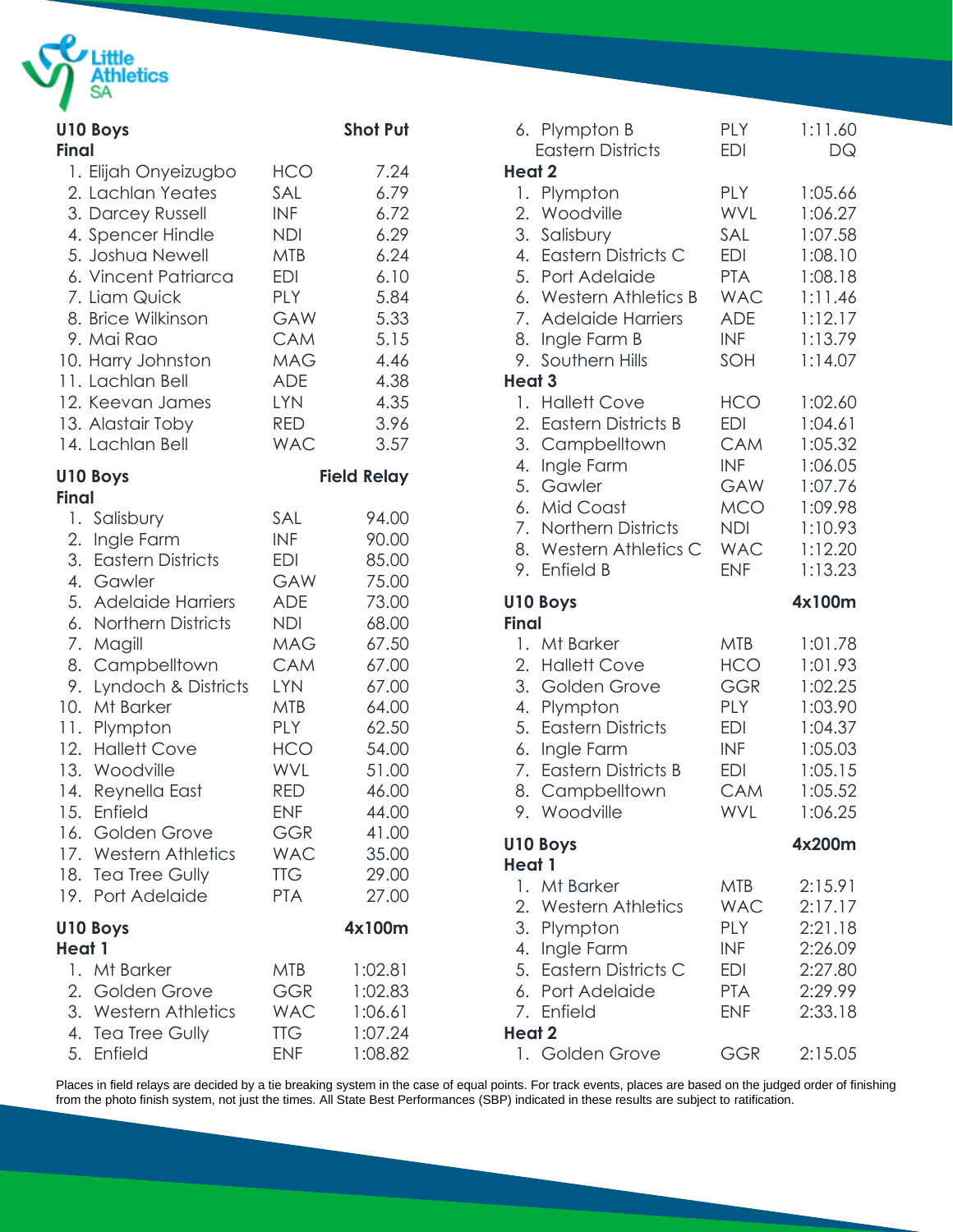

| 2.<br>8.                         | <b>Eastern Districts</b><br>3. Mid Coast<br>4. Adelaide Harriers<br>5. Gawler<br>6. Western Athletics B<br>7. Plympton B<br>Northern Districts                                                                                                                                                                  | <b>EDI</b><br><b>MCO</b><br><b>ADE</b><br><b>GAW</b><br><b>WAC</b><br><b>PLY</b><br><b>NDI</b>                                                                | 2:16.27<br>2:25.01<br>2:27.18<br>2:27.50<br>2:31.46<br>2:34.46<br>2:38.42                                            |
|----------------------------------|-----------------------------------------------------------------------------------------------------------------------------------------------------------------------------------------------------------------------------------------------------------------------------------------------------------------|---------------------------------------------------------------------------------------------------------------------------------------------------------------|----------------------------------------------------------------------------------------------------------------------|
| Heat 3<br>9.                     | 1. Hallett Cove<br>2. Salisbury<br>3. Woodville<br>4. Eastern Districts B<br>5. Campbelltown<br>6. Tea Tree Gully<br>7. Southern Hills<br>8. Western Athletics C<br>Ingle Farm B                                                                                                                                | <b>HCO</b><br><b>SAL</b><br><b>WVL</b><br>EDI<br><b>CAM</b><br><b>TTG</b><br>SOH<br><b>WAC</b><br><b>INF</b>                                                  | 2:15.73<br>2:16.20<br>2:19.05<br>2:19.06<br>2:19.54<br>2:31.65<br>2:35.14<br>2:38.85<br>3:49.57                      |
| <b>U10 Boys</b><br><b>Final</b>  |                                                                                                                                                                                                                                                                                                                 |                                                                                                                                                               | 4x200m                                                                                                               |
|                                  | 1. Mt Barker<br>2. Golden Grove<br>3. Western Athletics<br>4. Hallett Cove<br>5. Eastern Districts<br>6. Eastern Districts B<br>7. Salisbury<br>8. Woodville                                                                                                                                                    | <b>MTB</b><br><b>GGR</b><br><b>WAC</b><br>HCO<br>EDI<br>EDI<br>SAL<br><b>WVL</b>                                                                              | 2:10.02<br>2:11.23<br>2:11.81<br>2:13.18<br>2:15.04<br>2:20.99<br>2:22.71<br>2:25.95                                 |
| <b>U10 Girls</b><br><b>Final</b> |                                                                                                                                                                                                                                                                                                                 |                                                                                                                                                               | <b>High Jump</b>                                                                                                     |
|                                  | 1. Willow Francis-Staite<br>2. Mila Knight<br>3. Leni Burgoyne<br>4. Achol Baak<br>5. Georgia Parkin<br>5. Sophie Bekkevold<br>7. Eva Downie<br>8. Chloe Crabb<br>8. Isobel Jaeger<br>10. Summer Morgan<br>11. Mayci Brook<br>12. Makayla Dempsey<br>13. Liara Lumsden<br>13. Maya Jansons<br>15. Chloe Le Tief | <b>CDI</b><br><b>WAC</b><br><b>PTA</b><br><b>ENF</b><br><b>HCO</b><br>WVL<br>HIL<br><b>MAG</b><br><b>MTB</b><br><b>PLY</b><br>CAM<br>GGR<br>INF<br>NDI<br>ADE | 1.10<br>1.10<br>1.05<br>1.05<br>1.05<br>1.05<br>1.05<br>1.00<br>1.00<br>1.00<br>1.00<br>0.95<br>0.95<br>0.95<br>0.95 |

| 16. Sanari Manha<br>16. Sophie Stock<br>18. Isla Barry<br>19. Georgia Moffatt<br>20. Armani Ross                                                                                                                                                                                                                                                                                                                                | <b>NOA</b><br>SAL<br><b>TTG</b><br><b>EDI</b><br><b>MPA</b>                                                                                                                               | 0.90<br>0.90<br>0.90<br>0.90<br>0.81                                                                                                               |
|---------------------------------------------------------------------------------------------------------------------------------------------------------------------------------------------------------------------------------------------------------------------------------------------------------------------------------------------------------------------------------------------------------------------------------|-------------------------------------------------------------------------------------------------------------------------------------------------------------------------------------------|----------------------------------------------------------------------------------------------------------------------------------------------------|
| <b>U10 Girls</b>                                                                                                                                                                                                                                                                                                                                                                                                                |                                                                                                                                                                                           | Long Jump                                                                                                                                          |
| <b>Final</b><br>1. Avalie Deboy<br>2. Teanah Harris<br>3. Eva Flint<br>4. Elina Yao<br>5. Summer Morgan<br>6. Paige Duffy<br>7. Ava Ehrlich<br>8. Aleksandra Nikonova HCO<br>9. Amelia Oorloff<br>10. Anhad Brar<br>11. Jayda O'Brien<br>12. Isabella Selvarajah<br>13. Jade Jarman<br>14. Graziella Trillo-Allegra NOA<br>15. Isabella Atkinson<br>16. Armani Ross<br>17. Gia McTavish<br>18. Madelyn Gallyer-Williams<br>2.13 | <b>MTB</b><br>SAL<br><b>ADE</b><br>EDI<br><b>PLY</b><br><b>ENF</b><br><b>MAG</b><br><b>WVL</b><br><b>CAM</b><br><b>TTG</b><br><b>PTA</b><br>GGR<br><b>WAC</b><br><b>MPA</b><br><b>NDI</b> | 3.70<br>3.32<br>3.30<br>3.28<br>3.11<br>3.01<br>3.00<br>2.99<br>2.97<br>2.95<br>2.86<br>2.79<br>2.76<br>2.60<br>2.59<br>2.40<br>2.36<br><b>INF</b> |
| Frankie Whiteman                                                                                                                                                                                                                                                                                                                                                                                                                | HIL                                                                                                                                                                                       | <b>NM</b>                                                                                                                                          |
| <b>U10 Girls</b><br><b>Final</b>                                                                                                                                                                                                                                                                                                                                                                                                |                                                                                                                                                                                           | <b>Discus</b>                                                                                                                                      |
| 1. Malika Spalding<br>2. Aliya Walters<br>3. Ruby Job<br>4. Grace Errington<br>5. Rubi Fieldhouse<br>6. Avia Lohia<br>7. Chloe Mildren<br>8. Arizona Small<br>9. Liliana Templer<br>10. Lucinda Jewell<br>11. Lucy Wigg<br>12. Isabella Stolle<br>13. Tiffany Thomas<br>14. Maddison Graves<br>15. Emily Redpath                                                                                                                | <b>SAL</b><br>MAG<br>PLY<br>ADE<br>GGR<br>NDI<br>WVL<br><b>MTB</b><br><b>HCO</b><br><b>CAM</b><br><b>EDI</b><br><b>PTA</b><br><b>INF</b><br><b>ENF</b><br><b>MPA</b>                      | 16.78<br>15.97<br>15.93<br>15.55<br>15.34<br>13.87<br>13.71<br>13.36<br>12.90<br>11.97<br>11.34<br>11.15<br>10.30<br>9.89<br>9.68                  |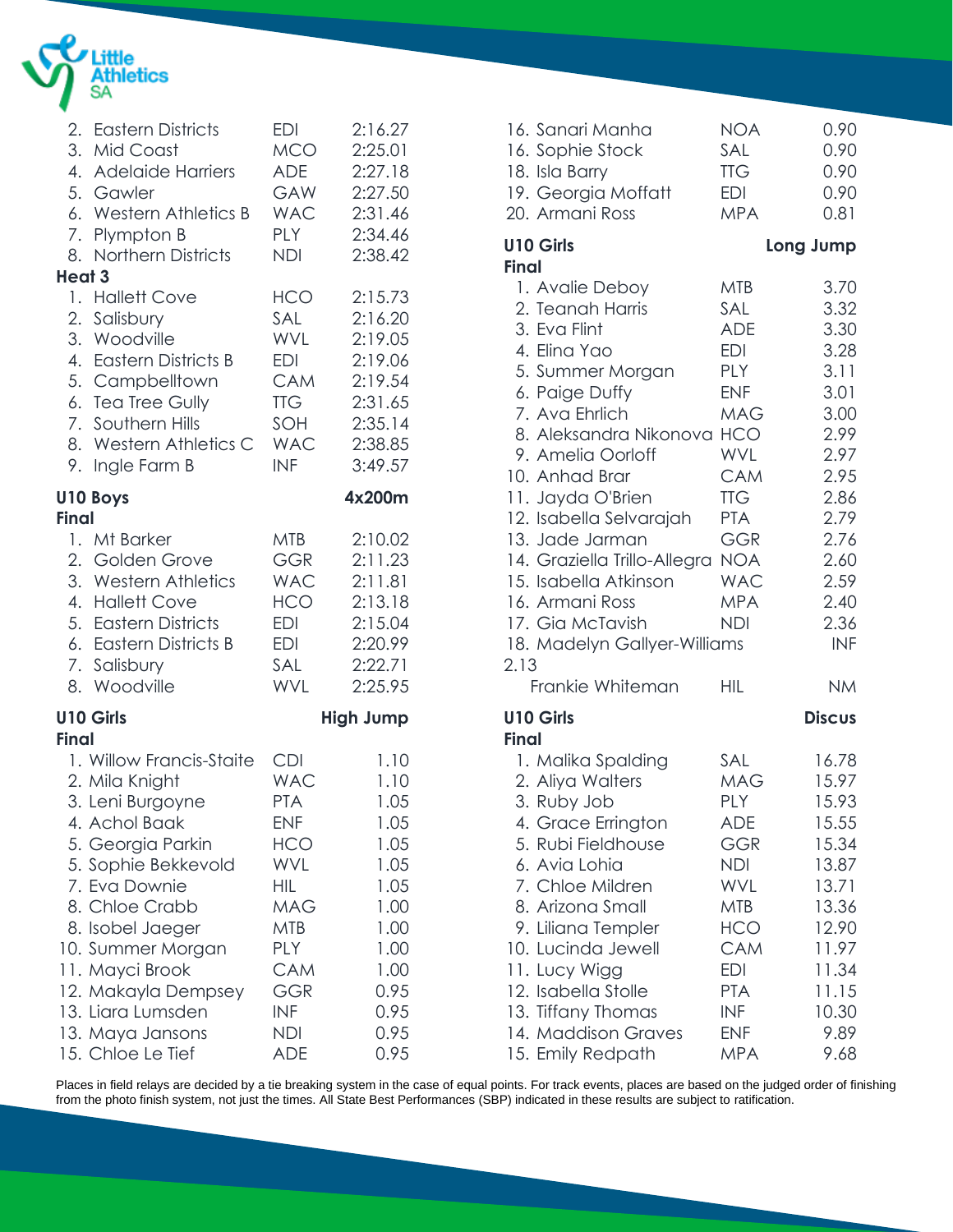

| 16. Mila Knight<br>17. Maliha Kamish<br>18. Siobhan Clothier<br>19. Zara Bastian                                                                                                                                                                                                                                                                                                                                | <b>WAC</b><br>NOA<br><b>CDI</b><br><b>TTG</b>                                                                                                                                                                         | 9.25<br>7.62<br>6.76<br>5.46                                                                                                                          |
|-----------------------------------------------------------------------------------------------------------------------------------------------------------------------------------------------------------------------------------------------------------------------------------------------------------------------------------------------------------------------------------------------------------------|-----------------------------------------------------------------------------------------------------------------------------------------------------------------------------------------------------------------------|-------------------------------------------------------------------------------------------------------------------------------------------------------|
| <b>U10 Girls</b>                                                                                                                                                                                                                                                                                                                                                                                                |                                                                                                                                                                                                                       | <b>Shot Put</b>                                                                                                                                       |
| <b>Final</b><br>1. Malika Spalding<br>2. Rubi Fieldhouse<br>3. Liliana Templer<br>4. Ruby Job<br>5. Kiana Purdue-Matthews<br>4.63                                                                                                                                                                                                                                                                               | SAL<br><b>GGR</b><br>HCO<br><b>PLY</b>                                                                                                                                                                                | 5.67<br>5.52<br>5.43<br>5.31<br><b>ENF</b>                                                                                                            |
| 6. Arizona Small<br>7. Anwen Hicks<br>8. Paloma Valenti<br>9. Amelia Kilpatrick<br>10. Kira Puzyreva<br>11. Angelique Whittaker<br>12. Tahlia Thompson<br>13. Breanna Carr<br>14. Emily Sedgwick<br>15. Tiffany Thomas<br>16. Isabella Atkinson<br>17. Zara Bastian<br>18. Zoe Wilson                                                                                                                           | MTB<br><b>CAM</b><br><b>ADE</b><br><b>NDI</b><br><b>NOA</b><br>MAG<br><b>PTA</b><br><b>CDI</b><br><b>WVL</b><br><b>INF</b><br><b>WAC</b><br><b>TTG</b><br><b>MPA</b>                                                  | 4.55<br>4.47<br>4.35<br>3.84<br>3.84<br>3.82<br>3.70<br>3.67<br>3.54<br>3.49<br>3.48<br>3.30<br>3.27                                                  |
| <b>U10 Girls</b><br><b>Final</b>                                                                                                                                                                                                                                                                                                                                                                                |                                                                                                                                                                                                                       | <b>Field Relay</b>                                                                                                                                    |
| 1. Salisbury<br>2. Plympton<br>3. Mt Barker<br>4. Hallett Cove<br>5.<br>Magill<br>Enfield<br>6.<br>7.<br><b>Adelaide Harriers</b><br>8.<br>Golden Grove<br>9.<br>Woodville<br>10.<br>Campbelltown<br>Port Adelaide<br>11.<br>12.<br><b>Northern Districts</b><br>13.<br><b>Western Athletics</b><br>14.<br>Noarlunga<br>15.<br><b>Coastal Districts</b><br>Ingle Farm<br>16.<br><b>Eastern Districts</b><br>17. | SAL<br><b>PLY</b><br><b>MTB</b><br><b>HCO</b><br><b>MAG</b><br><b>ENF</b><br><b>ADE</b><br>GGR<br><b>WVL</b><br><b>CAM</b><br><b>PTA</b><br><b>NDI</b><br><b>WAC</b><br>NOA<br><b>CDI</b><br><b>INF</b><br><b>EDI</b> | 83.50<br>82.00<br>80.50<br>78.50<br>75.50<br>75.00<br>74.00<br>72.00<br>68.50<br>66.00<br>65.00<br>58.50<br>55.00<br>46.50<br>46.00<br>44.50<br>44.00 |

| 19.<br>20.                | 18. Tea Tree Gully<br>Munno Para<br><b>Hills</b>                                                                                                                                                                                                          | <b>TTG</b><br><b>MPA</b><br><b>HIL</b>                                                                                                                                             | 39.00<br>35.00<br>19.00                                                                                                                     |
|---------------------------|-----------------------------------------------------------------------------------------------------------------------------------------------------------------------------------------------------------------------------------------------------------|------------------------------------------------------------------------------------------------------------------------------------------------------------------------------------|---------------------------------------------------------------------------------------------------------------------------------------------|
| Heat 1                    | <b>U10 Girls</b>                                                                                                                                                                                                                                          |                                                                                                                                                                                    | 4x100m                                                                                                                                      |
| 9.<br>Heat 2              | 1. Adelaide Harriers<br>2. Woodville<br>3. Eastern Districts<br>4. Western Athletics B<br>5. Southern Hills<br>6. Hallett Cove B<br>7. Salisbury<br>8. Northern Districts<br>Magill B                                                                     | <b>ADE</b><br><b>WVL</b><br><b>EDI</b><br><b>WAC</b><br>SOH<br><b>HCO</b><br>SAL<br><b>NDI</b><br><b>MAG</b>                                                                       | 1:07.37<br>1:08.00<br>1:08.93<br>1:11.76<br>1:12.32<br>1:15.13<br>1:15.16<br>1:15.94<br>1:16.21                                             |
|                           | 1. Magill                                                                                                                                                                                                                                                 | <b>MAG</b>                                                                                                                                                                         | 1:07.26                                                                                                                                     |
| 2.<br><b>Heat 3</b><br>2. | Golden Grove<br>3. Western Athletics<br>4. Coastal Districts<br>5. Plympton<br>6. Port Adelaide<br>7. Eastern Districts B<br>8. Tea Tree Gully B<br>1. Mt Barker<br>Enfield<br>3. Hallett Cove<br>4. Hills<br>5. Tea Tree Gully<br>6. Western Athletics C | <b>GGR</b><br><b>WAC</b><br><b>CDI</b><br><b>PLY</b><br><b>PTA</b><br><b>EDI</b><br><b>TTG</b><br><b>MTB</b><br><b>ENF</b><br><b>HCO</b><br><b>HIL</b><br><b>TTG</b><br><b>WAC</b> | 1:07.88<br>1:08.59<br>1:10.11<br>1:10.49<br>1:13.16<br>1:13.97<br>1:21.80<br>1:06.62<br>1:09.01<br>1:09.30<br>1:11.23<br>1:13.32<br>1:13.91 |
| 8.                        | 7. Coastal Districts B<br>Campbelltown                                                                                                                                                                                                                    | <b>CDI</b><br>CAM                                                                                                                                                                  | 1:14.08<br>1:14.65                                                                                                                          |
|                           | <b>U10 Girls</b>                                                                                                                                                                                                                                          |                                                                                                                                                                                    | 4x100m                                                                                                                                      |
| <b>Final</b>              | 1. Mt Barker                                                                                                                                                                                                                                              | MTB                                                                                                                                                                                | 1:05.07                                                                                                                                     |
| 2.<br>3.<br>4.            | <b>Adelaide Harriers</b><br>Magill<br>Golden Grove<br>5. Enfield<br>6. Woodville<br>7. Eastern Districts<br>8. Western Athletics                                                                                                                          | ADE<br><b>MAG</b><br><b>GGR</b><br><b>ENF</b><br>WVL<br><b>EDI</b><br><b>WAC</b>                                                                                                   | 1:05.23<br>1:08.23<br>1:08.37<br>1:08.57<br>1:08.87<br>1:08.93<br>1:09.67                                                                   |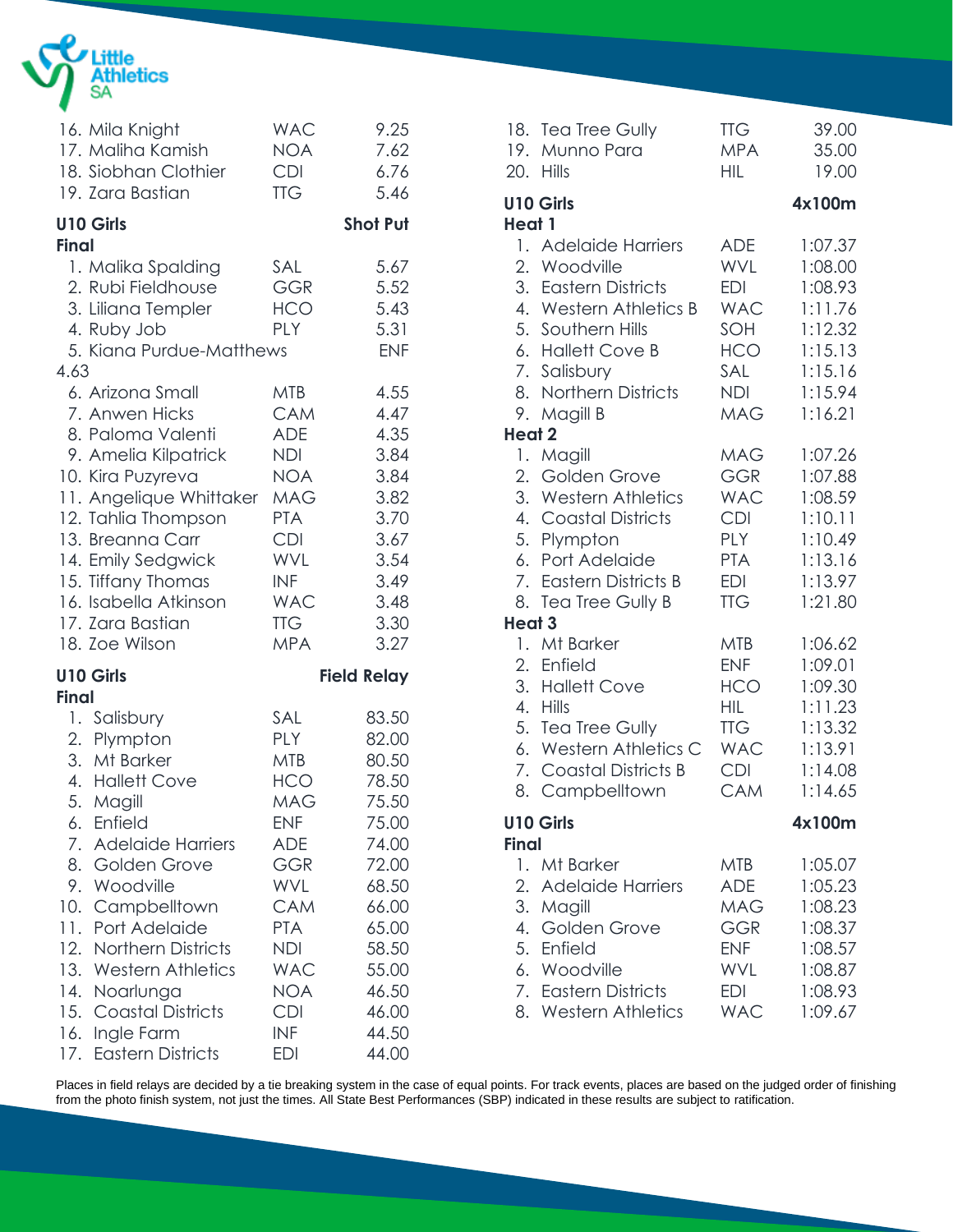

| <b>U10 Girls</b><br>Heat 1                                                                                                                                                             |                                                                                                       | 4x200m                                                                                         |
|----------------------------------------------------------------------------------------------------------------------------------------------------------------------------------------|-------------------------------------------------------------------------------------------------------|------------------------------------------------------------------------------------------------|
| 1. Mt Barker<br>2. Hallett Cove<br>3. Magill<br>4. Coastal Districts B<br>5. Western Athletics B<br>6. Southern Hills B<br>7. Port Adelaide<br><b>Adelaide Harriers</b>                | MTB<br><b>HCO</b><br>MAG<br><b>CDI</b><br><b>WAC</b><br>SOH<br><b>PTA</b><br><b>ADE</b>               | 2:19.55<br>2:27.55<br>2:28.71<br>2:30.97<br>2:34.41<br>2:38.33<br>2:44.08<br>DQ                |
| <b>Heat 2</b><br>1. Enfield B<br>2. Plympton<br>3. Hills<br>4. Eastern Districts<br>5. Tea Tree Gully<br>6. Hallett Cove B<br>7. Western Athletics C<br>8. Coastal Districts<br>Heat 3 | <b>ENF</b><br><b>PLY</b><br><b>HIL</b><br><b>EDI</b><br><b>TTG</b><br><b>HCO</b><br>WAC<br><b>CDI</b> | 2:24.63<br>2:25.11<br>2:29.13<br>2:31.88<br>2:37.47<br>2:41.85<br>2:44.81<br>2:46.58           |
| 1. Golden Grove<br>2. Woodville<br>3. Western Athletics<br>4. Magill B<br>5. Northern Districts<br>6. Eastern Districts B<br>7. Tea Tree Gully B                                       | <b>GGR</b><br>WVL<br>WAC<br>MAG<br><b>NDI</b><br>EDI<br><b>TTG</b>                                    | 2:25.92<br>2:27.61<br>2:28.92<br>2:39.75<br>2:43.33<br>2:52.16<br>2:54.86                      |
| <b>U10 Girls</b><br><b>Final</b><br>1. Mt Barker<br>2. Golden Grove<br>3. Plympton<br>4. Western Athletics<br>5. Hallett Cove<br>6. Enfield B<br>7. Woodville<br>8. Magill             | <b>MTB</b><br><b>GGR</b><br>PLY<br><b>WAC</b><br>HCO<br><b>ENF</b><br>WVL<br>MAG                      | 4x200m<br>2:19.11<br>2:24.69<br>2:25.52<br>2:26.67<br>2:26.83<br>2:29.46<br>2:32.86<br>2:34.23 |
| U11 Boys<br>Final<br>1. Ashton Wall<br>2. Harrison Robb<br>3. Harrison Rees<br>4. Liam Kowald<br>5. Flynn Wilkie                                                                       | <b>NOA</b><br><b>WAC</b><br><b>ADE</b><br><b>ENF</b><br><b>WVL</b>                                    | <b>High Jump</b><br>1.30<br>1.30<br>1.25<br>1.25<br>1.20                                       |

| 6. Oliver Schmidt        | <b>BVA</b> | 1.20          |
|--------------------------|------------|---------------|
| 7. Matthew Boothby       | SAL        | 1.20          |
| 8. Jake Turner           | <b>MAG</b> | 1.20          |
| 9. Marshall Lockett      | <b>PLY</b> | 1.15          |
| 10. Thomas Wallett       | <b>EDI</b> | 1.15          |
| 11. Chace Bowman         | <b>NDI</b> | 1.10          |
| 12. Hudson Stanford      | <b>CDI</b> | 1.05          |
| 12. Eli Parkyn           | HIL        | 1.05          |
| 14. Flynn Wilson         | <b>RED</b> | 1.00          |
| 15. Oliver Glendenning   | HCO        | 1.00          |
| 16. Ethan Wordingham     | GGR        | 1.00          |
| 17. Sora Bodel           | <b>INF</b> | 1.00          |
| 18. Lachlan Whitton      | <b>PTA</b> | 0.95          |
| 19. Chase Leighton       | <b>MPA</b> | 0.95          |
| 20. Liam Evans           | <b>MCO</b> | 0.95          |
| 21. Toby Wain            | <b>TTG</b> | 0.90          |
| U11 Boys<br><b>Final</b> |            | Long Jump     |
| 1. Jack Power            | SAL        | 4.16          |
| 2. Kristof Jacob         | <b>MAG</b> | 4.05          |
| 3. Jordy Noble           | <b>WAC</b> | 3.92          |
| 4. Jesse Strachan        | <b>PLY</b> | 3.80          |
| 5. Oliver Porter         | <b>ENF</b> | 3.75          |
| 6. Noah Lewcock          | <b>BVA</b> | 3.75          |
| 7. Ashton Wall           | <b>NOA</b> | 3.75          |
| 8. Evan Hawkes           | <b>EDI</b> | 3.56          |
| 9. Charlie Richardson    | <b>WVL</b> | 3.43          |
| 10. Lenny Caldwell       | <b>HCO</b> | 3.40          |
| 11. Brodie Benfield      | <b>PTA</b> | 3.35          |
| 12. Ashton Dolphin       | <b>ADE</b> | 3.27          |
| 13. Nixon Freckleton     | HIL        | 3.17          |
| 14. Sucre Pascal         | <b>GGR</b> | 3.09          |
| 15. Calin Hayward        | <b>INF</b> | 3.07          |
| 16. Gabriel Mathew       | RED        | 2.77          |
| 17. Oscar Kilpatrick     | <b>NDI</b> | 2.57          |
| 18. Dalton Binder        | <b>MPA</b> | 2.54          |
| 19. Nick May             | <b>CDI</b> | 2.24          |
| 20. Seth Laffin          | <b>MCO</b> | 2.17          |
| U11 Boys<br><b>Final</b> |            | <b>Discus</b> |
| 1. Beau Lawson           | NDI        | 29.77         |
| 2. Orlando Grantham      | <b>ENF</b> | 23.71         |
| 3. Aiden Thomas          | SAL        | 23.65         |
| 4. Jack Jarvis           | <b>ADE</b> | 22.93         |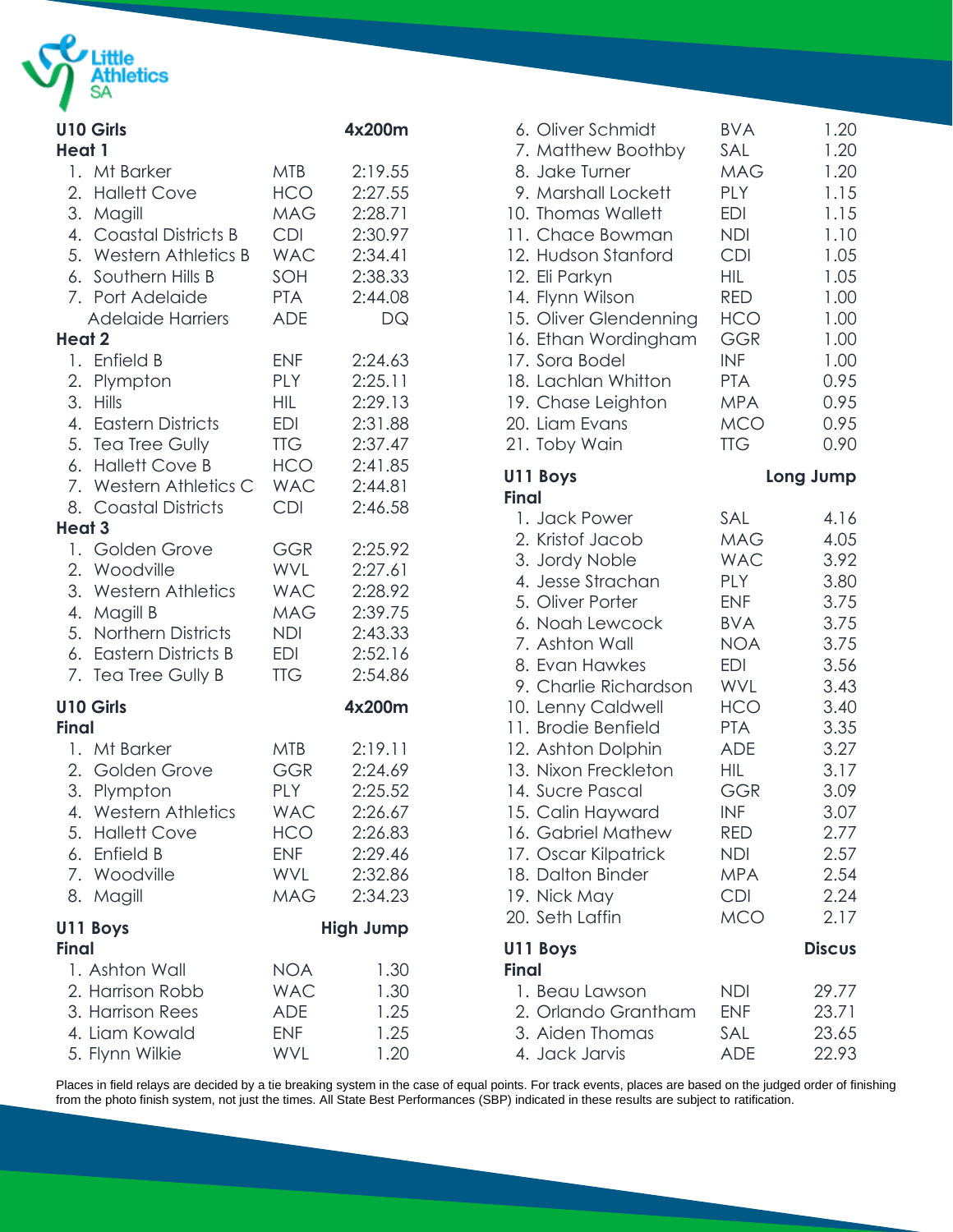

|              | 5. Marshall Lockett  | <b>PLY</b> | 22.91              |
|--------------|----------------------|------------|--------------------|
|              | 6. Sebastian Cherry  | MAG        | 20.66              |
|              | 7. Brody Hewlett     | <b>HIL</b> | 18.83              |
|              | 8. Oliver Schmidt    | <b>BVA</b> | 18.43              |
|              | 9. Liam Evans        | <b>MCO</b> | 18.32              |
|              | 10. Jude Beveridge   | <b>EDI</b> | 17.25              |
|              | 11. Kai Dollman      | <b>TTG</b> | 16.90              |
|              | 12. Nathan Andriani  | WVL        | 16.19              |
|              | 13. William Gill     | <b>NOA</b> | 15.50              |
|              | 14. Ethan McCrindle  | <b>HCO</b> | 15.33              |
|              | 15. Riley Fielder    | <b>WAC</b> | 14.67              |
|              | 16. Oscar Norman     | <b>CDI</b> | 14.21              |
|              | 17. Sucre Pascal     | GGR        | 14.11              |
|              | 18. Jacob Whitton    | <b>PTA</b> | 12.77              |
|              | 19. Zayne Wilson     | <b>MPA</b> | 8.28               |
| <b>Final</b> | U11 Boys             |            | <b>Shot Put</b>    |
|              | 1. Beau Lawson       | <b>NDI</b> | 9.67               |
|              | 2. Ethan Knott       | SAL        | 9.24               |
|              | 3. Orlando Grantham  | <b>ENF</b> | 8.36               |
|              | 4. Seb Gifford       | MAG        | 7.26               |
|              | 5. Ethan Pole        | ADE        | 7.18               |
|              | 6. Noah Lewcock      | <b>BVA</b> | 6.99               |
|              | 7. Levi Nehme        | <b>PLY</b> | 6.73               |
|              | 8. William Gill      | <b>NOA</b> | 6.15               |
|              | 9. Harveer Saroya    | <b>WVL</b> | 6.09               |
|              | 10. Seth Laffin      | <b>MCO</b> | 5.99               |
|              | 11. Alfie Clarke     | <b>HIL</b> | 5.89               |
|              | 12. Toby Wain        | <b>TTG</b> | 5.62               |
|              | 13. Ethan Wordingham | <b>GGR</b> | 5.43               |
|              | 14. Rylan Barry      | <b>PTA</b> | 5.39               |
|              | 15. Flynn Wilson     | <b>RED</b> | 5.34               |
|              | 16. Rajabu Waziri    | HCO        | 5.32               |
|              | 17. Thomas Warnes    | <b>CDI</b> | 5.18               |
|              | 18. Jackson Gallyer  | INF        | 5.03               |
|              | 19. Oscar Cramp      | <b>EDI</b> | 4.54               |
|              | 20. Cameron Sargent  | <b>MPA</b> | 3.95               |
| Final        | U11 Boys             |            | <b>Field Relay</b> |
|              | 1. Salisbury         | SAL        | 91.00              |
|              | 2. Enfield           | <b>ENF</b> | 90.00              |
|              | 3. Magill            | MAG        | 84.00              |
|              | 4. Adelaide Harriers | ADE        | 80.00              |
|              | 5. Plympton          | <b>PLY</b> | 79.00              |

| 7.<br>8.<br>9.<br>10.<br>11.<br>12.<br>13.<br>14.<br>15.<br>16.<br>17.<br>18.<br>19.<br>20.<br>21. | 6. Barossa Valley<br>Noarlunga<br>Northern Districts<br>Woodville<br><b>Hills</b><br><b>Western Athletics</b><br><b>Eastern Districts</b><br><b>Hallett Cove</b><br>Mid Coast<br>Golden Grove<br>Port Adelaide<br><b>Coastal Districts</b><br>Tea Tree Gully<br>Reynella East<br>Munno Para<br>Ingle Farm | <b>BVA</b><br><b>NOA</b><br><b>NDI</b><br>WVL<br><b>HIL</b><br><b>WAC</b><br><b>EDI</b><br><b>HCO</b><br><b>MCO</b><br><b>GGR</b><br><b>PTA</b><br>CDI<br><b>TTG</b><br><b>RED</b><br><b>MPA</b><br><b>INF</b> | 78.00<br>75.00<br>74.00<br>69.00<br>60.50<br>58.00<br>57.00<br>49.00<br>45.00<br>44.00<br>43.00<br>39.50<br>34.00<br>33.00<br>28.00<br>28.00 |
|----------------------------------------------------------------------------------------------------|-----------------------------------------------------------------------------------------------------------------------------------------------------------------------------------------------------------------------------------------------------------------------------------------------------------|----------------------------------------------------------------------------------------------------------------------------------------------------------------------------------------------------------------|----------------------------------------------------------------------------------------------------------------------------------------------|
|                                                                                                    | U11 Boys                                                                                                                                                                                                                                                                                                  |                                                                                                                                                                                                                | 4x100m                                                                                                                                       |
| Heat 1<br>5.<br><b>Heat 2</b><br>1.<br>2.<br>3.                                                    | 1. Salisbury<br>2. Tea Tree Gully<br>3. Western Athletics B<br>4. Northern Districts<br>Southern Hills<br>6. Woodville B<br>Plympton<br>Magill<br><b>Western Athletics C</b><br>4. Enfield B<br>5. Port Adelaide B<br>6. Coastal Districts                                                                | SAL<br><b>TTG</b><br><b>WAC</b><br><b>NDI</b><br>SOH<br>WVL<br><b>PLY</b><br><b>MAG</b><br><b>WAC</b><br><b>ENF</b><br><b>PTA</b><br><b>CDI</b>                                                                | 1:01.58<br>1:03.07<br>1:03.44<br>1:03.76<br>1:04.84<br>1:07.58<br>59.84<br>1:03.56<br>1:03.70<br>1:04.32<br>1:05.75<br>1:08.57               |
| Heat 3                                                                                             | 7. Reynella East                                                                                                                                                                                                                                                                                          | <b>RED</b>                                                                                                                                                                                                     | 1:09.48                                                                                                                                      |
| Ι.<br>4.<br>8.<br>Heat 4                                                                           | Port Adelaide<br>2. Western Athletics<br>3. Golden Grove<br><b>Hills</b><br>5. Eastern Districts<br>6. Plympton B<br>7. Tea Tree Gully B<br>Munno Para                                                                                                                                                    | <b>PTA</b><br><b>WAC</b><br><b>GGR</b><br><b>HIL</b><br><b>EDI</b><br>PLY<br><b>TTG</b><br><b>MPA</b>                                                                                                          | 59.70<br>1:00.06<br>1:01.87<br>1:05.55<br>1:07.44<br>1:08.60<br>1:09.91<br>1:17.40                                                           |
|                                                                                                    | 1. Adelaide Harriers                                                                                                                                                                                                                                                                                      | ADE                                                                                                                                                                                                            | 1:00.36                                                                                                                                      |
| 3.                                                                                                 | 2. Woodville<br>Enfield                                                                                                                                                                                                                                                                                   | WVL<br><b>ENF</b>                                                                                                                                                                                              | 1:00.81<br>1:00.89                                                                                                                           |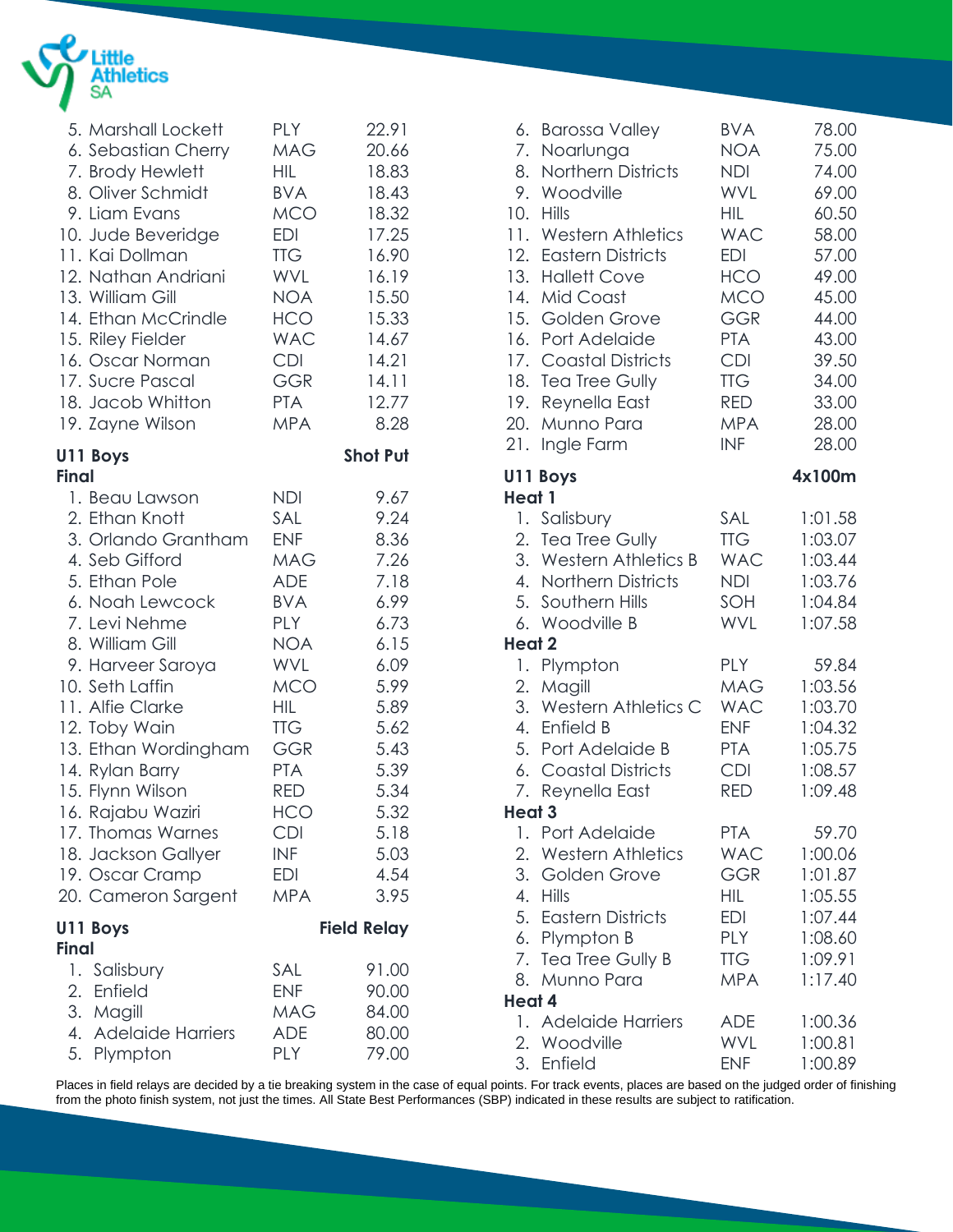

|                         | 4. Hallett Cove          | <b>HCO</b> | 1:02.76 |
|-------------------------|--------------------------|------------|---------|
|                         | 5. Lyndoch & Districts   | <b>LYN</b> | 1:02.79 |
|                         | 6. Northern Districts B  | <b>NDI</b> | 1:09.53 |
|                         | U11 Boys                 |            | 4x100m  |
| <b>Final</b>            | 1. Port Adelaide         | <b>PTA</b> | 58.64   |
|                         | 2. Adelaide Harriers     | <b>ADE</b> | 59.22   |
|                         | 3. Plympton              | <b>PLY</b> | 59.26   |
|                         | 4. Western Athletics     | <b>WAC</b> | 1:00.07 |
|                         | 5. Salisbury             | SAL        | 1:00.24 |
|                         | 6. Golden Grove          | GGR        | 1:00.52 |
|                         | 7. Woodville             | WVL        | 1:00.55 |
|                         | 8. Enfield               | <b>ENF</b> | 1:00.73 |
| Heat 1                  | U11 Boys                 |            | 4x200m  |
|                         | 1. Salisbury             | SAL        | 2:09.58 |
|                         | 2. Golden Grove          | <b>GGR</b> | 2:11.19 |
|                         | 3. Tea Tree Gully        | <b>TTG</b> | 2:15.10 |
|                         | 4. Western Athletics C   | <b>WAC</b> | 2:18.43 |
|                         | 5. Southern Hills        | SOH        | 2:19.41 |
|                         | 6. Port Adelaide B       | <b>PTA</b> | 2:21.18 |
|                         | 7. Plympton              | <b>PLY</b> | 2:23.95 |
|                         | 8. Northern Districts B  | <b>NDI</b> | 2:31.06 |
| Heat 2                  | 1. Port Adelaide         | <b>PTA</b> | 2:05.33 |
|                         | 2. Woodville             | <b>WVL</b> | 2:07.65 |
|                         | 3. Enfield B             | <b>ENF</b> | 2:14.92 |
|                         | 4. Western Athletics B   | <b>WAC</b> | 2:16.83 |
|                         | 5. Hallett Cove          | HCO        | 2:18.23 |
|                         | 6. Eastern Districts     | EDI        | 2:23.66 |
|                         | 7. Ingle Farm            | <b>INF</b> | 2:33.24 |
| Heat <sub>3</sub><br>1. | <b>Western Athletics</b> | <b>WAC</b> | 2:08.73 |
|                         | 2. Adelaide Harriers     | <b>ADE</b> | 2:11.73 |
|                         | 3. Enfield               | <b>ENF</b> | 2:13.18 |
|                         | 4. Northern Districts    | NDI        | 2:15.25 |
|                         | 5. Magill                | <b>MAG</b> | 2:18.70 |
|                         | 6. Woodville B           | <b>WVL</b> | 2:21.31 |
|                         | 7. Coastal Districts     | <b>CDI</b> | 2:31.18 |
|                         | 8. Tea Tree Gully B      | <b>TTG</b> | 2:36.29 |
| <b>Final</b>            | U11 Boys                 |            | 4x200m  |
|                         | 1. Port Adelaide         | <b>PTA</b> | 2:03.71 |
|                         | 2. Woodville             | <b>WVL</b> | 2:07.97 |

| 3.<br>Salisbury<br><b>Golden Grove</b><br>4.<br>5. Western Athletics<br>6. Adelaide Harriers<br>7.<br>Enfield<br>Enfield B<br>8.                                                                                                                  | SAL<br><b>GGR</b><br><b>WAC</b><br><b>ADE</b><br><b>ENF</b><br><b>ENF</b>                                                         | 2:08.69<br>2:09.73<br>2:11.73<br>2:11.98<br>2:16.27<br>2:21.24                             |
|---------------------------------------------------------------------------------------------------------------------------------------------------------------------------------------------------------------------------------------------------|-----------------------------------------------------------------------------------------------------------------------------------|--------------------------------------------------------------------------------------------|
| U11 Girls<br><b>Final</b>                                                                                                                                                                                                                         |                                                                                                                                   | <b>High Jump</b>                                                                           |
| 1. Annabelle Fountain<br>2. Sophie Viney<br>3. Emily Starkey<br>4. Lola Whiteman<br>5. Makayla Goers<br>6. Emily Polyak<br>6. Mia Walasek<br>8. Madison Kelly<br>8. Kayley Bayram<br>10. Tilly-Rose Gordon<br>10. Scarlett Davey Guterres<br>1.00 | <b>EDI</b><br><b>HCO</b><br><b>WVL</b><br><b>HIL</b><br><b>BVA</b><br><b>MAG</b><br>SAL<br><b>MTB</b><br><b>MPA</b><br><b>MBR</b> | 1.20<br>1.20<br>1.15<br>1.15<br>1.15<br>1.10<br>1.10<br>1.05<br>1.05<br>1.00<br><b>ADE</b> |
| 10. April Crispe<br>13. Shelby Paulson<br>13. ljeoma Okoro<br>15. Sophie North<br>16. Jasmine Cummings<br>16. Maddison Gibbons<br>18. Senna Cook<br>19. Jodie Hayward<br>20. Caitlyn Strangways                                                   | GAW<br><b>PTA</b><br><b>NDI</b><br><b>PLY</b><br><b>ENF</b><br>GGR<br><b>CDI</b><br><b>INF</b><br><b>WAC</b>                      | 1.00<br>1.00<br>1.00<br>1.00<br>0.95<br>0.95<br>0.95<br>0.95<br>0.90                       |
| U11 Girls<br><b>Final</b>                                                                                                                                                                                                                         |                                                                                                                                   | Long Jump                                                                                  |
| 1. Olivia Langston<br>2. Arabella Lehmann<br>3. Camille D'Arsie-Hausler<br>3.36                                                                                                                                                                   | <b>PTA</b><br><b>ADE</b>                                                                                                          | 3.80<br>3.36<br>PLY                                                                        |
| 4. Isabella Sherman<br>5. Hayley Redman<br>6. Matilda George<br>7. Priya Rathjen<br>8. Indiana Fowler<br>9. Teanah Harris<br>10. Andie Rosenberg<br>11. Violette Smith<br>12. Olivia McAvaney                                                     | <b>WAC</b><br><b>MAG</b><br><b>EDI</b><br><b>BVA</b><br><b>WVL</b><br>SAL<br><b>HCO</b><br>HIL<br><b>MTB</b>                      | 3.26<br>3.24<br>3.22<br>3.19<br>3.06<br>3.04<br>3.02<br>2.86<br>2.86                       |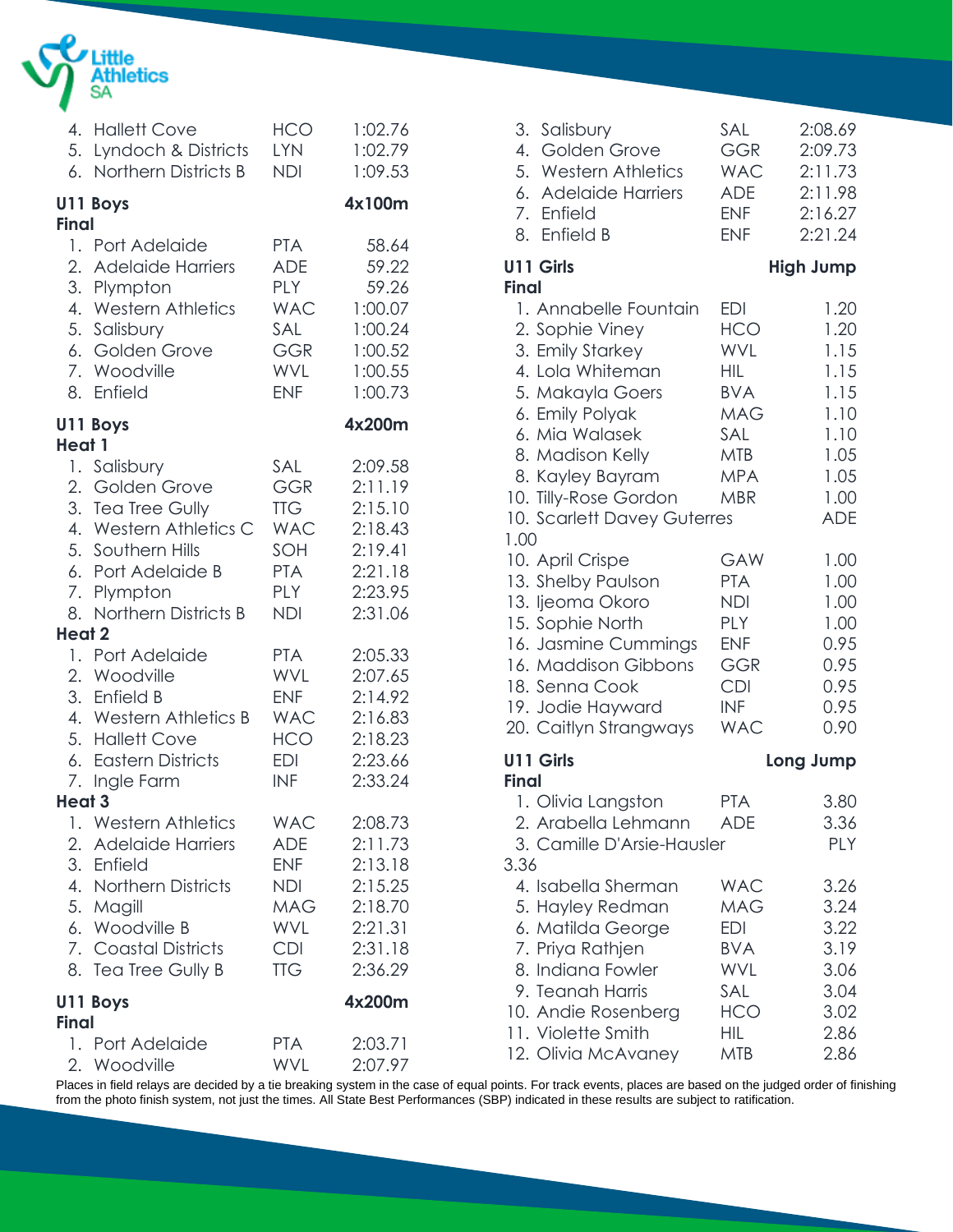

| <b>CDI</b><br><b>MBR</b><br><b>INF</b><br><b>MPA</b><br><b>GGR</b><br><b>ENF</b><br><b>NDI</b><br>GAW                                                                                                                                                    | 2.83<br>2.49<br>2.46<br>2.46<br>2.42<br>2.30<br>2.24<br>1.90                                                                                                                 |            |
|----------------------------------------------------------------------------------------------------------------------------------------------------------------------------------------------------------------------------------------------------------|------------------------------------------------------------------------------------------------------------------------------------------------------------------------------|------------|
|                                                                                                                                                                                                                                                          | <b>Discus</b>                                                                                                                                                                |            |
| <b>MBR</b><br>HIL<br><b>GGR</b><br>BVA<br><b>WAC</b><br><b>MAG</b><br><b>MTB</b><br><b>WVL</b><br><b>ADE</b><br>SAL<br><b>HCO</b><br><b>NDI</b><br><b>INF</b><br><b>ENF</b><br>EDI<br><b>GAW</b><br><b>MPA</b><br><b>PLY</b><br><b>PTA</b><br><b>CDI</b> | 21.68<br>19.50<br>16.17<br>16.04<br>16.02<br>15.72<br>15.01<br>14.65<br>14.52<br>13.15<br>12.98<br>11.69<br>11.60<br>11.48<br>11.37<br>10.77<br>9.82<br>9.58<br>9.45<br>6.70 |            |
|                                                                                                                                                                                                                                                          | <b>Shot Put</b>                                                                                                                                                              |            |
| <b>PTA</b><br><b>MBR</b><br><b>MTB</b><br><b>WVL</b><br><b>EDI</b><br><b>MAG</b><br><b>WAC</b><br><b>BVA</b><br><b>ENF</b><br><b>HCO</b><br><b>PLY</b>                                                                                                   | 9.19<br>7.59<br>6.87<br>6.29<br>6.09<br>5.71<br>5.37<br>5.26<br>5.24<br>5.14<br>4.57                                                                                         |            |
|                                                                                                                                                                                                                                                          | 12. Scarlett Davey Guterres                                                                                                                                                  | <b>ADE</b> |

### 4.32 13. Kelly Doyle-Butler INF 4.16 14. Eliana Caesar SAL 4.12 15. Lilly Taylor GAW 3.84 16. Lyla Neck HIL 3.49 17. Chelsea Banks MPA 3.18 18. Kayla Connelly MDI 3.11 19. Charlize Dunn GGR 2.11 **U11 Girls Field Relay Final** 1. Woodville WVL 81.00 2. Magill MAG 80.50 3. Barossa Valley BVA 80.00 4. Eastern Districts EDI 77.00 5. Murray Bridge MBR 76.00 6. Mt Barker MTB 73.50 7. Hills HIL 71.00 8. Hallett Cove HCO 71.00 9. Adelaide Harriers ADE 70.00 10. Port Adelaide PTA 69.50 11. Western Athletics WAC 68.00 12. Salisbury SAL 64.50 13. Plympton PLY 57.00 14. Golden Grove GGR 48.50 15. Enfield ENF 46.50 16. Munno Para MPA 45.50 17. Ingle Farm INF 44.00 18. Gawler GAW 42.00 19. Northern Districts NDI 41.50 20. Coastal Districts CDI 27.00 **U11 Girls 4x100m Heat 1** 1. Hills HIL 1:03.26 2. Eastern Districts EDI 1:05.34 3. Magill MAG 1:08.32 4. Golden Grove GGR 1:10.44 5. Mt Barker B MTB 1:10.66 6. Western Athletics C WAC 1:13.70 7. Ingle Farm INF 1:18.98 8. Munno Para MPA 1:19.28 **Heat 2** 1. Adelaide Harriers ADE 1:01.11 2. Mt Barker MTB 1:03.14 3. Western Athletics WAC 1:06.13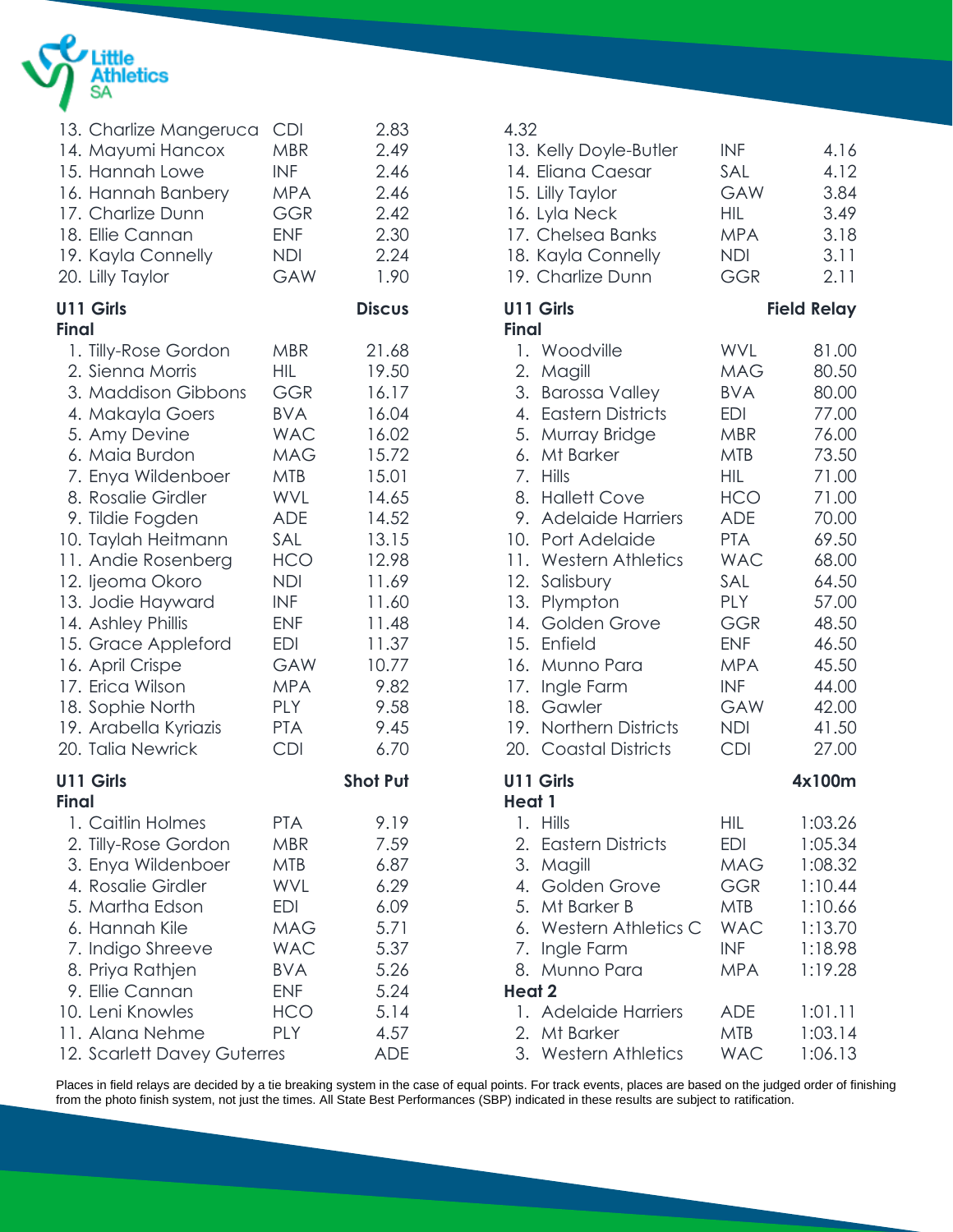

|                   | 4. Coastal Districts                                                                  | <b>CDI</b>                                    | 1:07.06                                             |
|-------------------|---------------------------------------------------------------------------------------|-----------------------------------------------|-----------------------------------------------------|
|                   | 5. Tea Tree Gully B                                                                   | <b>TTG</b>                                    | 1:08.36                                             |
|                   | 6. Eastern Districts B                                                                | EDI                                           | 1:10.75                                             |
|                   | 7. Magill B                                                                           | <b>MAG</b>                                    | 1:12.53                                             |
| Heat <sub>3</sub> | 1. Port Adelaide                                                                      | <b>PTA</b>                                    | 1:03.24                                             |
|                   | 2. Salisbury                                                                          | SAL                                           | 1:04.42                                             |
|                   | 3. Tea Tree Gully                                                                     | <b>TTG</b>                                    | 1:05.22                                             |
|                   | 4. Woodville                                                                          | WVL                                           | 1:07.37                                             |
|                   | 5. Western Athletics B                                                                | <b>WAC</b>                                    | 1:09.30                                             |
|                   | 6. Munno Para B                                                                       | <b>MPA</b>                                    | 1:09.52                                             |
| Final             | <b>U11 Girls</b>                                                                      |                                               | 4x100m                                              |
|                   | 1. Adelaide Harriers                                                                  | <b>ADE</b>                                    | 1:01.24                                             |
|                   | 2. Tea Tree Gully                                                                     | <b>TTG</b>                                    | 1:01.63                                             |
|                   | 3. Mt Barker                                                                          | <b>MTB</b>                                    | 1:03.02                                             |
|                   | 4. Port Adelaide                                                                      | <b>PTA</b>                                    | 1:03.17                                             |
|                   | 5. Hills                                                                              | <b>HIL</b>                                    | 1:03.19                                             |
|                   | 6. Salisbury                                                                          | SAL                                           | 1:03.83                                             |
|                   | 7. Eastern Districts                                                                  | EDI                                           | 1:06.59                                             |
|                   | 8. Western Athletics                                                                  | <b>WAC</b>                                    | 1:07.99                                             |
|                   | <b>U11 Girls</b>                                                                      |                                               | 4x200m                                              |
| Heat 1            | 1. Tea Tree Gully                                                                     | <b>TTG</b>                                    | 2:10.98                                             |
|                   | 2. Salisbury                                                                          | SAL                                           | 2:18.33                                             |
|                   | 3. Western Athletics                                                                  | <b>WAC</b>                                    | 2:23.97                                             |
|                   | 4. Port Adelaide                                                                      | <b>PTA</b>                                    | 2:27.28                                             |
|                   | 5. Mt Barker B                                                                        | <b>MTB</b>                                    | 2:32.34                                             |
|                   | 6. Eastern Districts B                                                                | <b>EDI</b>                                    | 2:38.25                                             |
|                   | 7. Munno Para                                                                         | <b>MPA</b>                                    | 2:49.39                                             |
| Heat 2            | 1. Adelaide Harriers                                                                  | <b>ADE</b>                                    | 2:13.69                                             |
| 6.<br>Heat 3      | 2. Mt Barker<br>3. Woodville<br>4. Golden Grove<br>5. Western Athletics B<br>Magill B | MTB<br>WVL<br>GGR<br><b>WAC</b><br><b>MAG</b> | 2:18.44<br>2:24.92<br>2:28.34<br>2:37.74<br>2:46.44 |
| 1.                | Magill                                                                                | MAG                                           | 2:15.28                                             |
| 2.                | <b>Hills</b>                                                                          | <b>HIL</b>                                    | 2:16.35                                             |
|                   | 3. Eastern Districts                                                                  | EDI                                           | 2:20.19                                             |
|                   | 4. Coastal Districts                                                                  | <b>CDI</b>                                    | 2:27.20                                             |
|                   | 5. Munno Para B                                                                       | <b>MPA</b>                                    | 2:27.70                                             |
|                   | 6. Tea Tree Gully B                                                                   | <b>TTG</b>                                    | 2:31.95                                             |

|                      | 7. Western Athletics C                                                                                                                                  | <b>WAC</b>                                                                                     | 2:33.50                                                                              |
|----------------------|---------------------------------------------------------------------------------------------------------------------------------------------------------|------------------------------------------------------------------------------------------------|--------------------------------------------------------------------------------------|
| <b>Final</b>         | U11 Girls                                                                                                                                               |                                                                                                | 4x200m                                                                               |
| 2.<br>4.<br>5.       | 1. Tea Tree Gully<br><b>Adelaide Harriers</b><br>3. Magill<br><b>Hills</b><br>Mt Barker<br>6. Salisbury<br>7. Eastern Districts<br>8. Western Athletics | <b>TTG</b><br><b>ADE</b><br>MAG<br><b>HIL</b><br><b>MTB</b><br><b>SAL</b><br>EDI<br><b>WAC</b> | 2:09.75<br>2:11.68<br>2:15.08<br>2:16.23<br>2:19.22<br>2:21.24<br>2:23.84<br>2:28.57 |
| <b>Heat 1</b>        | U9-11 Mixed                                                                                                                                             |                                                                                                | 4x Medley                                                                            |
| 6.<br><b>Heat 2</b>  | 1. Lyndoch & Districts B<br>2. Noarlunga<br>3. Plympton<br>4. Northern Districts<br>5. Tea Tree Gully B<br>Ingle Farm                                   | <b>LYN</b><br><b>NOA</b><br><b>PLY</b><br><b>NDI</b><br><b>TTG</b><br><b>INF</b>               | 2:24.08<br>2:28.23<br>2:33.41<br>2:43.47<br>2:50.47<br>2:54.60                       |
|                      | 1. Plympton C                                                                                                                                           | <b>PLY</b>                                                                                     | 2:20.10                                                                              |
|                      | 2. Enfield<br>3. Gawler<br>4. Ingle Farm B<br>Lyndoch & Districts<br>Magill                                                                             | <b>ENF</b><br><b>GAW</b><br>INF<br><b>LYN</b><br><b>MAG</b>                                    | 2:35.94<br>2:36.23<br>3:24.06<br>DQ<br>DQ                                            |
| <b>Heat 3</b>        | 1. Campbelltown                                                                                                                                         | <b>CAM</b>                                                                                     | 2:21.97                                                                              |
| 5.                   | 2. Tea Tree Gully<br>3. Murray Bridge<br>4. Plympton B<br><b>Hallett Cove</b>                                                                           | <b>TTG</b><br>MBR<br><b>PLY</b><br><b>HCO</b>                                                  | 2:31.72<br>2:32.91<br>2:36.54<br>2:39.73                                             |
| <b>Final</b>         | U9-11 Mixed                                                                                                                                             |                                                                                                | 4x Medley                                                                            |
| 1.<br>2.<br>3.<br>4. | Lyndoch & Districts B<br>Campbelltown<br>Noarlunga<br>Tea Tree Gully<br>5. Murray Bridge<br>6. Enfield<br>7. Plympton                                   | <b>LYN</b><br><b>CAM</b><br>NOA<br><b>TTG</b><br><b>MBR</b><br><b>ENF</b><br>PLY               | 2:18.29<br>2:19.80<br>2:25.26<br>2:32.67<br>2:32.73<br>2:34.75<br>2:36.60            |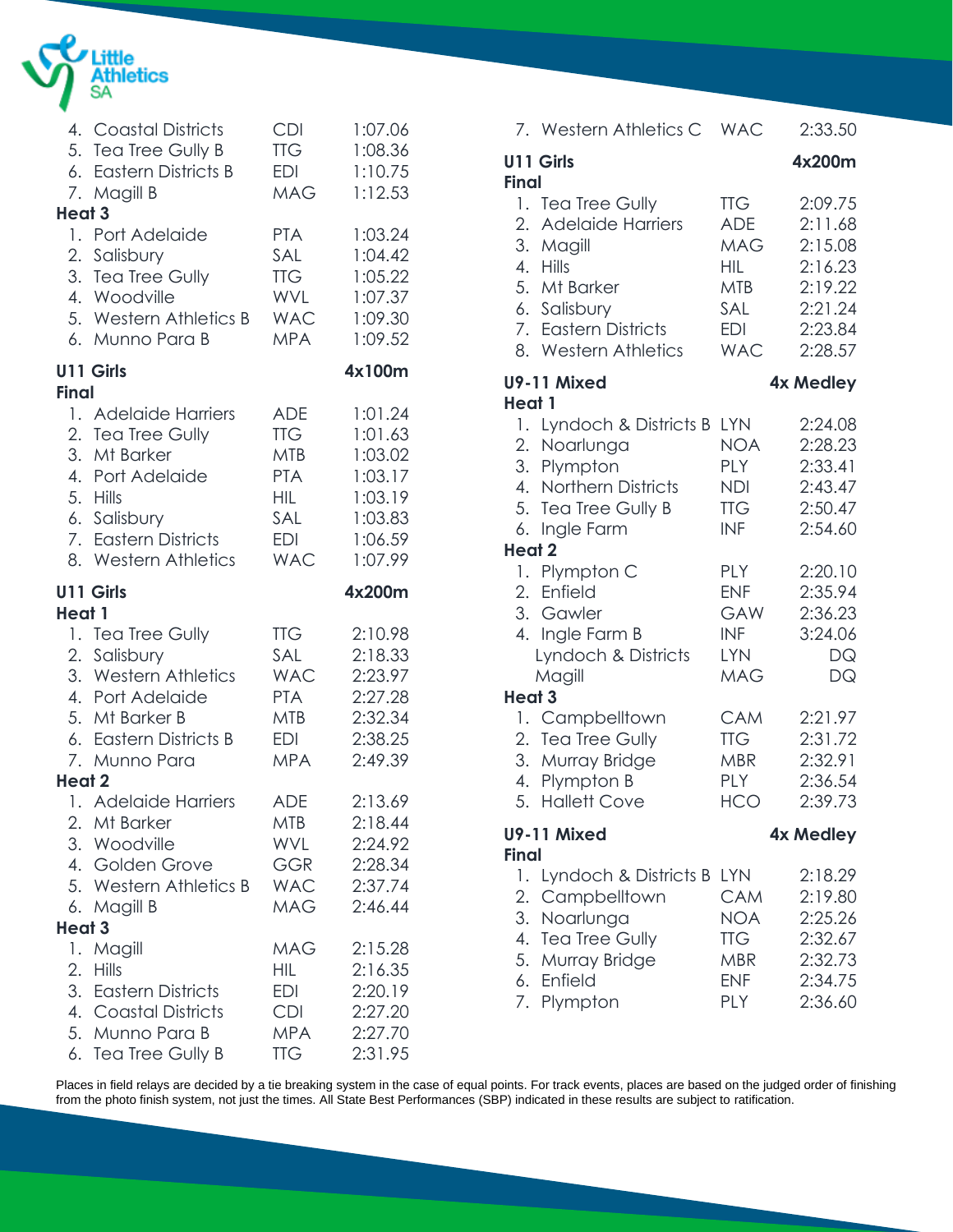

| U12 Boys<br><b>Final</b>                                                                                                                                                                                                                                                                              |                                                                                                                                                               | <b>High Jump</b>                                                                                                   |
|-------------------------------------------------------------------------------------------------------------------------------------------------------------------------------------------------------------------------------------------------------------------------------------------------------|---------------------------------------------------------------------------------------------------------------------------------------------------------------|--------------------------------------------------------------------------------------------------------------------|
| 1. Zac Zillante<br>2. Bentley Drewett<br>3. Lachlan Hall<br>4. James Ouslinis<br>5. Toby Noble<br>6. Archer Zilm<br>6. Keane Keyser<br>8. Quinn Snook<br>9. Kit Saracino<br>10. Bayleigh McColl<br>11. Luke Danaher<br>12. Francis Martin<br>12. Elliot Gauci<br>14. Wesley Robertson-Holland<br>1.00 | <b>ENF</b><br>NDI<br><b>PLY</b><br><b>WAC</b><br><b>MAG</b><br><b>MBR</b><br>MCO<br><b>PTA</b><br><b>WVL</b><br><b>LYN</b><br><b>ADE</b><br><b>HCO</b><br>SAL | 1.35<br>1.30<br>1.30<br>1.25<br>1.25<br>1.20<br>1.20<br>1.20<br>1.20<br>1.20<br>1.20<br>1.15<br>1.15<br><b>TTG</b> |
| 15. Owen Gibbons<br>16. Benjamin Thomas                                                                                                                                                                                                                                                               | <b>GGR</b><br><b>INF</b>                                                                                                                                      | 0.95<br>0.95                                                                                                       |
| U12 Boys<br><b>Final</b>                                                                                                                                                                                                                                                                              |                                                                                                                                                               | Long Jump                                                                                                          |
| 1. Dillon Hong<br>2. Keane Keyser<br>3. Max Bekiarian-Quinlan                                                                                                                                                                                                                                         | <b>ENF</b><br><b>MCO</b>                                                                                                                                      | 4.45<br>4.24<br><b>PLY</b>                                                                                         |
| 4.11<br>4. Myles Kidd<br>5. Bentley Drewett<br>6. Bayleigh McColl<br>7. Mitchell Moffat<br>8. Archer Zilm<br>9. Francis Martin<br>10. Lachlan Martin<br>11. Oliver Fanto<br>12. Michael Tran<br>13. Michael Pegoli<br>14. Cooper Corfield<br>15. Connor Tsokos<br><b>Victor Cea</b>                   | <b>ADE</b><br><b>NDI</b><br><b>LYN</b><br>SAL<br>MBR<br>HCO<br><b>MAG</b><br>WVL<br><b>PTA</b><br><b>WAC</b><br><b>INF</b><br>GGR<br>CAM                      | 3.95<br>3.74<br>3.73<br>3.70<br>3.55<br>3.51<br>3.40<br>3.39<br>2.82<br>2.64<br>2.49<br>2.24<br><b>NM</b>          |
| U12 Boys                                                                                                                                                                                                                                                                                              |                                                                                                                                                               | <b>Discus</b>                                                                                                      |
| <b>Final</b><br>1. Cruz Campbell<br>2. Zac Zillante<br>3. Connor Stefanoff<br>4. Elliot Gauci                                                                                                                                                                                                         | <b>PLY</b><br><b>ENF</b><br>WVL<br>SAL                                                                                                                        | 22.35<br>21.99<br>20.61<br>18.20                                                                                   |

| 5. Tex Bouts<br>6. Owen Gibbons<br>7. Toby Noble<br>8. James Fakes<br>9. Bejay Thomas<br>10. Joshua Bell<br>11. Jayden Nesbitt<br>12. Isaak Langston<br>13. Curtis Langley<br>14. Wesley Robertson-Holland<br>13.47                                                                                                                                                         | MBR<br><b>GGR</b><br><b>MAG</b><br><b>HCO</b><br><b>MCO</b><br><b>ADE</b><br><b>NDI</b><br><b>PTA</b><br><b>LYN</b>                                                                                                          | 18.11<br>17.78<br>16.90<br>16.41<br>15.83<br>15.37<br>15.25<br>14.11<br>13.56<br><b>TTG</b>                                           |
|-----------------------------------------------------------------------------------------------------------------------------------------------------------------------------------------------------------------------------------------------------------------------------------------------------------------------------------------------------------------------------|------------------------------------------------------------------------------------------------------------------------------------------------------------------------------------------------------------------------------|---------------------------------------------------------------------------------------------------------------------------------------|
| 15. Jordy Dalton<br>16. James Ouslinis                                                                                                                                                                                                                                                                                                                                      | <b>CAM</b><br><b>WAC</b>                                                                                                                                                                                                     | 11.61<br>11.26                                                                                                                        |
| 17. Cooper Corfield                                                                                                                                                                                                                                                                                                                                                         | <b>INF</b>                                                                                                                                                                                                                   | 9.56                                                                                                                                  |
| U12 Boys                                                                                                                                                                                                                                                                                                                                                                    |                                                                                                                                                                                                                              | <b>Shot Put</b>                                                                                                                       |
| <b>Final</b><br>1. Cruz Campbell<br>2. Lachlan Martin<br>3. Kaiden Martin<br>4. Hamish Fraser<br>5. Bejay Thomas<br>6. Jayden Nesbitt<br>7. Riley Whelan<br>8. James Fakes<br>9. Mitchell Moffat<br>10. Alex Houston<br>11. Ikshu Mallampati<br>12. Zachary Hughes<br>13. Isaak Langston<br>14. Ryan Blyde<br>15. Curtis Langley<br>16. Jackson Kenny<br>17. Michael Pegoli | <b>PLY</b><br><b>MAG</b><br><b>MBR</b><br><b>WVL</b><br><b>MCO</b><br><b>NDI</b><br><b>ADE</b><br><b>HCO</b><br>SAL<br><b>ENF</b><br><b>TTG</b><br><b>CAM</b><br><b>PTA</b><br>INF<br><b>LYN</b><br><b>GGR</b><br><b>WAC</b> | 10.50<br>8.93<br>8.59<br>8.30<br>7.78<br>7.75<br>7.21<br>7.09<br>6.24<br>5.82<br>5.59<br>5.45<br>5.27<br>5.14<br>5.08<br>4.59<br>3.90 |
| U12 Boys<br><b>Final</b>                                                                                                                                                                                                                                                                                                                                                    |                                                                                                                                                                                                                              | <b>Field Relay</b>                                                                                                                    |
| 1. Plympton<br>2. Enfield<br>3. Mid Coast<br>4. Murray Bridge<br>5. Magill<br>6. Northern Districts<br>7. Woodville<br>8. Adelaide Harriers<br>9. Salisbury                                                                                                                                                                                                                 | <b>PLY</b><br><b>ENF</b><br><b>MCO</b><br><b>MBR</b><br><b>MAG</b><br>NDI<br><b>WVL</b><br><b>ADE</b><br>SAL                                                                                                                 | 96.00<br>90.00<br>81.50<br>81.50<br>80.00<br>80.00<br>77.00<br>72.00<br>71.50                                                         |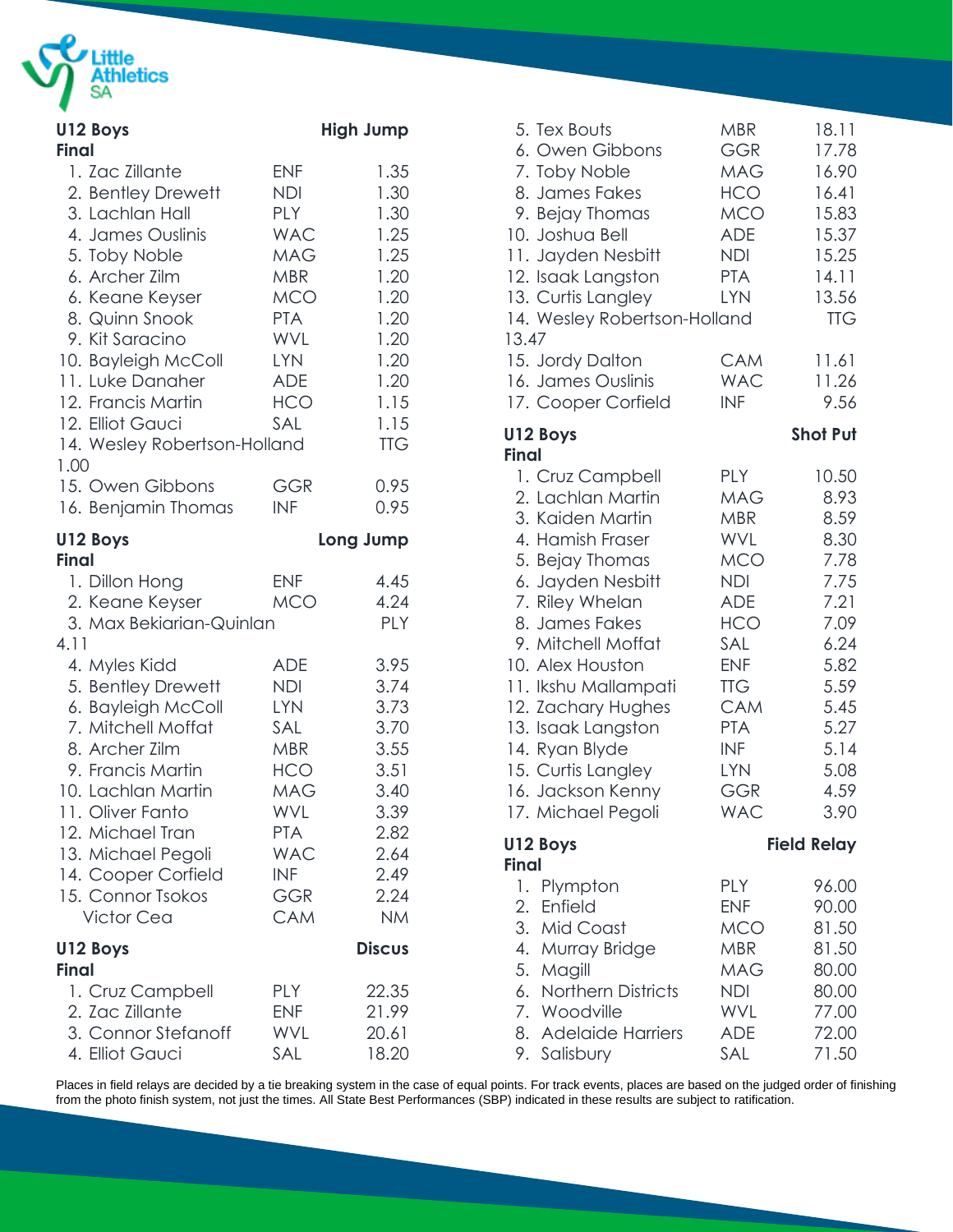

|              | 10. Hallett Cove        | <b>HCO</b> | 66.50   |
|--------------|-------------------------|------------|---------|
|              | 11. Lyndoch & Districts | <b>LYN</b> | 60.00   |
|              | 12. Port Adelaide       | <b>PTA</b> | 59.00   |
|              | 13. Western Athletics   | <b>WAC</b> | 54.00   |
|              | 14. Golden Grove        | <b>GGR</b> | 52.00   |
|              | 15. Ingle Farm          | <b>INF</b> | 43.00   |
|              | 16. Tea Tree Gully      | <b>TTG</b> | 39.00   |
|              | 17. Campbelltown        | <b>CAM</b> | 25.00   |
|              | U12 Boys                |            | 4x100m  |
| Heat 1       | 1. Tea Tree Gully       | <b>TTG</b> | 58.30   |
|              | 2. Western Athletics    | <b>WAC</b> | 59.83   |
|              | 3. Enfield              | <b>ENF</b> | 1:00.54 |
|              | 4. Plympton             | <b>PLY</b> | 1:00.88 |
|              | 5. Golden Grove B       | <b>GGR</b> | 1:00.96 |
|              | 6. Campbelltown         | <b>CAM</b> | 1:02.16 |
|              | 7. Salisbury            | SAL        | 1:02.69 |
| Heat 2       | 1. Golden Grove         | <b>GGR</b> | 57.90   |
| 4.           | 2. Adelaide Harriers    | <b>ADE</b> | 59.89   |
|              | 3. Woodville            | <b>WVL</b> | 1:01.03 |
|              | Southern Hills          | SOH        | 1:02.24 |
|              | 5. Western Athletics B  | <b>WAC</b> | 1:03.29 |
|              | 6. Tea Tree Gully B     | <b>TTG</b> | 1:03.90 |
|              | 7. Port Adelaide        | <b>PTA</b> | 1:04.24 |
|              | 8. Ingle Farm           | <b>INF</b> | 1:10.93 |
| <b>Final</b> | U12 Boys                |            | 4x100m  |
| 8.           | 1. Golden Grove         | <b>GGR</b> | 57.17   |
|              | 2. Tea Tree Gully       | <b>TTG</b> | 57.36   |
|              | 3. Western Athletics    | <b>WAC</b> | 58.13   |
|              | 4. Adelaide Harriers    | <b>ADE</b> | 59.74   |
|              | 5. Enfield              | <b>ENF</b> | 1:00.16 |
|              | 6. Woodville            | WVL        | 1:01.56 |
|              | 7. Plympton             | <b>PLY</b> | 1:01.57 |
|              | Golden Grove B          | GGR        | 1:01.67 |
|              | U12 Boys                |            | 4x200m  |
| Heat 1       | 1. Adelaide Harriers    | <b>ADE</b> | 2:03.86 |
|              | 2. Western Athletics    | <b>WAC</b> | 2:06.06 |
|              | 3. Woodville            | <b>WVL</b> | 2:07.86 |
|              | 4. Golden Grove B       | <b>GGR</b> | 2:14.66 |
|              | 5. Tea Tree Gully B     | <b>TTG</b> | 2:18.55 |

#### **Heat 2**

| Heat 2                                                                                                                                                                                                                                                                                   |                                                                                                                                                                                                         |                                                                                                                           |
|------------------------------------------------------------------------------------------------------------------------------------------------------------------------------------------------------------------------------------------------------------------------------------------|---------------------------------------------------------------------------------------------------------------------------------------------------------------------------------------------------------|---------------------------------------------------------------------------------------------------------------------------|
| 1. Tea Tree Gully<br>Golden Grove<br>2.<br>3. Plympton<br>4. Western Athletics B<br>5. Port Adelaide<br>Southern Hills                                                                                                                                                                   | <b>TTG</b><br><b>GGR</b><br><b>PLY</b><br><b>WAC</b><br><b>PTA</b><br>SOH                                                                                                                               | 1:59.74<br>2:00.56<br>2:13.70<br>2:16.45<br>2:18.63<br>DQ                                                                 |
| U12 Boys                                                                                                                                                                                                                                                                                 |                                                                                                                                                                                                         | 4x200m                                                                                                                    |
| <b>Final</b><br>1. Tea Tree Gully<br>2. Golden Grove B<br>3. Western Athletics<br>4. Adelaide Harriers<br>5. Woodville<br>6. Golden Grove<br>7. Plympton<br>8. Western Athletics B<br>U12 Girls<br><b>Final</b>                                                                          | <b>TTG</b><br><b>GGR</b><br><b>WAC</b><br>ADE<br><b>WVL</b><br><b>GGR</b><br><b>PLY</b><br><b>WAC</b>                                                                                                   | 1:59.59<br>2:00.29<br>2:02.61<br>2:03.97<br>2:09.54<br>2:10.40<br>2:15.62<br>2:16.67<br><b>High Jump</b>                  |
| 1. Ruby Carney<br>2. Auburn McGraw<br>2. Caitlin Daly<br>4. Talia Cenko<br>5. Maeve McGorm<br>6. Willow Morgan<br>6. Amy Le<br>8. Sophie Lee<br>9. Seerat Brar<br>10. Matilda Rech<br>11. Jessica Clelland<br>12. Amarni Binder<br>13. Helayna White<br>13. Eden Grant<br>Abbey Millwood | <b>WAC</b><br><b>TTG</b><br><b>MAG</b><br><b>EDI</b><br><b>PTA</b><br><b>PLY</b><br>WVL<br><b>ENF</b><br><b>CAM</b><br><b>CDI</b><br><b>GGR</b><br><b>MPA</b><br><b>MBR</b><br><b>ADE</b><br><b>HCO</b> | 1.35<br>1.25<br>1.25<br>1.25<br>1.20<br>1.20<br>1.20<br>1.20<br>1.15<br>1.15<br>1.05<br>1.00<br>1.00<br>1.00<br><b>NM</b> |
| U12 Girls<br><b>Final</b>                                                                                                                                                                                                                                                                |                                                                                                                                                                                                         | Long Jump                                                                                                                 |
| 1. Mia Ehrlich<br>2. Lyla Brown<br>3. Audrey Fox<br>4. Lucille Trengove<br>5. Kayla Thompson<br>6. Poppy Challis<br>7. Jemma Bossy<br>8. Ruby Spencer                                                                                                                                    | <b>MAG</b><br>WVL<br><b>EDI</b><br><b>ADE</b><br>SAL<br><b>PTA</b><br><b>TTG</b><br><b>CDI</b>                                                                                                          | 4.15<br>3.86<br>3.80<br>3.77<br>3.56<br>3.55<br>3.52<br>3.50                                                              |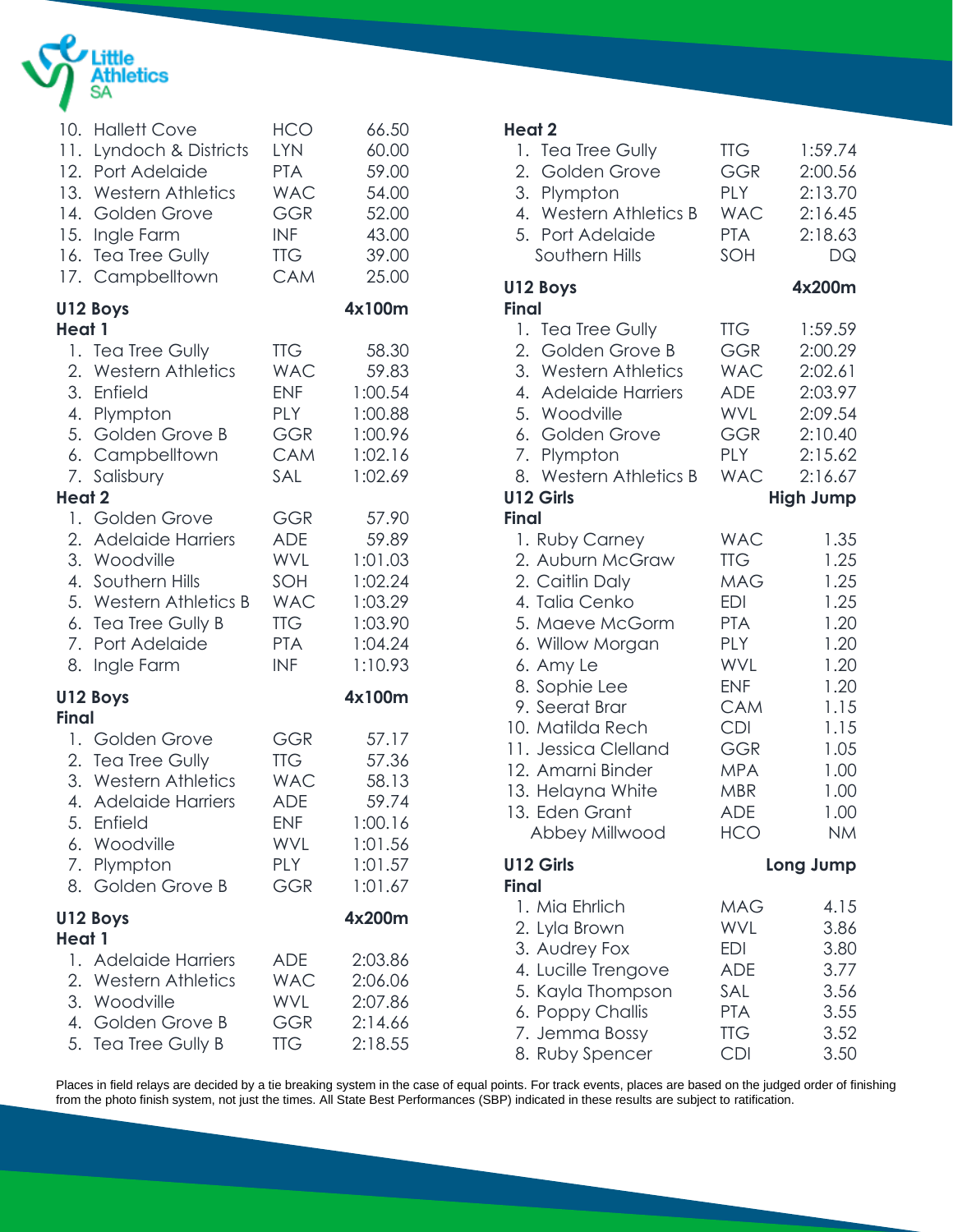

| 9. Helayna White                 | <b>MBR</b> | 3.50            |
|----------------------------------|------------|-----------------|
| 10. Anja Jansen Van Vuuren       | <b>CAM</b> | 3.35            |
| 11. Lara Dragani                 | <b>WAC</b> | 3.33            |
| 12. Sophie Lee                   | <b>ENF</b> | 3.26            |
| 13. Samyrah Pannu                | <b>PLY</b> | 3.25            |
| 14. Jessica Clelland             | <b>GGR</b> | 3.12            |
| 15. Sienna McCrindle             | HCO        | 2.92            |
| Chloe Redpath                    | <b>MPA</b> | <b>NM</b>       |
| U12 Girls<br><b>Final</b>        |            | <b>Discus</b>   |
| 1. Isabelle Cherry               | <b>MAG</b> | 25.01           |
| 2. Matilda Flynn                 | <b>GGR</b> | 22.99           |
| 3. Asha Raikiwasa                | <b>TTG</b> | 20.57           |
| 4. Zahra Kamish                  | <b>CDI</b> | 17.91           |
| 5. Bianca Mercuri                | <b>ENF</b> | 16.48           |
| 6. Scarlett Budgen               | <b>EDI</b> | 15.97           |
| 7. Aurora Templer                | HCO        | 15.23           |
| 8. Precious Amani-Ernst          | ADE        | 14.77           |
| 9. Harper Tierney                | <b>PLY</b> | 14.40           |
| 10. Gabriella Ruotolo            | <b>CAM</b> | 14.02           |
| 11. Cassie Hughes                | <b>PTA</b> | 13.56           |
| 12. Kayla Thompson               | SAL        | 12.99           |
| 13. Kearna Wilkinson             | <b>MBR</b> | 12.32           |
| 14. Michaela Violi               | <b>WVL</b> | 11.51           |
| 15. Olivia Talbot                | <b>MPA</b> | 11.39           |
| 16. Caroline Shchuka             | <b>WAC</b> | 11.31           |
| <b>U12 Girls</b><br><b>Final</b> |            | <b>Shot Put</b> |
| 1. Matilda Flynn                 | GGR        | 9.08            |
| 2. Lua Rudd                      | <b>EDI</b> | 7.00            |
| 3. Amarni Binder                 | <b>MPA</b> | 6.83            |
| 4. Mali Walters                  | <b>MAG</b> | 6.66            |
| 5. Bianca Mercuri                | <b>ENF</b> | 6.42            |
| 6. Gabriella Ruotolo             | CAM        | 6.35            |
| 7. Cassie Hughes                 | <b>PTA</b> | 6.25            |
| 8. Aurora Templer                | HCO        | 6.03            |
| 9. Lexi Thomson                  | WVL        | 5.72            |
| 10. Caroline Shchuka             | <b>WAC</b> | 5.62            |
| 11. Isabelle Thompson            | <b>TTG</b> | 5.16            |
| 12. Matilda Pelham               | ADE        | 4.85            |
| 13. Arabella Camilleri           | <b>CDI</b> | 4.72            |
| 14. Scarlett Leigh               | <b>PLY</b> | 4.70            |
| 15. Kearna Wilkinson             | MBR        | 4.50            |

|                            | U12 Girls                                                                                                                                                                                                                                                                                                           |                                                                                                                                                                                                  | <b>Field Relay</b>                                                                                                                           |
|----------------------------|---------------------------------------------------------------------------------------------------------------------------------------------------------------------------------------------------------------------------------------------------------------------------------------------------------------------|--------------------------------------------------------------------------------------------------------------------------------------------------------------------------------------------------|----------------------------------------------------------------------------------------------------------------------------------------------|
| <b>Final</b><br>11.<br>16. | 1. Magill<br>2. Eastern Districts<br>3. Tea Tree Gully<br>4. Golden Grove<br>5. Port Adelaide<br>6. Enfield<br>7. Woodville<br>8. Coastal Districts<br>9. Campbelltown<br>10. Adelaide Harriers<br><b>Western Athletics</b><br>12. Plympton<br>13. Murray Bridge<br>14. Hallett Cove<br>15. Munno Para<br>Salisbury | <b>MAG</b><br>EDI<br><b>TTG</b><br><b>GGR</b><br><b>PTA</b><br><b>ENF</b><br>WVL<br><b>CDI</b><br><b>CAM</b><br>ADE<br><b>WAC</b><br><b>PLY</b><br><b>MBR</b><br><b>HCO</b><br><b>MPA</b><br>SAL | 95.50<br>89.00<br>80.50<br>76.00<br>75.00<br>74.00<br>72.50<br>69.00<br>69.00<br>66.50<br>66.00<br>61.50<br>53.50<br>48.00<br>48.00<br>35.00 |
|                            | U12 Girls                                                                                                                                                                                                                                                                                                           |                                                                                                                                                                                                  | 4x100m                                                                                                                                       |
| Heat 1<br>8.               | 1. Magill<br>2. Western Athletics<br>3. Tea Tree Gully<br>4. Plympton<br>5. Adelaide Harriers<br>6. Woodville<br>7. Eastern Districts B<br>Gawler                                                                                                                                                                   | MAG<br><b>WAC</b><br><b>TTG</b><br><b>PLY</b><br><b>ADE</b><br><b>WVL</b><br>EDI<br>GAW                                                                                                          | 59.05<br>59.68<br>1:00.12<br>1:01.15<br>1:02.62<br>1:04.10<br>1:04.49<br>1:09.30                                                             |
| Heat 2                     | 1. Eastern Districts<br>2. Port Adelaide<br>3. Hallett Cove<br>4. Enfield<br>5. Campbelltown<br>6. Northern Districts<br>7. Tea Tree Gully B<br>8. Coastal Districts<br>9. Magill B                                                                                                                                 | <b>EDI</b><br><b>PTA</b><br><b>HCO</b><br><b>ENF</b><br>CAM<br><b>NDI</b><br>TTG<br><b>CDI</b><br><b>MAG</b>                                                                                     | 58.27<br>1:00.60<br>1:01.33<br>1:02.63<br>1:05.19<br>1:05.65<br>1:06.58<br>1:06.88<br>1:09.75                                                |
| <b>Final</b>               | U12 Girls                                                                                                                                                                                                                                                                                                           |                                                                                                                                                                                                  | 4x100m                                                                                                                                       |
|                            | 1. Eastern Districts<br>2. Magill<br>3. Western Athletics<br>4. Port Adelaide                                                                                                                                                                                                                                       | EDI<br>MAG<br><b>WAC</b><br><b>PTA</b>                                                                                                                                                           | 57.33<br>58.38<br>58.38<br>59.46                                                                                                             |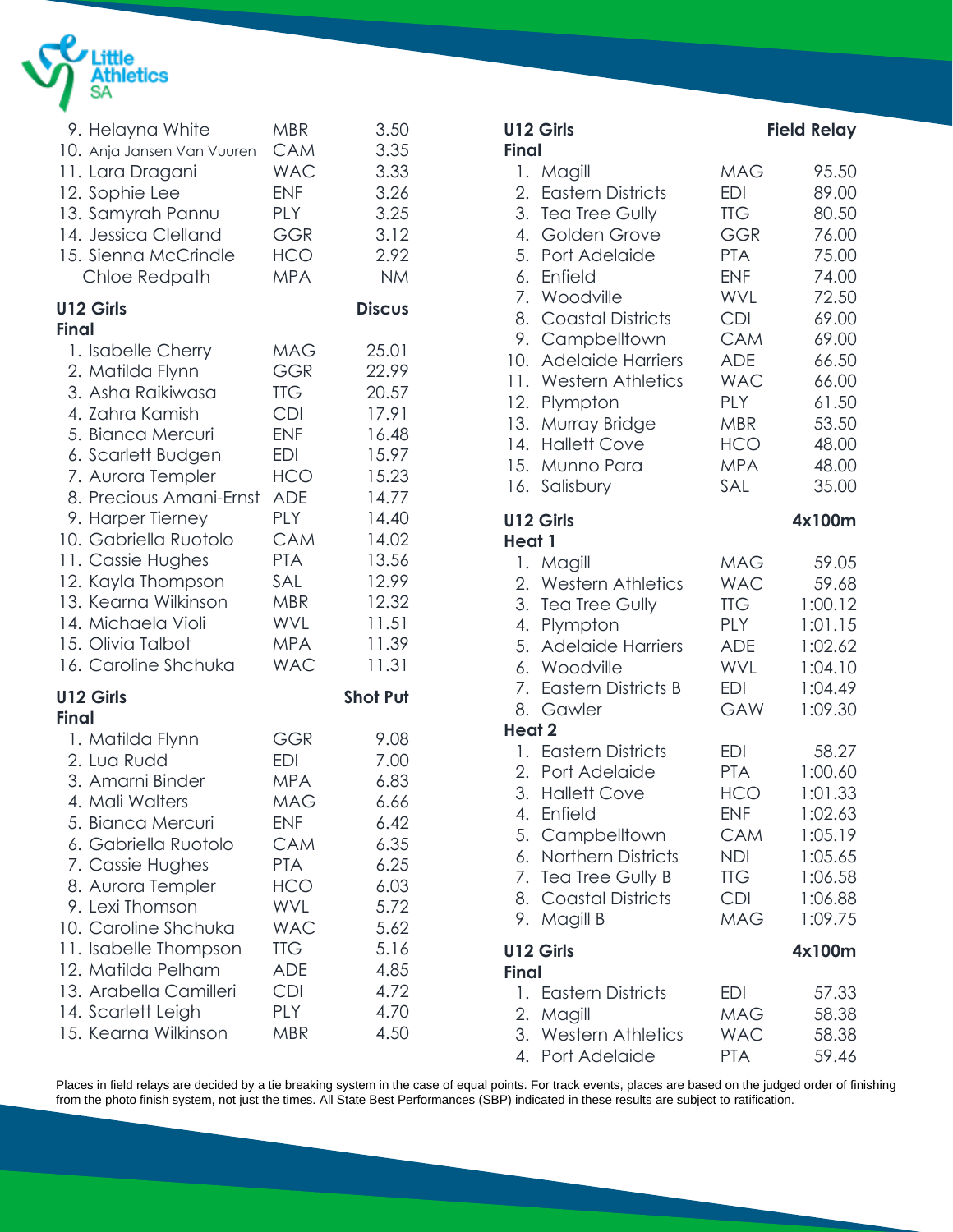

|              | 5. Tea Tree Gully      | <b>TTG</b> | 59.69            |
|--------------|------------------------|------------|------------------|
|              | 6. Plympton            | <b>PLY</b> | 1:00.38          |
|              | 7. Adelaide Harriers   | ADE        | 1:01.79          |
|              | 8. Hallett Cove        | <b>HCO</b> | 1:02.45          |
| Heat 1       | U12 Girls              |            | 4x200m           |
| Heat 2       | 1. Magill              | <b>MAG</b> | 2:03.87          |
|              | 2. Western Athletics   | <b>WAC</b> | 2:07.41          |
|              | 3. Port Adelaide       | <b>PTA</b> | 2:08.03          |
|              | 4. Tea Tree Gully      | <b>TTG</b> | 2:08.10          |
|              | 5. Adelaide Harriers   | ADE        | 2:10.54          |
|              | 6. Eastern Districts B | EDI        | 2:19.27          |
|              | 7. Coastal Districts   | <b>CDI</b> | 2:22.53          |
|              | 1. Eastern Districts   | <b>EDI</b> | 2:01.67          |
|              | 2. Hallett Cove        | <b>HCO</b> | 2:08.79          |
|              | 3. Woodville           | <b>WVL</b> | 2:17.66          |
|              | 4. Magill B            | <b>MAG</b> | 2:18.38          |
|              | 5. Northern Districts  | NDI.       | 2:21.82          |
|              | 6. Gawler              | <b>GAW</b> | 2:23.92          |
|              | Tea Tree Gully B       | <b>TTG</b> | DQ               |
| <b>Final</b> | U12 Girls              |            | 4x200m           |
|              | 1. Eastern Districts   | <b>EDI</b> | 2:00.84          |
|              | 2. Magill              | <b>MAG</b> | 2:02.54          |
|              | 3. Western Athletics   | <b>WAC</b> | 2:06.67          |
|              | 4. Port Adelaide       | <b>PTA</b> | 2:06.91          |
|              | 5. Hallett Cove        | <b>HCO</b> | 2:10.65          |
|              | 6. Tea Tree Gully      | <b>TTG</b> | 2:11.42          |
|              | 7. Adelaide Harriers   | ADE        | 2:13.56          |
|              | 8. Woodville           | <b>WVL</b> | 2:18.20          |
| <b>Final</b> | U13 Boys               |            | <b>High Jump</b> |
|              | 1. Finn Spanagel       | WVL        | 1.50             |
|              | 2. Hamish Green        | ПG         | 1.45             |
|              | 3. Jackson Spillane    | <b>ENF</b> | 1.45             |
|              | 4. Aidan Blowes        | <b>NDI</b> | 1.40             |
|              | 4. Martin Nash         | <b>PTA</b> | 1.40             |
|              | 6. Elijah Owen         | <b>PLY</b> | 1.40             |
|              | 7. William Jarvis      | <b>ADE</b> | 1.40             |
|              | 8. Ogbonnaya Uduma     | <b>HCO</b> | 1.35             |
|              | 9. Tory Milburn        | SAL        | 1.35             |
|              | 10. Riley Wilson       | <b>RED</b> | 1.35             |
|              | 11. Jensen Hunt        | EDI        | 1.30             |

| 12. Jett Ponte<br>13. Bodhi Vockins<br>14. Jack Bruce<br>15. Tarique Kamish<br>16. Kobe Jarman<br>17. Bradley Sargent                                                                                                                                                                                                                                                   | <b>LYN</b><br>GAW<br><b>WAC</b><br><b>NOA</b><br><b>GGR</b><br><b>MPA</b>                                                                                                                                             | 1.20<br>1.20<br>1.20<br>1.15<br>1.15<br>0.95                                                                                                               |
|-------------------------------------------------------------------------------------------------------------------------------------------------------------------------------------------------------------------------------------------------------------------------------------------------------------------------------------------------------------------------|-----------------------------------------------------------------------------------------------------------------------------------------------------------------------------------------------------------------------|------------------------------------------------------------------------------------------------------------------------------------------------------------|
| U13 Boys                                                                                                                                                                                                                                                                                                                                                                |                                                                                                                                                                                                                       | Long Jump                                                                                                                                                  |
| <b>Final</b><br>1. Pharrell Prokos<br>2. Joshua Onyeizugbo<br>3. Kai Skuse<br>4. Gerard McGinley<br>5. Tristan Kidd<br>6. Murphy Vlok<br>7. Bodhi Houston<br>8. Eamon Martin<br>9. Jett Ponte<br>10. Max Browne<br>11. Jayce McMahon<br>12. Jake Cummings<br>13. Musashi Nguyen<br>14. Kobe Jarman<br>15. Victor Marsh<br>16. Bradley Sargent<br><b>Jackson Stevens</b> | <b>PTA</b><br><b>HCO</b><br>SAL<br><b>RED</b><br><b>ADE</b><br><b>PLY</b><br><b>TTG</b><br>GAW<br>LYN<br><b>WAC</b><br><b>NOA</b><br><b>ENF</b><br><b>NDI</b><br><b>GGR</b><br><b>EDI</b><br><b>MPA</b><br><b>WVL</b> | 4.62<br>4.48<br>4.45<br>4.33<br>4.11<br>3.99<br>3.98<br>3.98<br>3.89<br>3.81<br>3.72<br>3.63<br>3.57<br>3.39<br>3.36<br>2.50<br><b>NM</b>                  |
| U13 Boys<br><b>Final</b>                                                                                                                                                                                                                                                                                                                                                |                                                                                                                                                                                                                       | <b>Discus</b>                                                                                                                                              |
| 1. Ben Holroyd<br>2. Jackson Spillane<br>3. Gerard McGinley<br>4. Oliver Mason<br>5. Blayke Leighton<br>6. Hugo Semmler<br>7. Tarique Kamish<br>8. Cameron Moulden<br>9. Jackson Knott<br>10. Antonio Pena<br>11. Jake Benfield<br>12. Charlie Bedford<br>13. Mitchell Hodson<br>14. Andrei Moise<br>15. Aidan Blowes<br>16. Max Browne<br>17. Juvenal Doko Tchatoka    | WVL<br><b>ENF</b><br><b>RED</b><br>SAL<br><b>MPA</b><br><b>LYN</b><br><b>NOA</b><br>CAM<br>GAW<br><b>TTG</b><br><b>PTA</b><br><b>ADE</b><br><b>PLY</b><br>GGR<br><b>NDI</b><br><b>WAC</b>                             | 34.47<br>27.48<br>27.25<br>25.79<br>24.21<br>23.45<br>23.32<br>21.74<br>21.72<br>21.13<br>18.88<br>18.29<br>18.07<br>17.64<br>17.42<br>16.17<br><b>EDI</b> |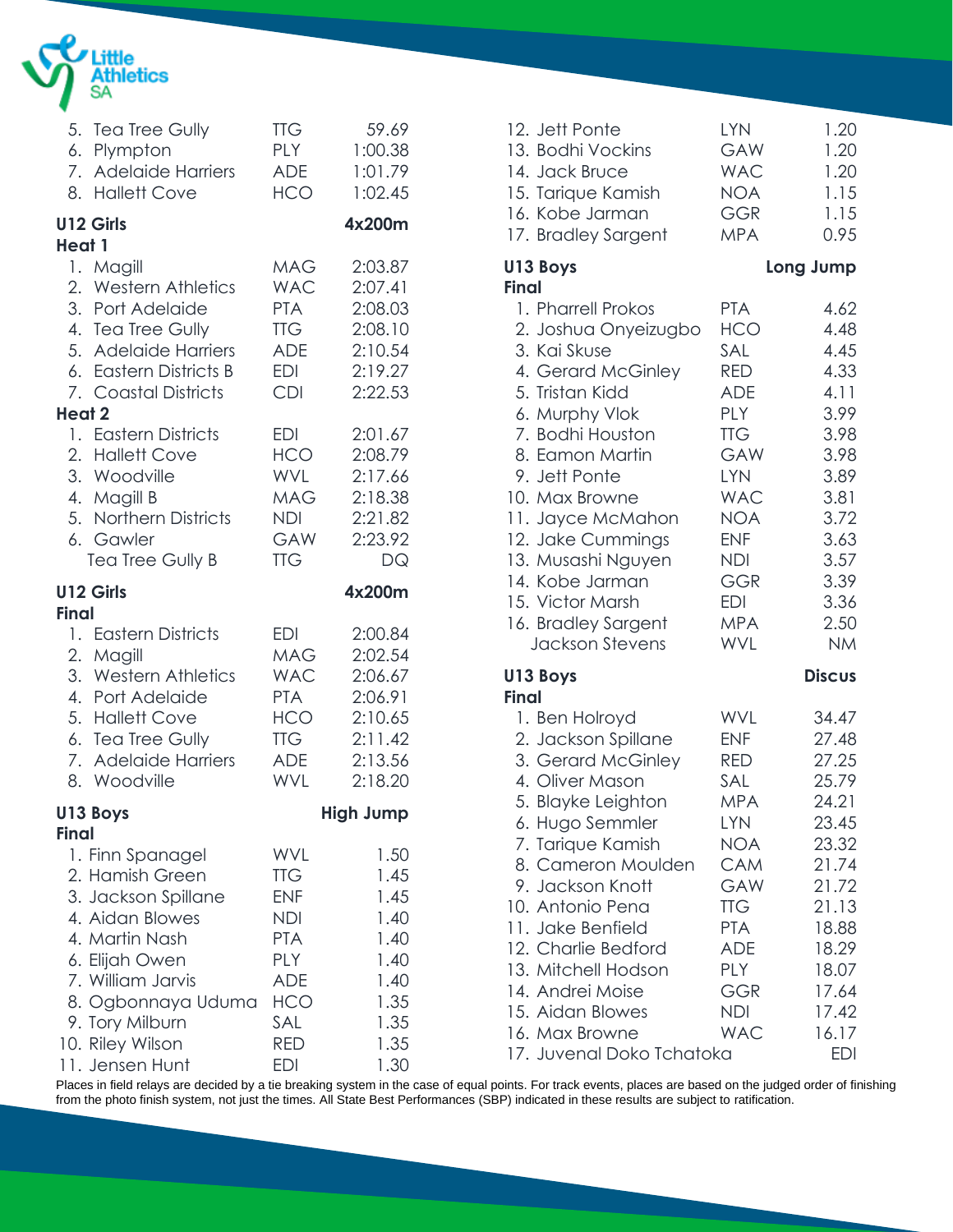

13.96

| U13 Boys                               |            | <b>Shot Put</b>    | 2. Golden Grove<br>3. Hallett Cove | GGR<br><b>HCO</b> | 55.33<br>55.69 |
|----------------------------------------|------------|--------------------|------------------------------------|-------------------|----------------|
| <b>Final</b>                           |            |                    | 4. Port Adelaide                   | <b>PTA</b>        | 56.54          |
| 1. Hugo Semmler                        | <b>LYN</b> | 9.80               | 5. Western Athletics               | <b>WAC</b>        | 56.92          |
| 2. Ken Ferrante Tanikawa               |            | <b>WVL</b>         | 6. Mid Coast                       | <b>MCO</b>        | 1:01.44        |
| 9.51                                   |            |                    | 7. Woodville B                     | <b>WVL</b>        | 1:02.43        |
| 3. Josiah Ritonja                      | <b>NDI</b> | 9.38               | <b>Heat 2</b>                      |                   |                |
| 4. Spencer de Lacy                     | <b>TTG</b> | 9.20               | 1. Woodville                       | <b>WVL</b>        | 56.79          |
| 5. Bodhi Vockins                       | <b>GAW</b> | 7.82               | 2.<br>Enfield                      | <b>ENF</b>        | 57.91          |
| 6. Matthew Menadue                     | <b>NOA</b> | 7.71               | 3. Salisbury                       | SAL               | 58.04          |
| 7. Jayden Zammit                       | SAL        | 7.39               | 4. Golden Grove B                  | <b>GGR</b>        | 58.25          |
| 8. Kaelan Holmes                       | <b>WAC</b> | 7.26               | 5. Tea Tree Gully                  | <b>TTG</b>        | 59.94          |
| 9. Percy Burgoyne                      | <b>PTA</b> | 7.19               | 6. Adelaide Harriers B             | <b>ADE</b>        | 1:00.95        |
| 10. Sam Wilks                          | <b>EDI</b> | 6.52               | 7. Eastern Districts               | <b>EDI</b>        | 1:01.60        |
| 11. Blayke Leighton                    | <b>MPA</b> | 6.47               | 8. Coastal Districts               | <b>CDI</b>        | 1:02.14        |
| 12. Cameron Moulden                    | <b>CAM</b> | 6.31               |                                    |                   |                |
| 13. Charlie Bedford                    | <b>ADE</b> | 6.30               | U13 Boys                           |                   | 4x100m         |
| 14. Tarquin Forby                      | <b>ENF</b> | 6.16               | <b>Final</b>                       |                   |                |
| 15. Mitchell Hodson                    | <b>PLY</b> | 6.00               | 1. Woodville                       | <b>WVL</b>        | 54.79          |
| 16. Mahali Bray                        | <b>HCO</b> | 5.99               | 2. Adelaide Harriers               | <b>ADE</b>        | 54.83          |
| 17. Joshua Brogmus                     | <b>RED</b> | 5.91               | 3. Hallett Cove                    | <b>HCO</b>        | 54.85          |
| 18. Andrei Moise                       | <b>GGR</b> | 4.87               | 4. Golden Grove                    | <b>GGR</b>        | 55.23          |
| U13 Boys                               |            | <b>Field Relay</b> | 5. Port Adelaide                   | <b>PTA</b>        | 56.84          |
| <b>Final</b>                           |            |                    | 6. Western Athletics               | <b>WAC</b>        | 57.76          |
| 1. Salisbury                           | SAL        | 81.00              | 7. Salisbury                       | SAL               | 57.78          |
| 2. Tea Tree Gully                      | <b>TTG</b> | 81.00              | 8. Enfield                         | <b>ENF</b>        | 58.27          |
| 3. Port Adelaide                       | <b>PTA</b> | 78.50              | U13 Boys                           |                   | 4x200m         |
|                                        | <b>LYN</b> | 76.00              | Heat 1                             |                   |                |
| 4. Lyndoch & Districts<br>5. Woodville | WVL        | 74.00              | 1. Adelaide Harriers               | <b>ADE</b>        | 1:52.89        |
| 6. Enfield                             | <b>ENF</b> | 73.00              | 2. Hallett Cove                    | <b>HCO</b>        | 1:56.25        |
| 7. Reynella East                       | <b>RED</b> | 70.00              | 3. Woodville                       | <b>WVL</b>        | 1:56.45        |
| 8. Gawler                              | GAW        | 69.00              | 4. Western Athletics               | <b>WAC</b>        | 2:00.96        |
| 9. Northern Districts                  | <b>NDI</b> | 68.50              |                                    | <b>GGR</b>        | 2:04.68        |
|                                        |            |                    | 5. Golden Grove B                  | <b>EDI</b>        |                |
| 10. Adelaide Harriers                  | <b>ADE</b> | 67.00              | 6. Eastern Districts               |                   | 2:09.38        |
| 11. Noarlunga                          | <b>NOA</b> | 65.00              | 7. Gawler                          | GAW               | 2:10.66        |
| 12. Plympton                           | <b>PLY</b> | 64.00              | <b>Heat 2</b>                      |                   |                |
| 13. Western Athletics                  | <b>WAC</b> | 56.00              | 1. Golden Grove                    | <b>GGR</b>        | 1:57.40        |
| 14. Munno Para                         | <b>MPA</b> | 55.00              | 2. Port Adelaide                   | <b>PTA</b>        | 1:58.30        |
| 15. Hallett Cove                       | <b>HCO</b> | 52.00              | 3. Tea Tree Gully                  | <b>TTG</b>        | 2:02.87        |
| 16. Eastern Districts                  | <b>EDI</b> | 51.00              | 4. Salisbury                       | SAL               | 2:04.91        |
| 17. Golden Grove                       | <b>GGR</b> | 42.00              | 5. Mid Coast                       | <b>MCO</b>        | 2:05.30        |
| 18. Campbelltown                       | <b>CAM</b> | 32.00              | 6. Woodville B                     | <b>WVL</b>        | 2:05.70        |
| U13 Boys<br>Heat 1                     |            | 4x100m             | U13 Boys<br><b>Final</b>           |                   | 4x200m         |

Places in field relays are decided by a tie breaking system in the case of equal points. For track events, places are based on the judged order of finishing from the photo finish system, not just the times. All State Best Performances (SBP) indicated in these results are subject to ratification.

1. Adelaide Harriers ADE 54.67

GGR 55.33 HCO 55.69 PTA 56.54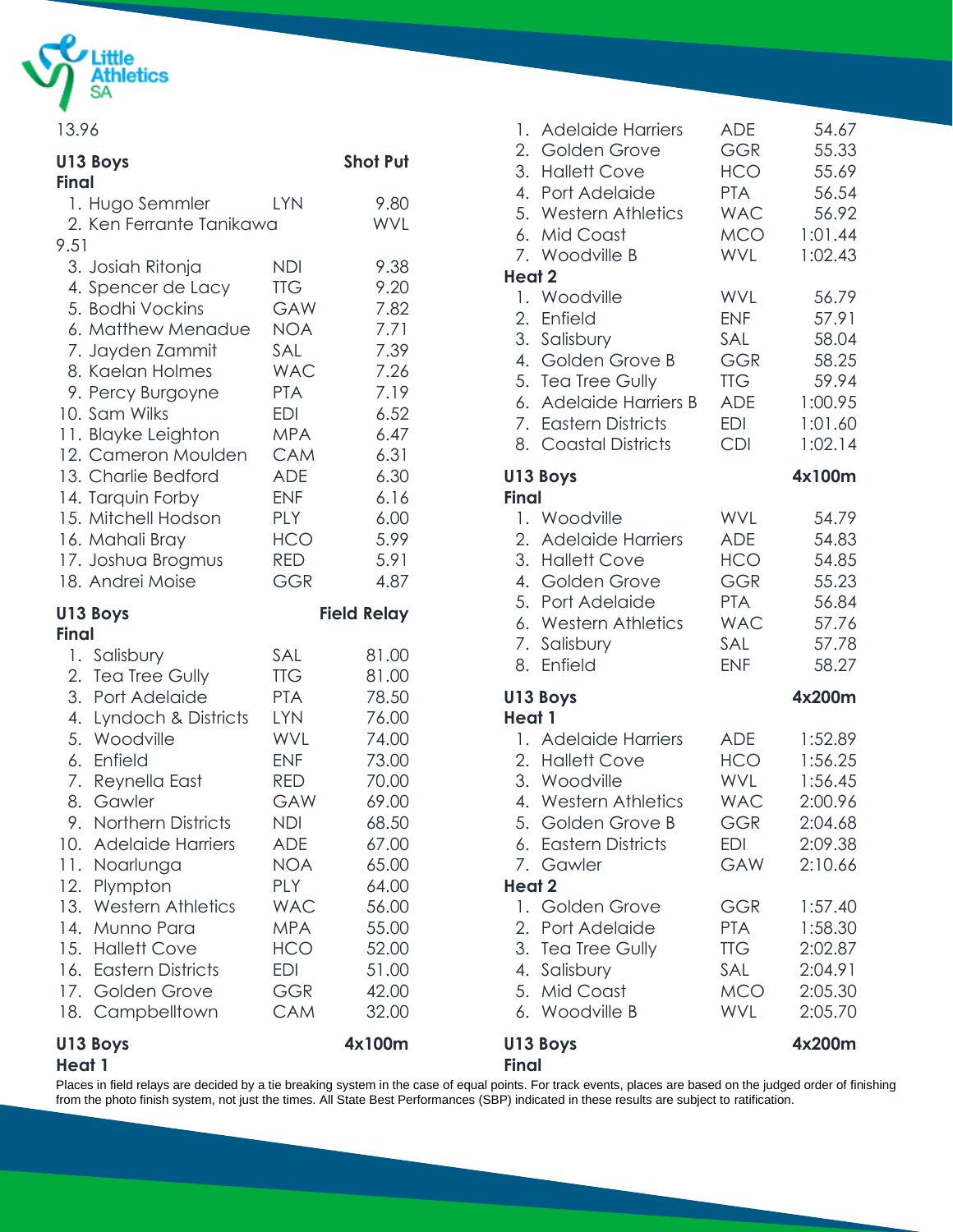

| 1. Adelaide Harriers                                                                                                                                                                                                   | ADE                                                                                                   | 1:52.43                                                                            |  |
|------------------------------------------------------------------------------------------------------------------------------------------------------------------------------------------------------------------------|-------------------------------------------------------------------------------------------------------|------------------------------------------------------------------------------------|--|
| 2. Golden Grove                                                                                                                                                                                                        | <b>GGR</b>                                                                                            | 1:53.93                                                                            |  |
| 3. Woodville                                                                                                                                                                                                           | WVL                                                                                                   | 1:55.80                                                                            |  |
| 4. Hallett Cove                                                                                                                                                                                                        | HCO                                                                                                   | 1:56.19                                                                            |  |
| 5. Port Adelaide                                                                                                                                                                                                       | <b>PTA</b>                                                                                            | 2:01.64                                                                            |  |
| 6. Western Athletics                                                                                                                                                                                                   | <b>WAC</b>                                                                                            | 2:03.39                                                                            |  |
| 7. Tea Tree Gully                                                                                                                                                                                                      | <b>TTG</b>                                                                                            | 2:05.10                                                                            |  |
| 8. Golden Grove B                                                                                                                                                                                                      | <b>GGR</b>                                                                                            | 2:07.78                                                                            |  |
| U13 Girls<br><b>Final</b>                                                                                                                                                                                              |                                                                                                       | <b>High Jump</b>                                                                   |  |
| 1. Akon Baak                                                                                                                                                                                                           | <b>ENF</b>                                                                                            | 1.55                                                                               |  |
| 2. Ashleigh Heggie                                                                                                                                                                                                     | <b>LYN</b>                                                                                            | 1.40                                                                               |  |
| 3. Rachel Cooper                                                                                                                                                                                                       | MAG                                                                                                   | 1.35                                                                               |  |
| 4. Jasmine Girvan                                                                                                                                                                                                      | <b>GGR</b>                                                                                            | 1.30                                                                               |  |
| 5. Claire Hardy                                                                                                                                                                                                        | HCO                                                                                                   | 1.30                                                                               |  |
| 6. Kate Cao                                                                                                                                                                                                            | <b>PLY</b>                                                                                            | 1.30                                                                               |  |
| 7. Portia Lamberti                                                                                                                                                                                                     | <b>WAC</b>                                                                                            | 1.25                                                                               |  |
| 8. Charlotte Beard                                                                                                                                                                                                     | WVL                                                                                                   | 1.25                                                                               |  |
| 9. Demi Snider                                                                                                                                                                                                         | <b>TTG</b>                                                                                            | 1.25                                                                               |  |
| 10. Phoebe Killick                                                                                                                                                                                                     | <b>EDI</b>                                                                                            | 1.20                                                                               |  |
| 11. Olivia Nuss                                                                                                                                                                                                        | HIL                                                                                                   | 1.15                                                                               |  |
| 12. Lucy Harding                                                                                                                                                                                                       | <b>INF</b>                                                                                            | 1.15                                                                               |  |
| 13. Neveah Williams                                                                                                                                                                                                    | SAL                                                                                                   | 1.15                                                                               |  |
| U13 Girls<br><b>Final</b>                                                                                                                                                                                              |                                                                                                       | Long Jump                                                                          |  |
| 1. Akon Baak<br>2. Allegra Lazzaro<br>3. Kaysii Obst<br>4. Imani Robinson<br>5. Scarlet Heitmann<br>6. Madison Brown<br>7. Zoe Redin<br>8. Madeline Rodgers<br>9. Freedom Bowering<br>10. Savannah Arias-Heath<br>3.39 | <b>ENF</b><br><b>PLY</b><br><b>EDI</b><br><b>WVL</b><br>SAL<br><b>HCO</b><br>HIL<br>MAG<br><b>WAC</b> | 4.66<br>4.02<br>3.94<br>3.87<br>3.87<br>3.79<br>3.79<br>3.73<br>3.68<br><b>LYN</b> |  |
| 11. Jasmine Girvan                                                                                                                                                                                                     | GGR                                                                                                   | 3.38                                                                               |  |
| 12. Amelia Farley                                                                                                                                                                                                      | <b>TTG</b>                                                                                            | 3.09                                                                               |  |
| 13. Emma Trandafil                                                                                                                                                                                                     | <b>INF</b>                                                                                            | 2.70                                                                               |  |
| U13 Girls<br><b>Final</b>                                                                                                                                                                                              |                                                                                                       | <b>Discus</b>                                                                      |  |
| 1. Ashleigh Heggie                                                                                                                                                                                                     | <b>LYN</b>                                                                                            | 22.46                                                                              |  |
| 2. Karin Bothma                                                                                                                                                                                                        | HCO                                                                                                   | 22.13                                                                              |  |
| 3. Lola Beveridge                                                                                                                                                                                                      | EDI                                                                                                   | 21.66                                                                              |  |

| 4. Zahlia Campbell<br>5. Emilie Kilsby<br>6. Chloe Heath<br>7. Alicia Jones<br>8. Emma Wall<br>9. Alyssa Jones<br>10. Maeya Robinson<br>11. Emma Trandafil<br>12. Madeline Nuss                                                                                        | <b>PLY</b><br><b>MAG</b><br>SAL<br><b>GGR</b><br><b>TTG</b><br><b>ENF</b><br><b>WVL</b><br><b>INF</b><br><b>HIL</b>                                           | 21.00<br>18.72<br>18.59<br>17.25<br>17.19<br>15.39<br>14.08<br>12.98<br>11.80                                     |
|------------------------------------------------------------------------------------------------------------------------------------------------------------------------------------------------------------------------------------------------------------------------|---------------------------------------------------------------------------------------------------------------------------------------------------------------|-------------------------------------------------------------------------------------------------------------------|
| U13 Girls<br><b>Final</b>                                                                                                                                                                                                                                              |                                                                                                                                                               | <b>Shot Put</b>                                                                                                   |
| 1. Scarlet Heitmann<br>2. Estelle Phillipou<br>3. Tahli Carslake<br>4. Nari Freckleton<br>5. Alicia Jones<br>6. Audrey Patriarca<br>7. Zara Freund<br>8. Emilie Kilsby<br>9. Emma Potter<br>10. Alyssa Jones<br>11. Sienna Thomson<br>12. Savannah Arias-Heath<br>4.02 | SAL<br><b>WAC</b><br>PLY<br>HIL<br><b>GGR</b><br><b>EDI</b><br><b>TTG</b><br><b>MAG</b><br><b>HCO</b><br><b>ENF</b><br>WVL                                    | 8.15<br>7.34<br>7.05<br>6.72<br>6.43<br>5.89<br>5.68<br>5.63<br>5.21<br>5.02<br>4.89<br><b>LYN</b>                |
| 13. Lucy Harding                                                                                                                                                                                                                                                       | <b>INF</b>                                                                                                                                                    | 3.76                                                                                                              |
| U13 Girls<br><b>Final</b>                                                                                                                                                                                                                                              |                                                                                                                                                               | <b>Field Relay</b>                                                                                                |
| 1. Plympton<br>2. Enfield<br>3. Eastern Districts<br>4. Hallett Cove<br>5.<br>Magill<br>6. Salisbury<br>7. Lyndoch & Districts<br>8. Golden Grove<br>9. Woodville<br>10. Hills<br>11.<br><b>Tea Tree Gully</b><br>12. Western Athletics<br>13. Ingle Farm              | <b>PLY</b><br><b>ENF</b><br><b>EDI</b><br><b>HCO</b><br><b>MAG</b><br>SAL<br><b>LYN</b><br>GGR<br><b>WVL</b><br>HIL<br><b>TTG</b><br><b>WAC</b><br><b>INF</b> | 89.00<br>83.00<br>82.00<br>82.00<br>80.00<br>79.00<br>79.00<br>77.00<br>71.00<br>70.00<br>68.00<br>60.00<br>55.00 |
| U13 Girls<br>Heat 1                                                                                                                                                                                                                                                    |                                                                                                                                                               | 4x100m                                                                                                            |
| 1. Tea Tree Gully<br>2. Woodville                                                                                                                                                                                                                                      | <b>TTG</b><br>WVL                                                                                                                                             | 57.81<br>58.37                                                                                                    |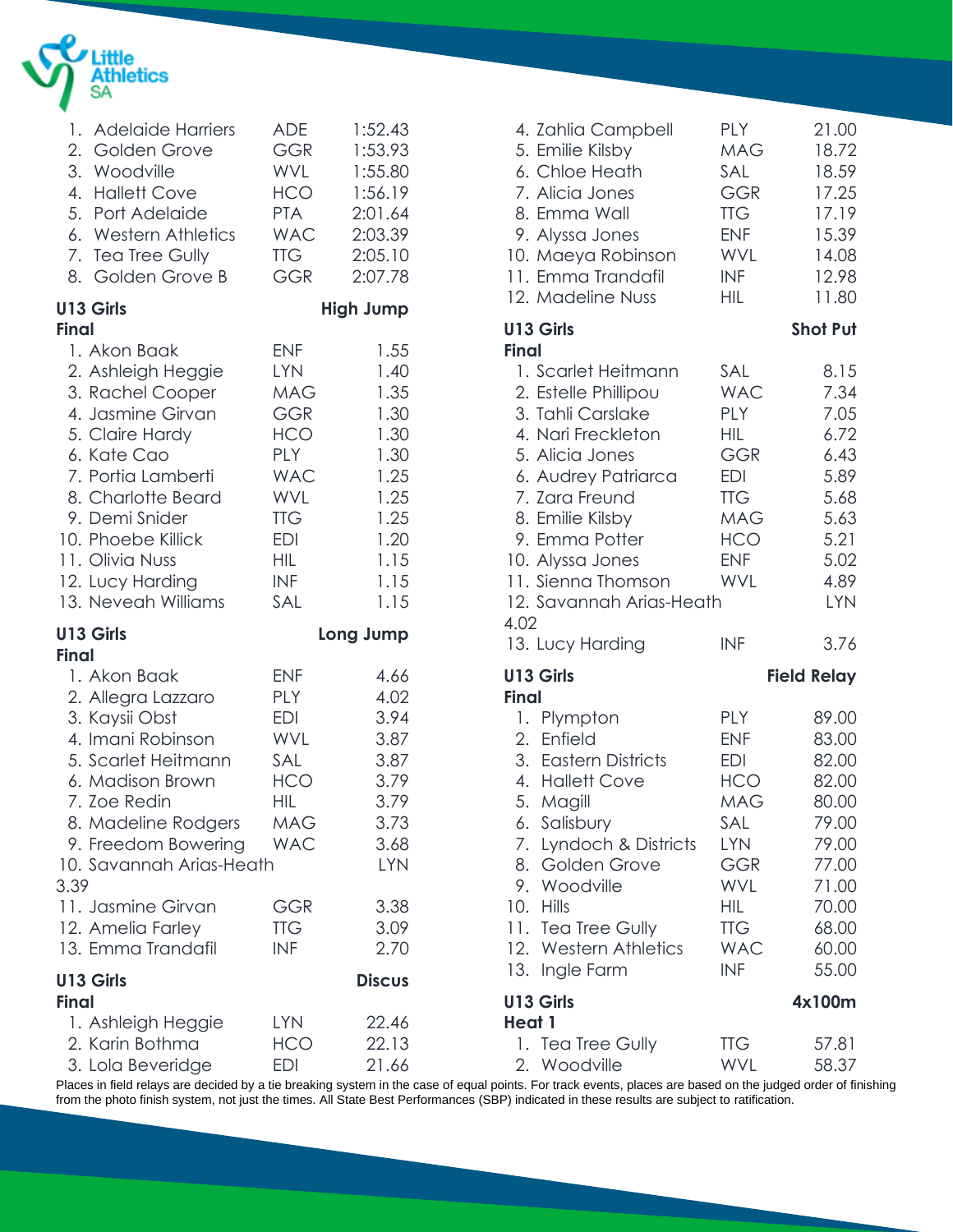

|                  | 3. Enfield<br>4. Salisbury<br>5. Hills<br>6. Golden Grove<br>7. Western Athletics B                                                                  | <b>ENF</b><br>SAL<br><b>HIL</b><br><b>GGR</b><br><b>WAC</b>                             | 58.63<br>58.72<br>1:00.11<br>1:00.95<br>1:02.92                              |
|------------------|------------------------------------------------------------------------------------------------------------------------------------------------------|-----------------------------------------------------------------------------------------|------------------------------------------------------------------------------|
| Heat 2           | 1. Western Athletics<br>2. Hallett Cove<br>3. Plympton<br>4. Eastern Districts<br>5. Magill<br>6. Mid Coast<br>7. Woodville B<br>8. Tea Tree Gully B | <b>WAC</b><br>HCO<br>PLY<br>EDI<br>MAG<br>MCO<br>WVL<br><b>TTG</b>                      | 55.21<br>55.56<br>59.13<br>59.75<br>1:01.67<br>1:02.49<br>1:02.73<br>1:06.43 |
| <b>Final</b>     | U13 Girls                                                                                                                                            |                                                                                         | 4x100m                                                                       |
|                  | 1. Hallett Cove<br>2. Western Athletics<br>3. Tea Tree Gully<br>4. Enfield<br>5. Woodville<br>6. Plympton<br>7. Salisbury<br>8. Eastern Districts    | HCO<br><b>WAC</b><br><b>TTG</b><br><b>ENF</b><br><b>WVL</b><br>PLY<br>SAL<br><b>EDI</b> | 55.38<br>55.77<br>57.59<br>57.62<br>58.24<br>58.54<br>59.32<br>1:00.21       |
|                  | U13 Girls                                                                                                                                            |                                                                                         | 4x200m                                                                       |
| Heat 1<br>Heat 2 | 1. Woodville<br>2. Salisbury<br>3. Tea Tree Gully<br>4. Western Athletics B<br>5. Golden Grove<br>6. Hills<br>7. Mid Coast                           | <b>WVL</b><br>SAL<br><b>TTG</b><br><b>WAC</b><br><b>GGR</b><br>HIL<br><b>MCO</b>        | 2:02.27<br>2:03.83<br>2:08.36<br>2:11.78<br>2:13.04<br>2:14.75<br>2:17.54    |
|                  | 1. Hallett Cove<br>2. Western Athletics<br>3. Eastern Districts<br>4. Southern Hills<br>5. Magill<br>6. Woodville B<br>7. Tea Tree Gully B           | HCO<br><b>WAC</b><br>EDI<br>SOH<br>MAG<br>WVL<br><b>TTG</b>                             | 1:55.32<br>1:58.07<br>2:05.36<br>2:05.70<br>2:10.39<br>2:11.32<br>2:19.10    |
| <b>Final</b>     | U13 Girls                                                                                                                                            |                                                                                         | 4x200m                                                                       |
|                  | 1. Hallett Cove                                                                                                                                      | HCO                                                                                     | 1:54.79                                                                      |

| 2. Western Athletics<br>3. Woodville<br>4. Southern Hills<br>5. Tea Tree Gully<br>6. Salisbury<br>7. Eastern Districts<br>8. Magill                                                                            | <b>WAC</b><br>WVL<br>SOH<br>TTG<br>SAL<br>EDI<br><b>MAG</b>                                                                | 1:56.23<br>2:02.55<br>2:05.50<br>2:05.63<br>2:06.99<br>2:09.21<br>2:12.85                  |
|----------------------------------------------------------------------------------------------------------------------------------------------------------------------------------------------------------------|----------------------------------------------------------------------------------------------------------------------------|--------------------------------------------------------------------------------------------|
| U14 Boys                                                                                                                                                                                                       |                                                                                                                            | <b>High Jump</b>                                                                           |
| <b>Final</b><br>1. Bach Phung<br>2. Angus Pringle<br>3. Xavier Mazurczak<br>4. Alexander Vonarx<br>5. Daniel Bale<br>6. Owen Sun<br>6. Cobey Davis<br>8. Jack Fielden<br>9. Aiden Edwards<br>10. Junsei Holmes | MAG<br><b>LYN</b><br>EDI<br><b>CDI</b><br>GAW<br><b>ADE</b><br>SAL<br><b>WAC</b><br><b>GGR</b><br><b>INF</b>               | 1.55<br>1.45<br>1.45<br>1.45<br>1.30<br>1.30<br>1.30<br>1.25<br>1.25<br>1.00               |
| U14 Boys                                                                                                                                                                                                       |                                                                                                                            | Long Jump                                                                                  |
| <b>Final</b><br>1. Hugo Jaeschke<br>2. Owen Sun<br>3. Hamish Baker<br>4. Liam Greenham<br>5. Oliver Sibbick<br>6. Oliver Western<br>7. Haydon Taylor<br>8. Lewis Day<br>9. Aiden Edwards<br>10. Junsei Holmes  | <b>MAG</b><br><b>ADE</b><br><b>EDI</b><br>SAL<br>LYN<br><b>CDI</b><br><b>GAW</b><br><b>WAC</b><br><b>GGR</b><br><b>INF</b> | 4.59<br>4.42<br>4.16<br>4.14<br>4.11<br>4.08<br>4.08<br>4.03<br>3.72<br>2.68               |
| U14 Boys<br>Final                                                                                                                                                                                              |                                                                                                                            | <b>Discus</b>                                                                              |
| 1. Cooper Fieldhouse<br>2. Tyler Ward<br>3. Jack Trotter<br>4. Joel Ebomo Zoalang<br>5. Lucas Bribiesca Diaz<br>6. Zane Sheldrick<br>7. Joseph Hewson<br>8. Kai Bodel<br>9. Brodie Ralph<br>Jayden Spalding    | GGR<br>GAW<br><b>WAC</b><br><b>CDI</b><br><b>LYN</b><br><b>MAG</b><br><b>ADE</b><br><b>INF</b><br>EDI<br>SAL               | 23.05<br>21.14<br>19.54<br>18.84<br>18.84<br>16.51<br>15.48<br>14.35<br>13.63<br><b>NM</b> |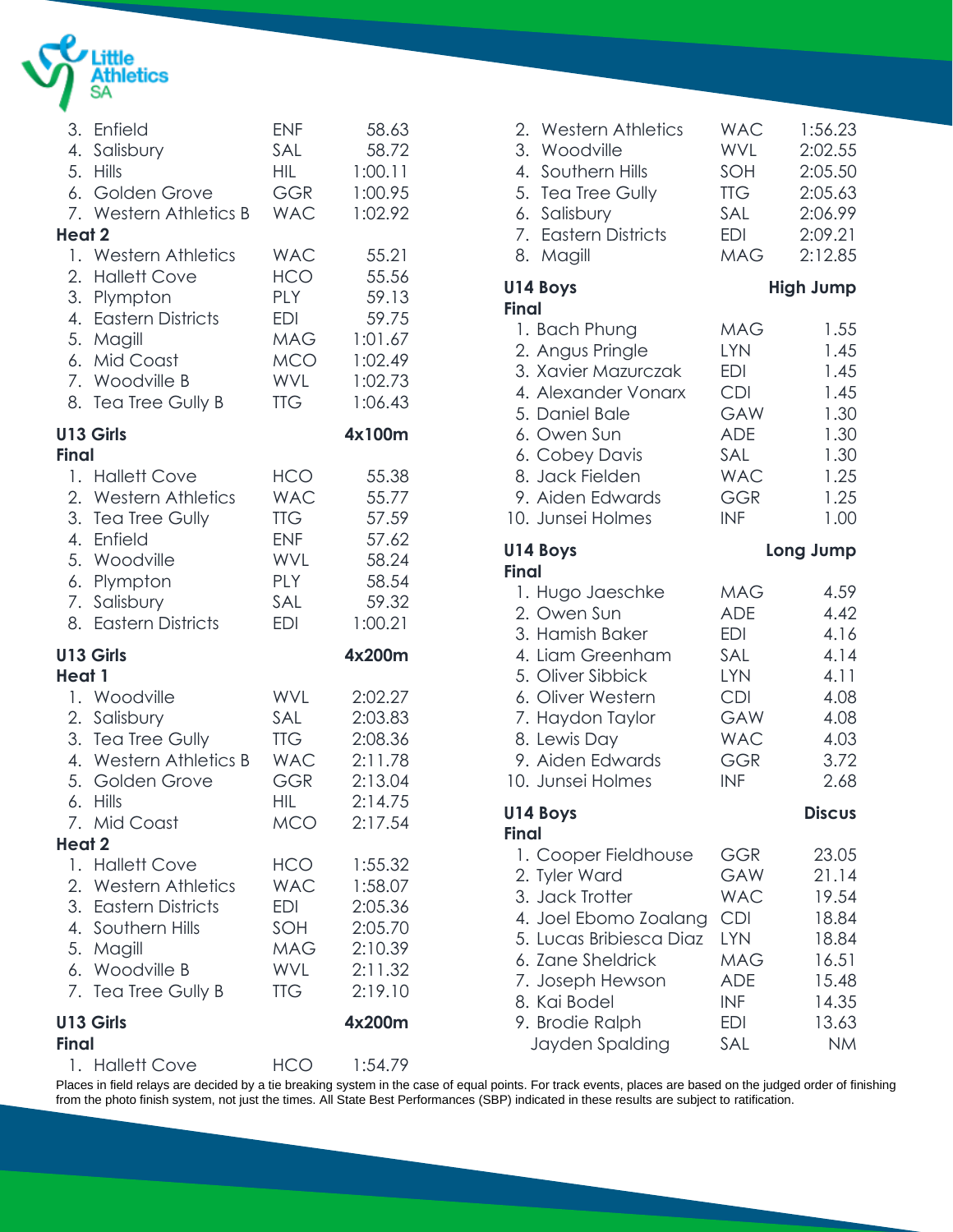

| Final        | U14 Boys                                                                                                                                                                                           |                                                                                                                                   | <b>Shot Put</b>                                                                        |
|--------------|----------------------------------------------------------------------------------------------------------------------------------------------------------------------------------------------------|-----------------------------------------------------------------------------------------------------------------------------------|----------------------------------------------------------------------------------------|
|              | 1. Jai Thomas<br>2. Archie Stanford<br>3. Cooper Fieldhouse<br>4. Nicholas Bell<br>5. Jared Cenko<br>6. Joseph Hewson<br>7. Hiroki Tunn<br>8. Kai Bodel<br>9. Jason Ellsmore<br>10. Matthew Pegoli | SAL<br><b>CDI</b><br><b>GGR</b><br><b>LYN</b><br><b>EDI</b><br><b>ADE</b><br><b>MAG</b><br><b>INF</b><br><b>GAW</b><br><b>WAC</b> | 10.59<br>10.27<br>9.11<br>9.08<br>8.73<br>7.57<br>7.09<br>5.73<br>5.13<br>4.58         |
| <b>Final</b> | U14 Boys                                                                                                                                                                                           |                                                                                                                                   | <b>Field Relay</b>                                                                     |
| 1.           | Magill<br>2. Coastal Districts<br>3. Lyndoch & Districts<br>4. Eastern Districts<br>5. Adelaide Harriers<br>6. Golden Grove<br>7. Gawler<br>8. Western Athletics<br>9. Ingle Farm<br>10. Salisbury | <b>MAG</b><br><b>CDI</b><br><b>LYN</b><br><b>EDI</b><br><b>ADE</b><br><b>GGR</b><br><b>GAW</b><br><b>WAC</b><br><b>INF</b><br>SAL | 89.00<br>88.00<br>88.00<br>84.00<br>82.50<br>82.00<br>81.00<br>75.00<br>68.00<br>66.50 |
| <b>Final</b> | U14 Boys                                                                                                                                                                                           |                                                                                                                                   | 4x100m                                                                                 |
| 1.           | <b>Northern Districts</b><br>2. Magill<br>3. Coastal Districts<br>4. Eastern Districts<br>5. Mid Coast<br>6. Western Athletics<br>7. Gawler<br>8. Salisbury<br>9. Southern Hills                   | NDI<br><b>MAG</b><br><b>CDI</b><br><b>EDI</b><br><b>MCO</b><br><b>WAC</b><br>GAW<br>SAL<br>SOH                                    | 50.98<br>52.60<br>52.71<br>52.97<br>55.02<br>56.04<br>57.72<br>58.47<br>58.55          |
| Heat 1       | U14 Boys                                                                                                                                                                                           |                                                                                                                                   | 4x200m                                                                                 |
| Heat 2       | 1. Eastern Districts<br>2. Coastal Districts<br>3. Mid Coast<br>4. Gawler<br>5. Southern Hills                                                                                                     | EDI<br><b>CDI</b><br><b>MCO</b><br>GAW<br>SOH                                                                                     | 1:50.90<br>1:51.85<br>1:55.29<br>2:01.92<br>2:02.63                                    |
|              | 1. Northern Districts                                                                                                                                                                              | <b>NDI</b>                                                                                                                        | 1:45.59                                                                                |

|              | 2. Magill<br>3. Adelaide Harriers<br>4. Lyndoch & Districts<br>5. Western Athletics                                                                                                              | <b>MAG</b><br>ADE<br>LYN<br><b>WAC</b>                                                                       | 1:51.33<br>1:52.62<br>1:58.12<br>1:58.35                                                                     |  |
|--------------|--------------------------------------------------------------------------------------------------------------------------------------------------------------------------------------------------|--------------------------------------------------------------------------------------------------------------|--------------------------------------------------------------------------------------------------------------|--|
| <b>Final</b> | <b>U14 Boys</b>                                                                                                                                                                                  |                                                                                                              | 4x200m                                                                                                       |  |
| <b>Final</b> | 1. Northern Districts<br>2. Magill<br>3. Coastal Districts<br>4. Eastern Districts<br>5. Adelaide Harriers<br>6. Mid Coast<br>7. Lyndoch & Districts<br>8. Western Athletics<br><b>U14 Girls</b> | <b>NDI</b><br><b>MAG</b><br><b>CDI</b><br><b>EDI</b><br>ADE<br><b>MCO</b><br><b>LYN</b><br><b>WAC</b>        | 1:44.86 SBP<br>1:50.15<br>1:50.36<br>1:51.17<br>1:52.41<br>1:53.03<br>1:59.58<br>1:59.95<br><b>High Jump</b> |  |
|              | 1. Dallas Marks<br>2. Ella Sloan<br>3. Ashley James<br>4. Ashmi Dangi<br>5. Alina Berridge<br>6. Hailey Quast<br>7. Mahlia James                                                                 | <b>WAC</b><br><b>CAM</b><br><b>EDI</b><br><b>ENF</b><br><b>MAG</b><br><b>MBR</b><br><b>LYN</b>               | 1.55<br>1.50<br>1.45<br>1.30<br>1.30<br>1.25<br>1.10                                                         |  |
| <b>Final</b> | <b>U14 Girls</b>                                                                                                                                                                                 |                                                                                                              | Long Jump                                                                                                    |  |
|              | 1. Ashmi Dangi<br>2. Lillia Giannakis<br>3. Ava Shreeve<br>4. Georgette Frimpong<br>5. Hannah Anderson<br>6. Alina Berridge<br>7. Mahlia James<br>8. Hailey Quast                                | <b>ENF</b><br><b>CAM</b><br><b>WAC</b><br><b>NDI</b><br><b>EDI</b><br><b>MAG</b><br><b>LYN</b><br><b>MBR</b> | 4.70<br>4.62<br>4.52<br>4.31<br>4.06<br>3.67<br>3.66<br>3.52                                                 |  |
| Final        | <b>U14 Girls</b>                                                                                                                                                                                 |                                                                                                              | <b>Discus</b>                                                                                                |  |
|              | 1. Isabella Zillante<br>2. Emerson Warren<br>3. Isla Dundas<br>4. Ariel Challinger<br>5. Ella Sloan<br>6. Adellyn Mullaney<br>7. Lily Colville<br>8. Georgette Frimpong                          | <b>ENF</b><br>EDI<br><b>MAG</b><br><b>MBR</b><br><b>CAM</b><br><b>LYN</b><br><b>WAC</b><br><b>NDI</b>        | 27.77<br>20.48<br>19.98<br>17.78<br>16.68<br>16.22<br>14.59<br>10.91                                         |  |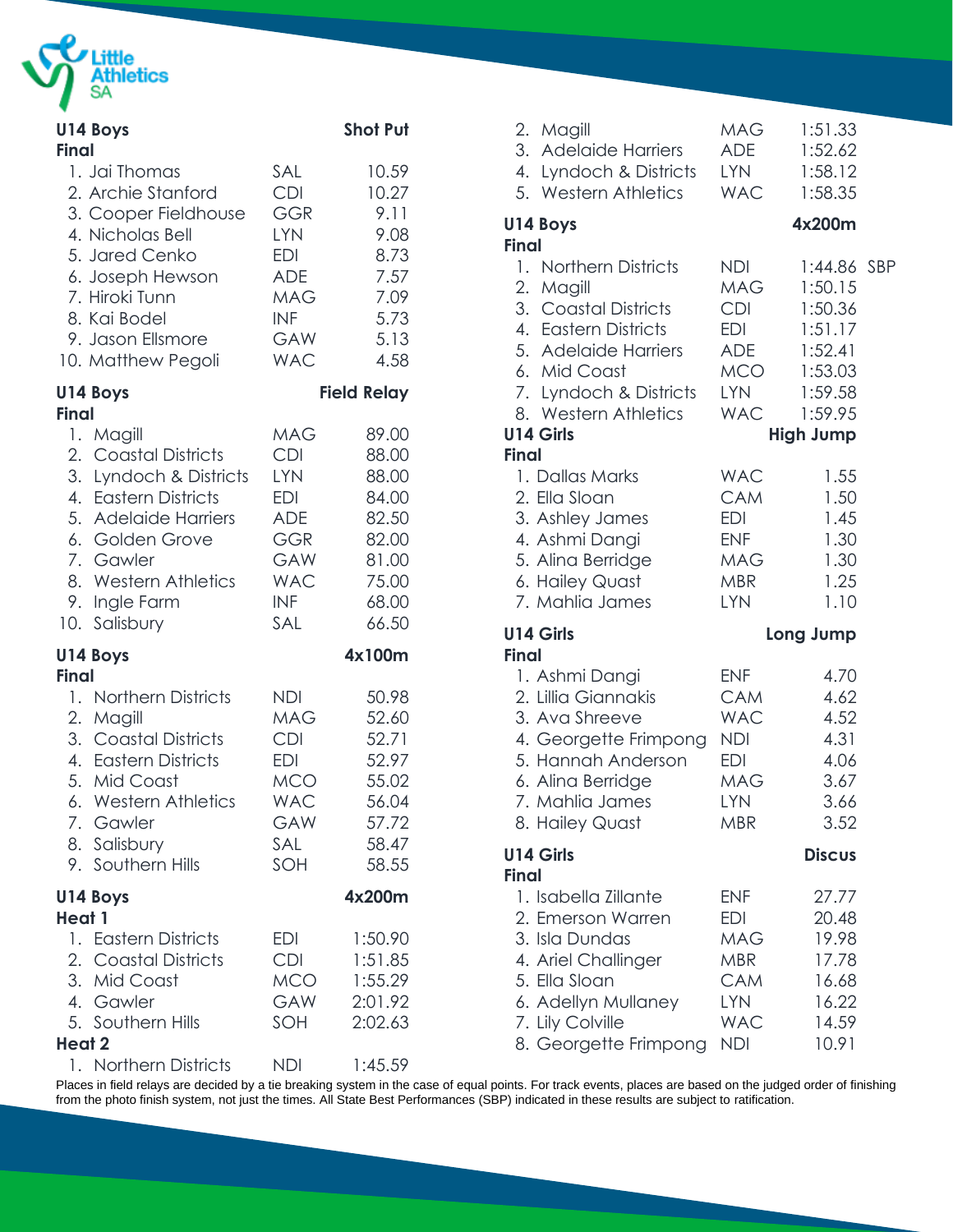

| <b>Final</b> | <b>U14 Girls</b>                                                                                                                                                                |                                                                                         | <b>Shot Put</b>                                                                      |  |
|--------------|---------------------------------------------------------------------------------------------------------------------------------------------------------------------------------|-----------------------------------------------------------------------------------------|--------------------------------------------------------------------------------------|--|
|              | 1. Georgie Fielder<br>2. Isabella Zillante<br>3. Ariel Challinger<br>4. Ella Meyer<br>5. Isla Dundas<br>6. Adellyn Mullaney<br>7. Lillia Giannakis                              | <b>WAC</b><br><b>ENF</b><br>MBR<br>EDI<br>MAG<br><b>LYN</b><br><b>CAM</b>               | 8.84<br>8.24<br>7.49<br>7.04<br>6.53<br>5.77<br>5.23                                 |  |
| <b>Final</b> | <b>U14 Girls</b>                                                                                                                                                                |                                                                                         | <b>Field Relay</b>                                                                   |  |
|              | 1. Enfield<br>2. Western Athletics<br>3. Eastern Districts<br>4. Campbelltown<br>5. Magill<br>6. Murray Bridge<br>7. Lyndoch & Districts<br>8. Northern Districts               | <b>ENF</b><br><b>WAC</b><br><b>EDI</b><br><b>CAM</b><br>MAG<br>MBR<br>LYN<br><b>NDI</b> | 96.00<br>92.00<br>90.00<br>88.00<br>85.00<br>83.00<br>78.00<br>40.00                 |  |
| <b>Final</b> | U14 Girls                                                                                                                                                                       |                                                                                         | 4x100m                                                                               |  |
|              | 1. Western Athletics<br>2. Eastern Districts<br>3. Tea Tree Gully<br>4. Port Adelaide<br>5. Golden Grove                                                                        | <b>WAC</b><br><b>EDI</b><br><b>TTG</b><br><b>PTA</b><br><b>GGR</b>                      | 52.95<br>54.64<br>56.36<br>56.57<br>1:05.14                                          |  |
| <b>Final</b> | U14 Girls                                                                                                                                                                       |                                                                                         | 4x200m                                                                               |  |
|              | 1. Western Athletics<br>2. Tea Tree Gully<br>3. Port Adelaide<br>4. Golden Grove<br><b>Eastern Districts</b>                                                                    | <b>WAC</b><br>TTG<br><b>PTA</b><br>GGR<br><b>EDI</b>                                    | 1:52.73 SBP<br>1:59.77<br>2:00.91<br>2:23.73<br>DQ                                   |  |
| Heat 1       | <b>U12-14 Mixed</b>                                                                                                                                                             |                                                                                         | 4x Medley                                                                            |  |
| 1.<br>8.     | Lyndoch & Districts<br>2. Enfield<br>3. Lyndoch & Districts B LYN<br>4. Lyndoch & Districts C LYN<br>5. Plympton<br>6. Northern Districts<br>7. Murray Bridge<br>Tea Tree Gully | <b>LYN</b><br><b>ENF</b><br>PLY<br>NDI<br>MBR<br><b>TTG</b>                             | 1:59.40<br>2:02.30<br>2:06.41<br>2:10.58<br>2:12.17<br>2:19.35<br>2:20.23<br>2:20.60 |  |

| 9. Coastal Districts                                                                                                                                                                                           | <b>CDI</b>                                                                                                          | 2:28.50                                                                              |
|----------------------------------------------------------------------------------------------------------------------------------------------------------------------------------------------------------------|---------------------------------------------------------------------------------------------------------------------|--------------------------------------------------------------------------------------|
| <b>Heat 2</b><br>1. Enfield B<br>2. Southern Hills<br>3. Plympton B<br>4. Plympton C<br>5. Munno Para<br>6. Magill<br>7. Hallett Cove<br>Ingle Farm<br>8.                                                      | <b>ENF</b><br>SOH<br><b>PLY</b><br><b>PLY</b><br><b>MPA</b><br><b>MAG</b><br><b>HCO</b><br><b>INF</b>               | 2:09.04<br>2:12.70<br>2:16.76<br>2:22.65<br>2:24.90<br>2:26.27<br>2:26.93<br>2:30.53 |
| <b>U12-14 Mixed</b><br>Final                                                                                                                                                                                   |                                                                                                                     | 4x Medley                                                                            |
| 1. Lyndoch & Districts<br>2. Enfield<br>3. Lyndoch & Districts B LYN<br>4. Lyndoch & Districts C LYN<br>5. Enfield B<br>6. Plympton B<br>7. Plympton<br>8. Southern Hills                                      | <b>LYN</b><br><b>ENF</b><br><b>ENF</b><br><b>PLY</b><br>PLY<br>SOH                                                  | 1:58.13<br>2:00.95<br>2:03.14<br>2:06.06<br>2:06.65<br>2:18.13<br>2:21.14<br>2:21.46 |
| U15 Boys                                                                                                                                                                                                       |                                                                                                                     | <b>High Jump</b>                                                                     |
|                                                                                                                                                                                                                |                                                                                                                     |                                                                                      |
| <b>Final</b><br>1. Joshua Rositano<br>2. Isaiah Clothier<br>3. Christian Whitwell<br>3. Jackson Coaby<br>5. Jayden Williamson<br>6. Jonathan Thomas<br>7. Boy Jumper<br>8. Kai Beaumont<br>9. Rylan Kretschmer | <b>WVL</b><br><b>CDI</b><br><b>HIL</b><br><b>NDI</b><br>SAL<br><b>INF</b><br><b>LYN</b><br><b>ENF</b><br><b>HCO</b> | 1.70<br>1.60<br>1.50<br>1.50<br>1.45<br>1.45<br>1.40<br>1.40<br>1.30                 |
| U15 Boys                                                                                                                                                                                                       |                                                                                                                     | Long Jump                                                                            |
| Final<br>1. Ronan Morris<br>2. Jackson Eastwood<br>3. Jack Hodson<br>4. Cooper Raftery<br>5. Peter loannidis<br>6. Jonathan Thomas<br>7. Ben Ireson                                                            | <b>HIL</b><br>SAL<br><b>CDI</b><br>WVL<br><b>NDI</b><br><b>INF</b><br><b>HCO</b>                                    | 5.52<br>5.27<br>5.15<br>5.07<br>4.78<br>4.23<br>4.16                                 |
| U15 Boys<br><b>Final</b>                                                                                                                                                                                       |                                                                                                                     | <b>Discus</b>                                                                        |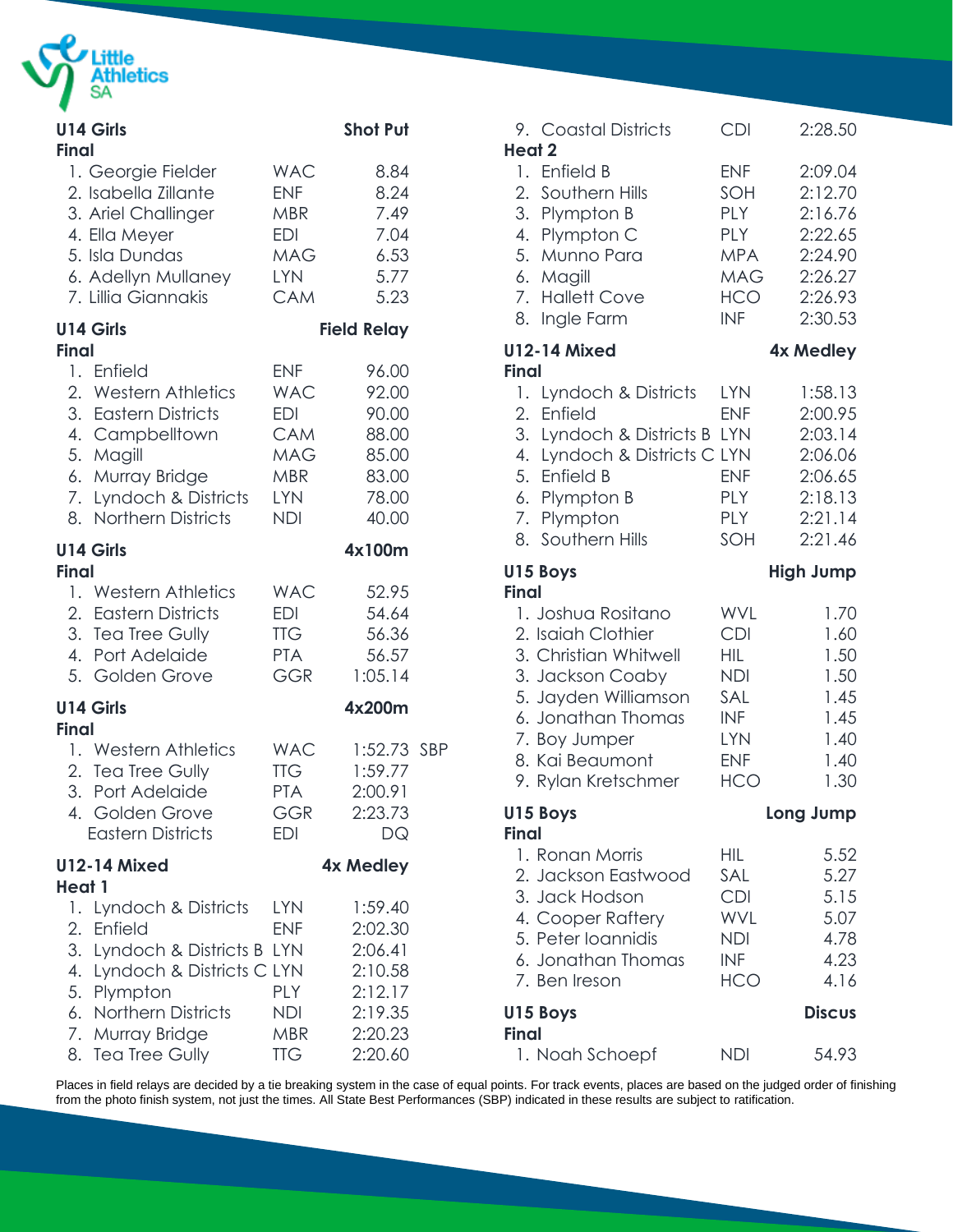

|              | 2. Ronan Morris<br>3. Aiden Radlett<br>4. Riley Pickett<br>5. Alexander Martin<br>6. Oscar Pietsch<br>7. Thomas Harding                                          | <b>HIL</b><br>SAL<br>CDI<br><b>HCO</b><br><b>WVL</b><br><b>INF</b>                                    | 42.00<br>27.13<br>26.02<br>21.58<br>16.78<br>15.79                            |
|--------------|------------------------------------------------------------------------------------------------------------------------------------------------------------------|-------------------------------------------------------------------------------------------------------|-------------------------------------------------------------------------------|
|              | U15 Boys                                                                                                                                                         |                                                                                                       | <b>Shot Put</b>                                                               |
| <b>Final</b> | 1. Noah Schoepf<br>2. Christian Whitwell<br>3. Cooper Rech<br>4. Lachlan Zammit<br>5. Joseph Ciabattoni<br>6. Boy Thrower<br>7. Thomas Harding<br>8. Ethan Brown | <b>NDI</b><br><b>HIL</b><br><b>CDI</b><br>SAL<br><b>WVL</b><br><b>LYN</b><br><b>INF</b><br><b>HCO</b> | 13.11<br>12.23<br>9.49<br>8.85<br>7.92<br>7.37<br>7.24<br>5.69                |
| <b>Final</b> | U15 Boys                                                                                                                                                         |                                                                                                       | <b>Field Relay</b>                                                            |
| 8.<br>9.     | 1. Hills<br>2. Northern Districts<br>3. Coastal Districts<br>4. Salisbury<br>5. Woodville<br>6. Ingle Farm<br>7. Hallett Cove<br>Lyndoch & Districts<br>Enfield  | HIL<br><b>NDI</b><br><b>CDI</b><br>SAL<br><b>WVL</b><br>INF<br><b>HCO</b><br><b>LYN</b><br><b>ENF</b> | 95.50<br>93.50<br>92.00<br>90.00<br>88.00<br>78.00<br>75.00<br>39.00<br>18.00 |
| <b>Final</b> | U15 Boys                                                                                                                                                         |                                                                                                       | 4x100m                                                                        |
|              | 1. Enfield<br>2. Coastal Districts<br>3. Salisbury<br>4. Woodville<br>5. Hallett Cove                                                                            | <b>ENF</b><br><b>CDI</b><br>SAL<br><b>WVL</b><br><b>HCO</b>                                           | 50.61<br>52.28<br>52.67<br>53.69<br>54.56                                     |
| <b>Final</b> | U15 Boys                                                                                                                                                         |                                                                                                       | 4x200m                                                                        |
| 1.           | Enfield<br>2. Salisbury<br>3. Coastal Districts<br>4. Woodville<br>5. Hallett Cove<br>6. Campbelltown                                                            | ENF<br>SAL<br><b>CDI</b><br><b>WVL</b><br>HCO<br><b>CAM</b>                                           | 1:45.67<br>1:49.12<br>1:49.66<br>1:52.01<br>1:53.34<br>1:59.75                |

| U15 Girls<br><b>Final</b>                                                                       |                                               | <b>High Jump</b>                          |
|-------------------------------------------------------------------------------------------------|-----------------------------------------------|-------------------------------------------|
| 1. Lucy Allen<br>2. Jyearah Newchurch<br>3. Lily Potter<br>4. Chelsea Weaver                    | <b>EDI</b><br>SAL<br><b>HCO</b><br><b>GGR</b> | 1.45<br>1.40<br>1.35<br>1.25              |
| U15 Girls<br><b>Final</b>                                                                       |                                               | Long Jump                                 |
| 1. Keeleigh Obst<br>2. Zali Trenorden<br>3. Olivia Bevan<br>4. Ella Litchfield                  | EDI<br>HCO<br><b>GGR</b><br>SAL               | 4.57<br>4.22<br>4.16<br>4.04              |
| U15 Girls<br><b>Final</b>                                                                       |                                               | <b>Discus</b>                             |
| 1. Ella Nangle<br>2. Jade Rivett<br>3. Liliana Murray<br>4. Ella Buchanan                       | GGR<br><b>EDI</b><br>SAL<br><b>HCO</b>        | 24.49<br>18.19<br>15.45<br>12.09          |
| U15 Girls<br><b>Final</b>                                                                       |                                               | <b>Shot Put</b>                           |
| 1. Sophie Rodgers<br>2. Miracle Onyeizugbo<br>3. Chelsea Weaver<br>4. Liliana Murray            | EDI<br>HCO<br><b>GGR</b><br>SAL               | 9.18<br>6.80<br>5.91<br>5.90              |
| U15 Girls                                                                                       |                                               | <b>Field Relay</b>                        |
| <b>Final</b><br>1. Eastern Districts<br>2. Golden Grove<br>3. Hallett Cove<br>4. Salisbury      | <b>EDI</b><br><b>GGR</b><br><b>HCO</b><br>SAL | 99.00<br>93.00<br>93.00<br>91.00          |
| U15 Girls<br>Final                                                                              |                                               | 4x100m                                    |
| 1. Eastern Districts<br>2. Golden Grove<br>3. Tea Tree Gully<br>4. Salisbury<br>5. Hallett Cove | EDI<br>GGR<br><b>TTG</b><br>SAL<br>HCO I      | 53.55<br>55.75<br>57.37<br>57.43<br>57.93 |
| U15 Girls<br>Final                                                                              |                                               | 4x200m                                    |
| 1. Eastern Districts<br>2. Golden Grove<br>3. Tea Tree Gully                                    | EDI<br><b>GGR</b><br><b>TTG</b>               | 1:51.90<br>1:58.79<br>2:01.76             |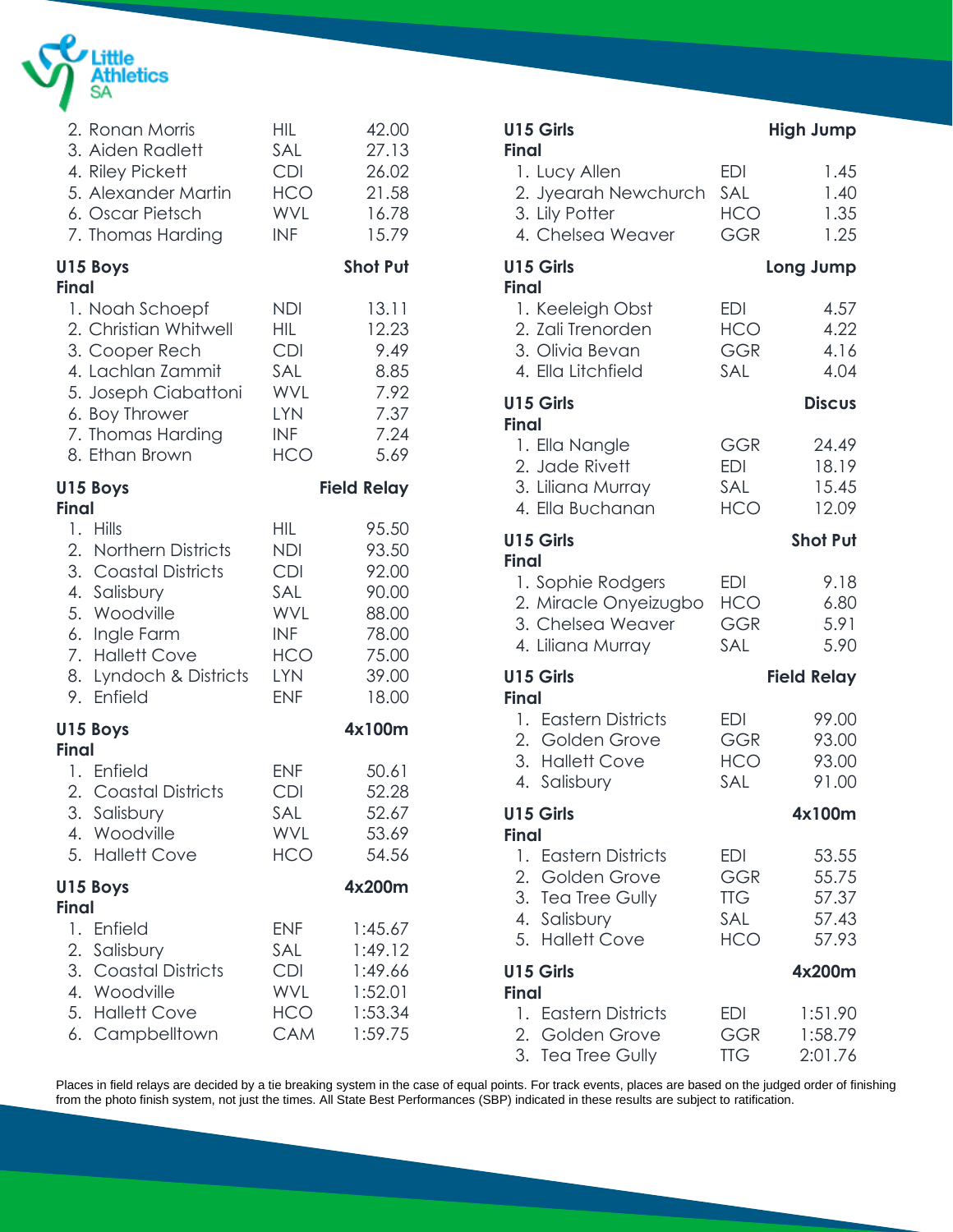

| 4. Hallett Cove                                                                                       | <b>HCO</b>                                    | 2:03.77                      |
|-------------------------------------------------------------------------------------------------------|-----------------------------------------------|------------------------------|
| U16 Boys<br><b>Final</b>                                                                              |                                               | <b>High Jump</b>             |
| 1. Luke Humphrys<br>2. Anthony Tana<br>3. Ash Rawlinson                                               | <b>MTB</b><br><b>NOA</b><br><b>HIL</b>        | 1.65<br>1.60<br>1.40         |
| U16 Boys<br><b>Final</b>                                                                              |                                               | Long Jump                    |
| 1. Benjamin Peterson<br>2. Raphin Scharpf<br>3. Stephan Pretorius                                     | <b>MTB</b><br>HIL<br><b>NOA</b>               | 5.59<br>5.36<br>4.66         |
| U16 Boys<br><b>Final</b>                                                                              |                                               | <b>Discus</b>                |
| 1. Zayden Kamish<br>2. Evan Heath<br>3. Benjamin Peterson                                             | <b>NOA</b><br><b>HIL</b><br><b>MTB</b>        | 48.91<br>47.53<br>27.76      |
| U16 Boys<br><b>Final</b>                                                                              |                                               | <b>Shot Put</b>              |
| 1. Lachlan Schuetze<br>2. Luke Humphrys<br>3. Ash Rawlinson                                           | <b>NOA</b><br><b>MTB</b><br><b>HIL</b>        | 12.33<br>11.37<br>9.54       |
| U16 Boys<br><b>Final</b>                                                                              |                                               | <b>Field Relay</b>           |
| 1. Noarlunga<br>2. Mt Barker<br>3. Hills                                                              | <b>NOA</b><br><b>MTB</b><br><b>HIL</b>        | 97.00<br>97.00<br>94.00      |
| U16 Girls                                                                                             |                                               | <b>High Jump</b>             |
| <b>Final</b><br>1. Sophie Houston<br>2. Angelina Legrand<br>3. Madison Dansie<br>4. Samantha Barfield | <b>MPA</b><br><b>EDI</b><br>NDI<br><b>HCO</b> | 1.45<br>1.25<br>1.15<br>1.00 |
| U16 Girls<br><b>Final</b>                                                                             |                                               | Long Jump                    |
| 1. Gabriella Le Tief<br>2. liyah Adams<br>3. Madelyn Washington HCO<br>4. Paige Brown                 | EDI<br><b>MPA</b><br><b>NDI</b>               | 3.99<br>3.58<br>3.36<br>2.75 |
| U16 Girls<br><b>Final</b>                                                                             |                                               | <b>Discus</b>                |
| 1. Paige Brown                                                                                        | <b>NDI</b>                                    | 17.34                        |

| 2. Jorja Wilson<br>3. Angelina Legrand<br>4. Girl Thrower<br>5. Samantha Barfield                                    | <b>MPA</b><br>EDI<br><b>PTA</b><br><b>HCO</b>                             | 15.52<br>13.92<br>13.12<br>12.30             |
|----------------------------------------------------------------------------------------------------------------------|---------------------------------------------------------------------------|----------------------------------------------|
| U16 Girls                                                                                                            |                                                                           | <b>Shot Put</b>                              |
| <b>Final</b><br>1. Laurie Doko Tchatoka EDI<br>2. Madelyn Washington HCO<br>3. Madison Dansie<br>4. Matilda Banks    | <b>NDI</b><br><b>MPA</b>                                                  | 7.91<br>7.27<br>6.81<br>5.18                 |
| U16 Girls<br><b>Final</b>                                                                                            |                                                                           | <b>Field Relay</b>                           |
| 1. Eastern Districts<br>2. Munno Para<br>3. Northern Districts<br>4. Hallett Cove<br>5. Port Adelaide                | <b>EDI</b><br><b>MPA</b><br><b>NDI</b><br><b>HCO</b><br><b>PTA</b>        | 97.00<br>95.00<br>93.00<br>90.00<br>22.00    |
| U17 Boys<br><b>Final</b>                                                                                             |                                                                           | <b>High Jump</b>                             |
| 1. Liam Jones<br>2. Samuel Mychael<br>3. Jake Andrew<br>4. Aidan Spillane<br>4. Jakkrit Scharpf<br>6. Casey Crocker  | <b>GGR</b><br>SAL<br><b>INF</b><br><b>ENF</b><br><b>HIL</b><br><b>NDI</b> | 1.80<br>1.70<br>1.55<br>1.45<br>1.45<br>1.45 |
| U17 Boys<br><b>Final</b>                                                                                             |                                                                           | Long Jump                                    |
| 1. Samuel Mychael<br>2. Jakkrit Scharpf<br>3. Ryan Ng<br>4. Ryan Trandafil<br>5. Tyler Edwards<br>6. Mitchell Dansie | SAL<br><b>HIL</b><br><b>ENF</b><br><b>INF</b><br>GGR<br><b>NDI</b>        | 6.25<br>5.30<br>5.15<br>4.71<br>4.60<br>4.22 |
| U17 Boys<br><b>Final</b>                                                                                             |                                                                           | <b>Discus</b>                                |
| 1. Lachlan Schoepf<br>2. Jack Piasente<br>3. Oxford Katakasi<br>4. Jake Andrew<br>5. Samuel Mychael                  | <b>NDI</b><br>HIL<br><b>ENF</b><br><b>INF</b><br>SAL                      | 40.31<br>31.72<br>25.62<br>20.99<br>20.03    |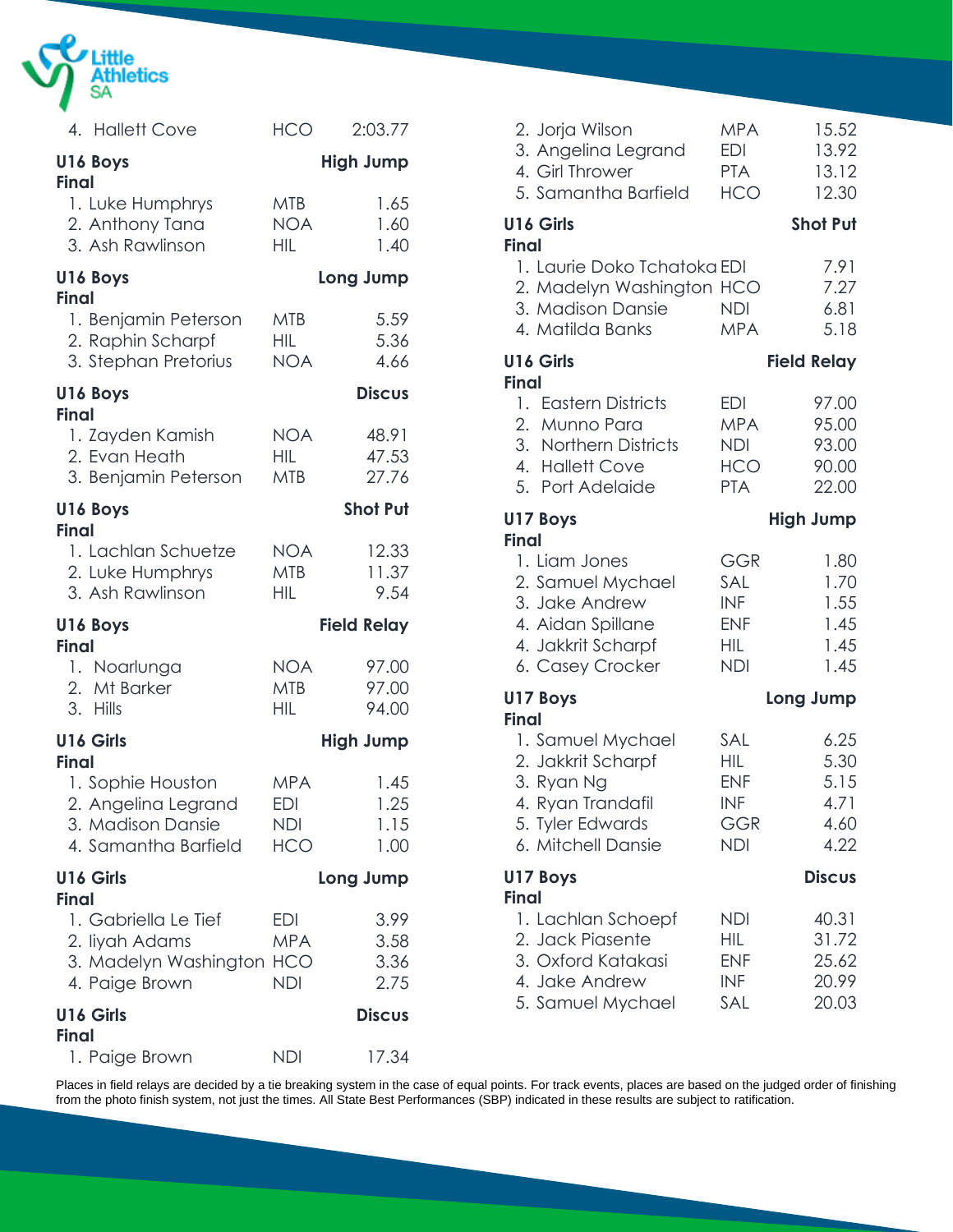

| U17 Boys<br><b>Final</b>                                                                                                                  |                                                                                  | <b>Shot Put</b>                                              |  |
|-------------------------------------------------------------------------------------------------------------------------------------------|----------------------------------------------------------------------------------|--------------------------------------------------------------|--|
| 1. Lachlan Schoepf<br>2. Oxford Katakasi<br>3. Jack Piasente<br>4. Ethan Hooper<br>5. Ryan Trandafil                                      | NDI<br><b>ENF</b><br><b>HIL</b><br>SAL<br>INF                                    | 12.34<br>8.90<br>8.89<br>8.72<br>8.53                        |  |
| U17 Boys<br><b>Final</b>                                                                                                                  |                                                                                  | <b>Field Relay</b>                                           |  |
| 1. Hills<br>2. Enfield<br>3. Northern Districts<br>4. Ingle Farm<br>5. Salisbury<br>6. Golden Grove<br><b>U16-17 Boys</b><br><b>Final</b> | HIL<br><b>ENF</b><br><b>NDI</b><br><b>INF</b><br>SAL<br><b>GGR</b>               | 92.50<br>91.50<br>90.00<br>88.00<br>70.00<br>46.00<br>4x100m |  |
| 1. Tea Tree Gully<br>2. Hills<br>3. Noarlunga<br>4. Port Adelaide<br>5. Ingle Farm<br>6. Hallett Cove                                     | <b>TTG</b><br><b>HIL</b><br><b>NOA</b><br><b>PTA</b><br><b>INF</b><br><b>HCO</b> | 48.64<br>49.86<br>49.99<br>50.03<br>50.94<br>59.63           |  |
| <b>U16-17 Boys</b><br><b>Final</b>                                                                                                        |                                                                                  | 4x200m                                                       |  |
| 1. Tea Tree Gully<br>2. Hills<br>3. Port Adelaide<br>4. Noarlunga<br>5. Hallett Cove                                                      | <b>TTG</b><br>HIL.<br><b>PTA</b><br><b>NOA</b><br><b>HCO</b>                     | 1:40.81<br>1:42.88<br>1:43.16<br>1:43.30<br>1:58.44          |  |
| U17 Girls<br>Final                                                                                                                        |                                                                                  | <b>High Jump</b>                                             |  |
| 1. Tryphena Hewett<br>2. Sienna Western<br>3. Elise Huddleston                                                                            | <b>TTG</b><br><b>CDI</b><br><b>NOA</b>                                           | 1.75 SBP<br>1.40<br>1.30                                     |  |
| <b>U17 Girls</b><br><b>Final</b>                                                                                                          |                                                                                  | Long Jump                                                    |  |
| 1. Tryphena Hewett<br>2. Sophie Killick<br>3. Mia Devlin<br>4. Marielle Burns<br>5. Lorelai Jeisman                                       | <b>TTG</b><br>EDI<br><b>LYN</b><br><b>CDI</b><br><b>NOA</b>                      | 5.35<br>5.14<br>5.06<br>4.38<br>4.11                         |  |

# **Final** 1. Matilda Gourlay NOA 23.55 2. Bethany Sternagel TTG 14.83 **U17 Girls Shot Put Final** 1. Audrey Ferguson TTG 9.49 2. Emma Dietrich EDI 9.19 3. Tamika Jeisman NOA 7.43 4. Paiton Duncan LYN 6.52 5. Jasmine Crabb CDI 6.03 **U17 Girls Field Relay Final** 1. Tea Tree Gully TTG 99.00 2. Noarlunga NOA 92.00 3. Coastal Districts CDI 67.00 4. Eastern Districts EDI 48.00 5. Lyndoch & Districts LYN 45.00 **U16-17 Girls 4x100m Final** 1. Mid Coast MCO 55.02 2. Tea Tree Gully TTG 55.45 3. Noarlunga NOA 55.72 4. Port Adelaide PTA 56.12 5. Coastal Districts CDI 57.22 6. Western Athletics WAC 57.47 7. Munno Para MPA 1:01.62 **U16-17 Girls 4x200m Final** 1. Tea Tree Gully TTG 1:55.32 2. Salisbury SAL 1:55.90 3. Mid Coast MCO 1:56.28 4. Port Adelaide PTA 1:57.51 5. Noarlunga NOA 1:57.75 6. Coastal Districts CDI 1:59.38 7. Western Athletics WAC 2:02.55 **U17 Mixed 4x100m Final** 1. Northern Districts NDI 50.13 2. Eastern Districts EDI 50.29 3. Enfield ENF 53.63 4. Golden Grove GGR 54.71

5. Tea Tree Gully TTG 56.41

#### **U17 Girls Discus**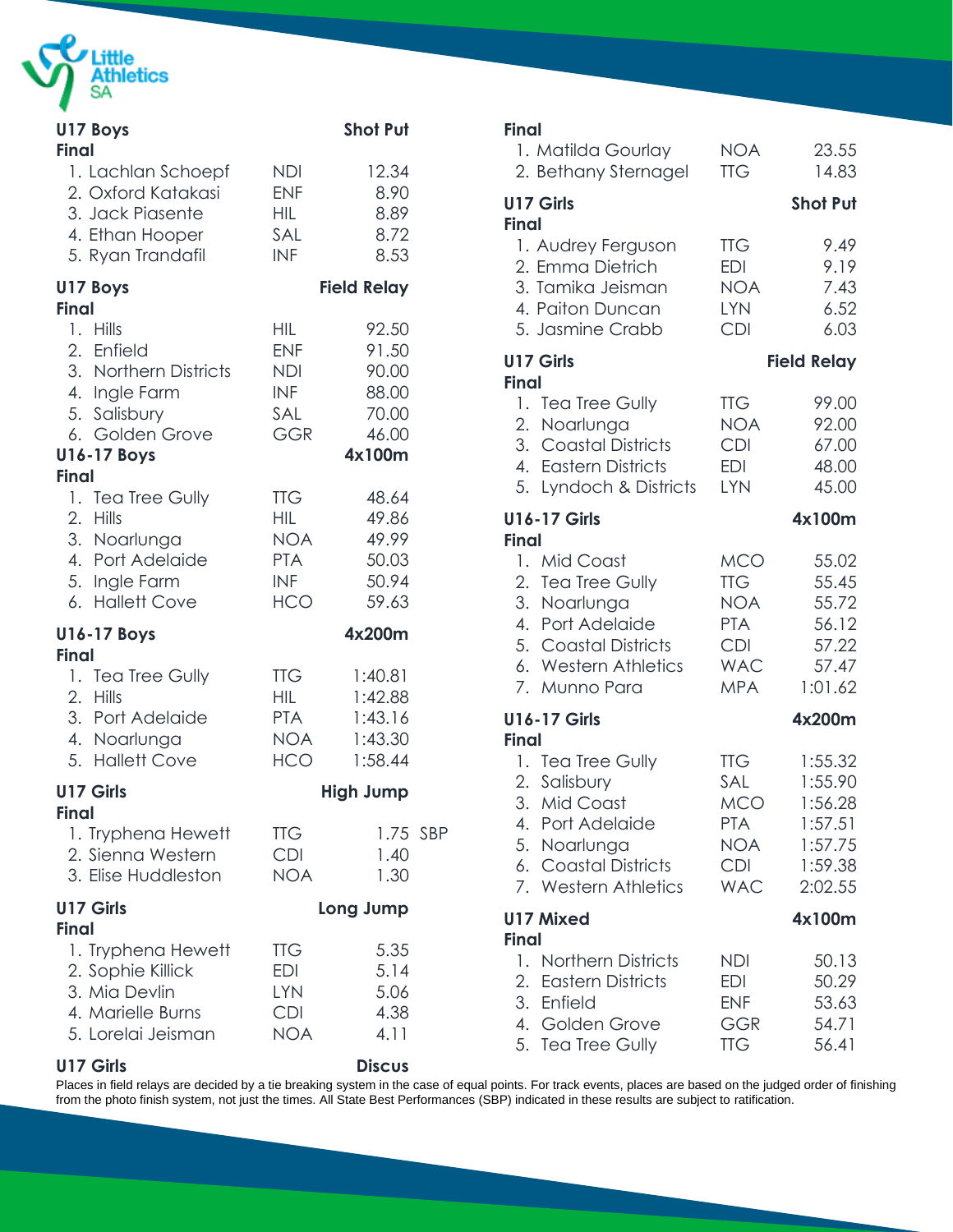

| <b>Final</b>                | <b>U17 Mixed</b>       |            | 4x200m           |
|-----------------------------|------------------------|------------|------------------|
|                             | 1. Eastern Districts   | <b>EDI</b> | 1:45.87          |
|                             | 2. Northern Districts  | NDI        | 1:49.56          |
|                             | 3. Enfield             | <b>ENF</b> | 1:50.19          |
|                             | 4. Golden Grove        | <b>GGR</b> | 1:55.58          |
|                             | 5. Tea Tree Gully      | <b>TTG</b> | 1:58.71          |
| <b>Final</b>                | <b>U15-17 Mixed</b>    |            | <b>4x Medley</b> |
|                             | 1. Gawler              | GAW        | 1:51.99          |
|                             | 2. Campbelltown        | <b>CAM</b> | 1:54.06          |
|                             | 3. Lyndoch & Districts | <b>LYN</b> | 2:04.49          |
|                             | 4. Northern Districts  | <b>NDI</b> | 2:05.78          |
|                             | 5. Munno Para          | <b>MPA</b> | 2:13.12          |
| <b>Dads</b><br><b>Final</b> |                        |            | 4x100m           |
|                             | 1. Gawler              | GAW        | 51.16            |
|                             | 2. Tea Tree Gully      | <b>TTG</b> | 51.59            |
|                             | 3. Western Athletics   | <b>WAC</b> | 52.35            |
|                             | 4. Salisbury           | SAL        | 52.79            |
|                             | 5. Hallett Cove        | HCO        | 54.13            |
|                             | 6. Southern Hills      | SOH        | 54.32            |
|                             | 7. Mt Barker           | <b>MTB</b> | 54.82            |
|                             | 8. Golden Grove        | <b>GGR</b> | 55.50            |
|                             | 9. Tea Tree Gully B    | <b>TTG</b> | 56.30            |
|                             | 10. Northern Districts | NDI        | 56.59            |
|                             | 11. Gawler B           | GAW        | 56.69            |
|                             | 12. Mt Barker B        | MTB        | 56.80            |
|                             | 13. Plympton           | PLY        | 57.81            |
|                             | 14. Adelaide Harriers  | <b>ADE</b> | 59.74            |
|                             | 15. Enfield            | <b>ENF</b> | 1:00.43          |
|                             | 16. Ingle Farm         | INF        | 1:01.81          |
|                             | 17. Munno Para         | <b>MPA</b> | 1:01.90          |
|                             | 18. Salisbury B        | SAL        | 1:02.45          |
|                             | 19. Golden Grove B     | <b>GGR</b> | 1:02.65          |
|                             | 20. Magill             | MAG        | 1:03.50          |
|                             | 21. Hallett Cove B     | HCO        | 1:04.57          |
| <b>Mums</b><br>Final        |                        |            | 4x100m           |
|                             | 1. Western Athletics   | <b>WAC</b> | 59.51            |
|                             | 2. Hills               | HIL        | 59.89            |
|                             | 3. Southern Hills      | SOH        | 1:04.32          |
|                             | 4. Enfield             | <b>ENF</b> | 1:04.33          |
|                             | 5. Salisbury           | SAL        | 1:05.24          |

| 6. Adelaide Harriers   | ADF        | 1:07.24 |
|------------------------|------------|---------|
| 7. Hallett Cove        | <b>HCO</b> | 1:07.73 |
| 8. Enfield B           | <b>FNF</b> | 1:09.86 |
| 9. Mt Barker           | MTB        | 1:10.11 |
| 10. Gawler             | GAW        | 1:10.18 |
| 11. Tea Tree Gully     | <b>TTG</b> | 1:10.98 |
| 12. Plympton           | PI Y       | 1:11.74 |
| 13. Northern Districts | NDI        | 1:11.79 |
| 14. Salisbury B        | SAI.       | 1:13.34 |
| 15. Ingle Farm         | <b>INF</b> | 1:13.78 |
| 16. Golden Grove       | GGR        | 1:16.10 |
| 17. Coastal Districts  | CDI        | 1:29.18 |
|                        |            |         |

| <b>March Past Trophy</b>        |       |
|---------------------------------|-------|
| 1. Golden Grove                 |       |
| 2. Hallett Cove                 |       |
| 3. Western Athletics            |       |
| <b>Pam Sard Champion Centre</b> |       |
| <b>Western Athletics</b>        | 151   |
| Tea Tree Gully                  | 127   |
| <b>Eastern Districts</b>        | 114   |
| Golden Grove                    | 112   |
| Port Adelaide                   | 95    |
| <b>Hallett Cove</b>             | 87    |
| Woodville                       | 74    |
| <b>Adelaide Harriers</b>        | 74    |
| Enfield                         | 66    |
| Mt Barker                       | 64    |
| Salisbury                       | 63    |
| Magill                          | 52    |
| Plympton                        | 44    |
| Northern Districts              | 38    |
| Hills                           | 27    |
| Mid Coast                       | 23    |
| Noarlunga                       | 20    |
| Ingle Farm                      | 13    |
| <b>Coastal Districts</b>        | 12    |
| Southern Hills                  |       |
| Munno Para                      |       |
| Campbelltown                    | 55522 |
| Gawler                          |       |
| Lyndoch & Districts             |       |